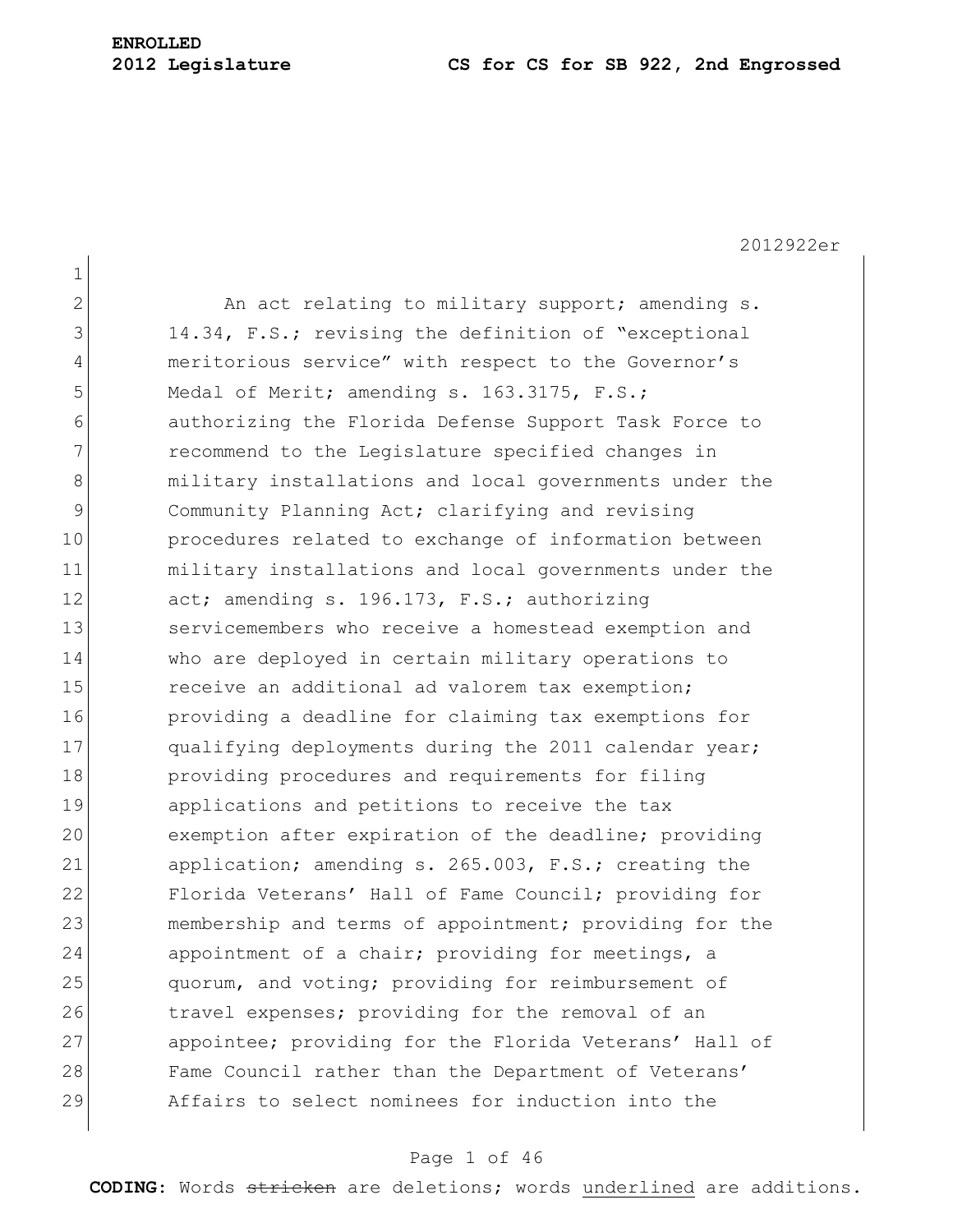2012922er Florida Veterans" Hall of Fame and to establish the 31 criteria for selection; amending s. 288.972, F.S.; revising legislative intent with respect to proposed 33 closure or reuse of military bases; amending s. 288.980, F.S.; creating the Military Base Protection 35 Program within the Department of Economic Opportunity; providing for use of program funds; revising provisions relating to the award of grants for 38 retention of military installations; revising a definition; eliminating the Florida Economic Reinvestment Initiative; establishing the Florida Defense Reinvestment Grant Program to be administered 42 by the Department of Economic Opportunity; specifying 43 purposes of the program; specifying activities for which grant awards may be provided; eliminating the Defense-Related Business Adjustment Program, the Florida Defense Planning Grant Program, the Florida 47 Defense Implementation Grant Program, the Florida Military Installation Reuse Planning and Marketing Grant Program, and the Retention of Military Installations Program; transferring and reassigning the functions and responsibilities of the Florida Council on Military Base and Mission Support within 53 the Department of Economic Opportunity to the Florida Defense Support Task Force within the Department of 55 Economic Opportunity by type two transfer; repealing s. 288.984, F.S., which establishes the Florida Council on Military Base and Mission Support and 58 provides purposes thereof; amending s. 288.985, F.S.;

## Page 2 of 46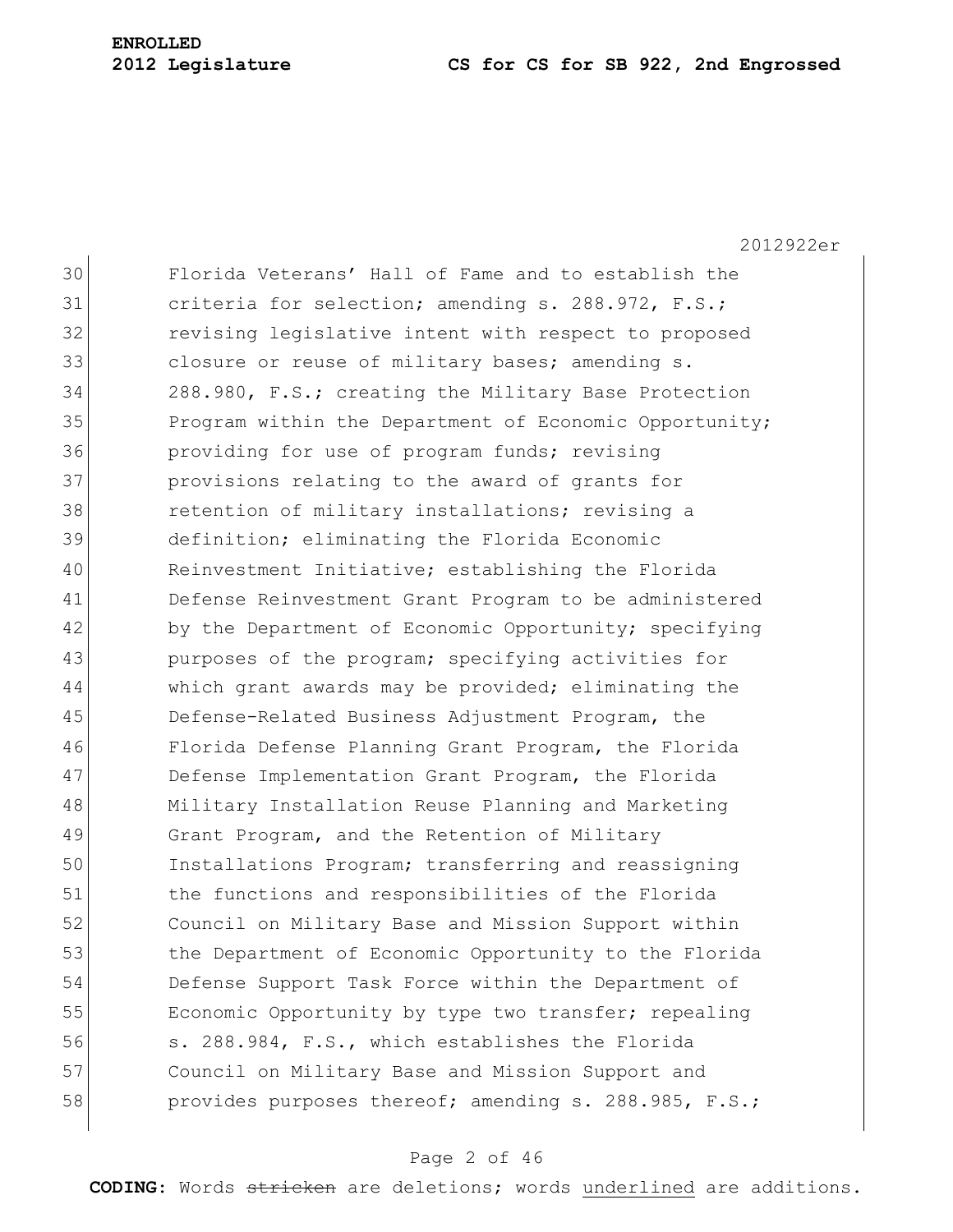2012922er 59 conforming provisions relating to exempt records and 60 meetings of the Council on Military Base and Mission 61 Support; amending s. 288.987, F.S.; revising 62 provisions relating to the Florida Defense Support 63 Task Force, to conform; amending s. 295.187, F.S.; 64 revising legislative intent; renaming and revising the 65 Florida Service-Disabled Veteran Business Enterprise 66 Opportunity Act to expand the vendor preference in 67 state contracting to include certain businesses owned 68 and operated by wartime veterans or veterans of a 69 period of war; amending s. 320.089, F.S.; providing 70 for the issuance of a Combat Infantry Badge license 71 plate; providing qualifications and requirements for 72 the plate; providing for the use of proceeds from the 73 Sale of the plate; providing for issuance of a Vietnam 74 War Veterans" license plate and the Korean Conflict 75 Veterans' license plate; providing qualifications and 76 requirements for the plates; creating s. 320.0892, 77 F.S.; providing for the Department of Highway Safety 78 and Motor Vehicles to issue Silver Star, Distinguished 79 Service Cross, Navy Cross, and Air Force Cross license 80 plates, without payment of the license tax, to persons 81 meeting specified criteria; creating s. 683.146, F.S.; 82 designating August 7 of each year as "Purple Heart 83 Day"; providing a short title; creating s. 394.47891, 84 F.S.; authorizing the chief judge of each judicial 85 circuit to establish a Military Veterans and 86 Servicemembers Court Program for specified veterans 87 and servicemembers; providing criteria for entry into

## Page 3 of 46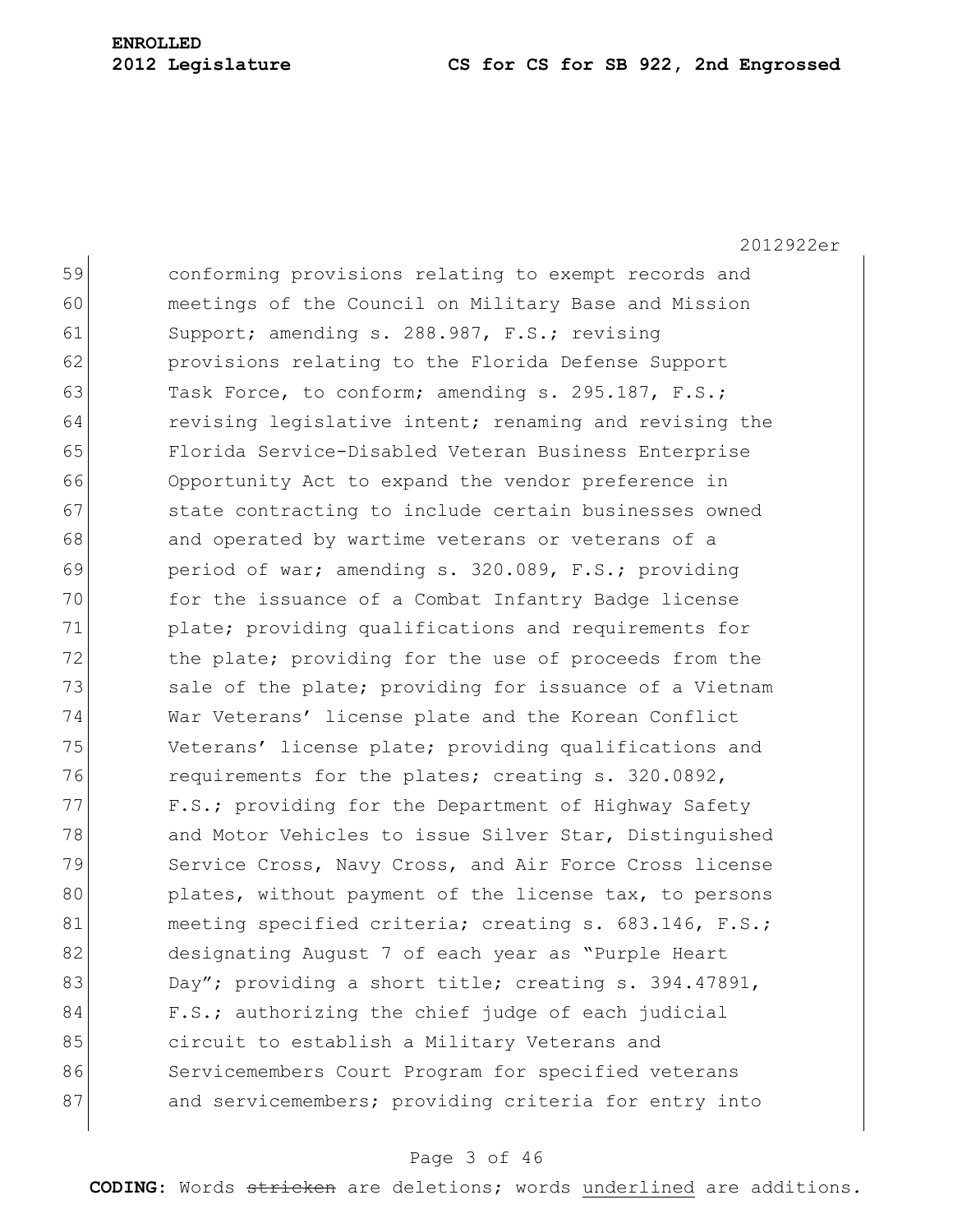2012922er 88 the program; authorizing a judge to impose a condition 89 of supervision upon specified probationers and 90 community controllees requiring such person to 91 participate in a treatment program; requiring the 92 court to give preference to certain treatment 93 programs; providing that the Department of Corrections 94 is not required to spend state funds to implement 95 these provisions; amending s. 948.08, F.S.; creating a 96 **pretrial veterans' and servicemembers' treatment** 97 intervention program; providing requirements for a 98 defendant to be voluntarily admitted to the pretrial 99 program; providing certain exceptions to such 100 admission; providing for the disposition of pending 101 charges following a defendant's completion of the 102 **pretrial intervention program;** providing for the 103 charges to be expunged under certain circumstances; 104 amending s. 948.16, F.S.; creating a misdemeanor 105 **pretrial veterans' treatment intervention program;** 106 **providing requirements for voluntary admission to the** 107 misdemeanor pretrial program; providing for the 108 misdemeanor charges to be expunged under certain 109 circumstances; exempting treatment services provided 110 by the Department of Veterans' Affairs or the United 111 States Department of Veterans Affairs from certain 112 contract requirements; creating s. 948.21, F.S.; 113 authorizing a judge to impose a condition of 114 supervision upon specified probationers and community 115 controllees requiring such person to participate in a 116 treatment program; requiring the court to give

## Page 4 of 46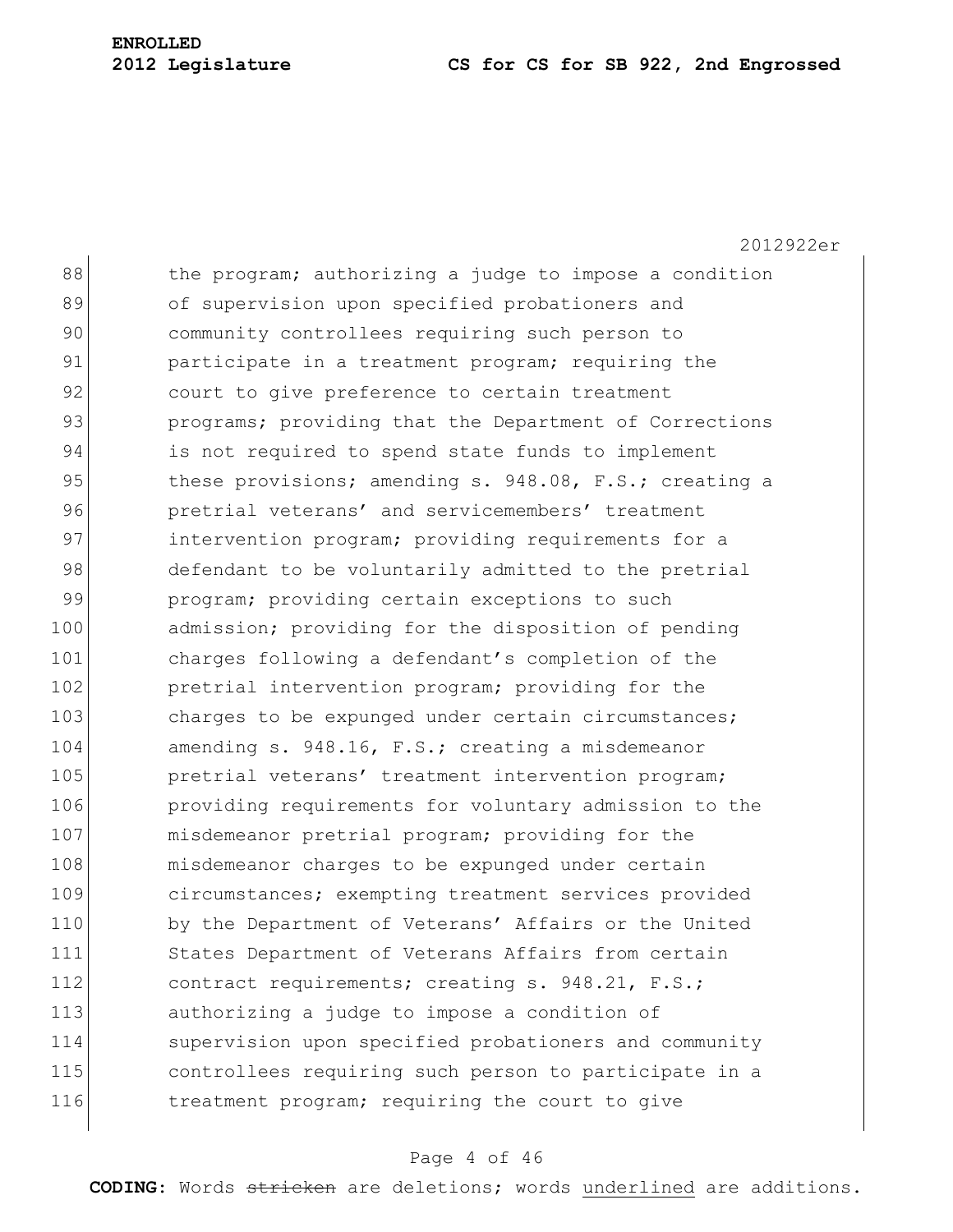2012922er 117 **preference to certain treatment programs;** providing 118 that the Department of Corrections is not required to 119 Spend state funds to implement these provisions; 120 creating s. 1004.075, F.S.; requiring certain Florida 121 College System institutions and state universities to 122 provide priority course registration for veterans; 123 **providing eligibility requirements; creating s.** 124 1005.09, F.S.; encouraging certain independent 125 postsecondary educational institutions to provide 126 **priority course registration for veterans;** providing 127 honorary designations of certain transportation 128 facilities in specified counties; directing the 129 Department of Transportation to erect suitable 130 markers; providing effective dates. 131 132 Be It Enacted by the Legislature of the State of Florida: 133 134 Section 1. Subsection (1) of section 14.34, Florida 135 Statutes, is amended to read: 136 14.34 Governor's Medal of Merit.-137 (1) The Governor may present, in the name of the State of 138 Florida, a medal to be known as the "Governor's Medal of Merit," 139 which shall bear a suitable inscription and ribbon of 140 appropriate design, to: 141 (a) Any legal resident of this state who has rendered 142 exceptional meritorious service to the citizens of this state; 143 (b) Any legal resident of this state who is serving under 144 honorable conditions on active duty as a member of the United 145 States Armed Forces, the Florida National Guard, or the United

## Page 5 of 46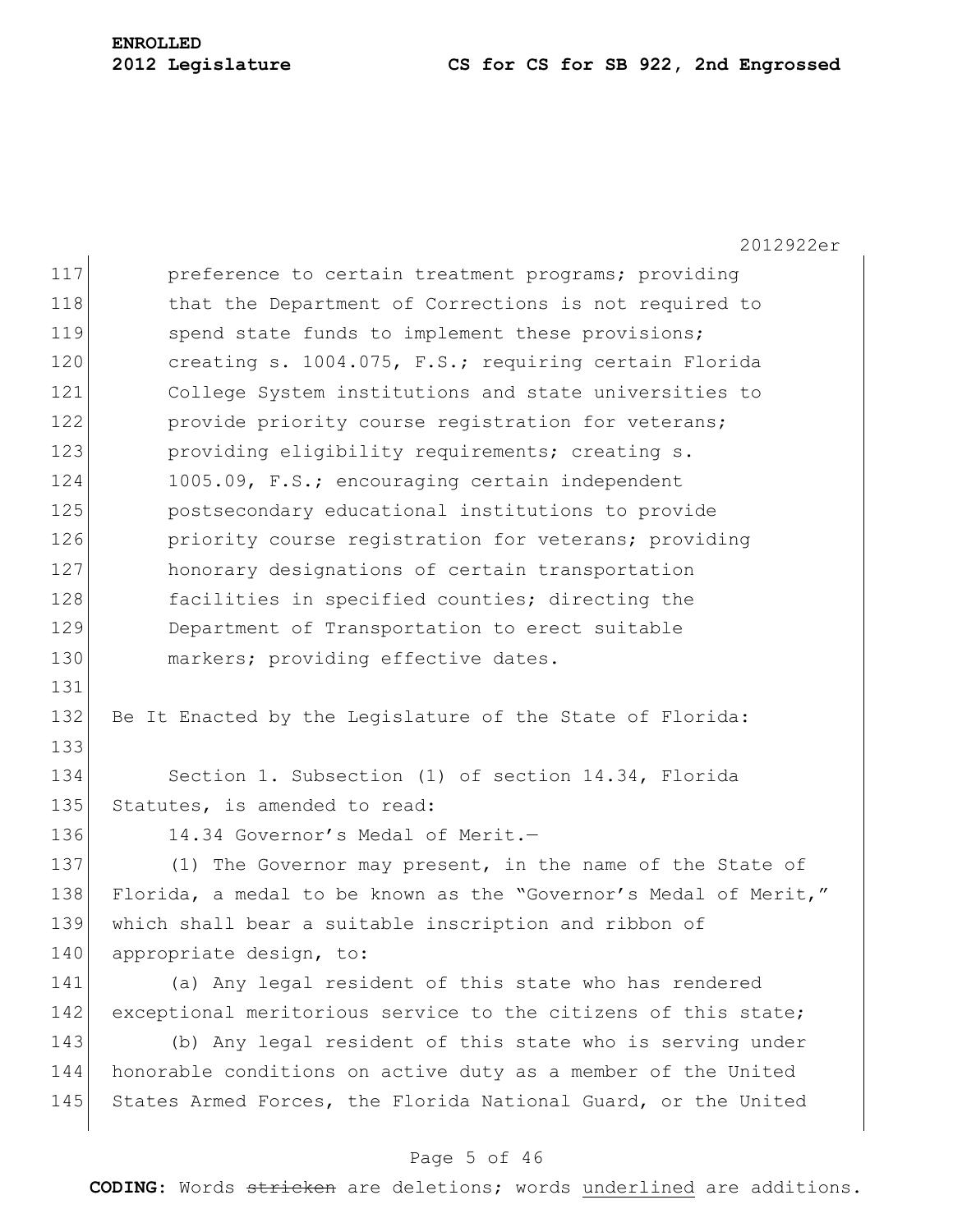2012922er 146 States Reserve Forces and has rendered exceptional meritorious 147 service to the citizens of this state while on active duty; or 148 (c) Any legal resident of this state who has been honorably 149 discharged from active duty as a member of the United States 150 Armed Forces, the Florida National Guard, or the United States 151 Reserve Forces and, while on active duty, rendered exceptional 152 meritorious service to the citizens of this state. 153 154 As used in this subsection, the term "exceptional meritorious 155 service" means acts  $\theta$  bravery above and beyond the level of 156 duty normally required by that person"s respective military or 157 civilian position. 158 Section 2. Subsections (3), (5), and (6) of section 159 163.3175, Florida Statutes, are amended to read: 160 163.3175 Legislative findings on compatibility of 161 development with military installations; exchange of information 162 between local governments and military installations.-163 (3) The Florida Defense Support Task Force Council on 164 Military Base and Mission Support may recommend to the 165 Legislature changes to the military installations and local 166 governments specified in subsection (2) based on a military 167 base's potential for impacts from encroachment, and incompatible 168 land uses and development. 169 (5) The commanding officer or his or her designee may 170 provide advisory comments to the affected local government on 171 the impact such proposed changes may have on the mission of the 172 military installation. Such advisory comments shall be based on 173 appropriate data and analyses provided with the comments and may 174 include:

#### Page 6 of 46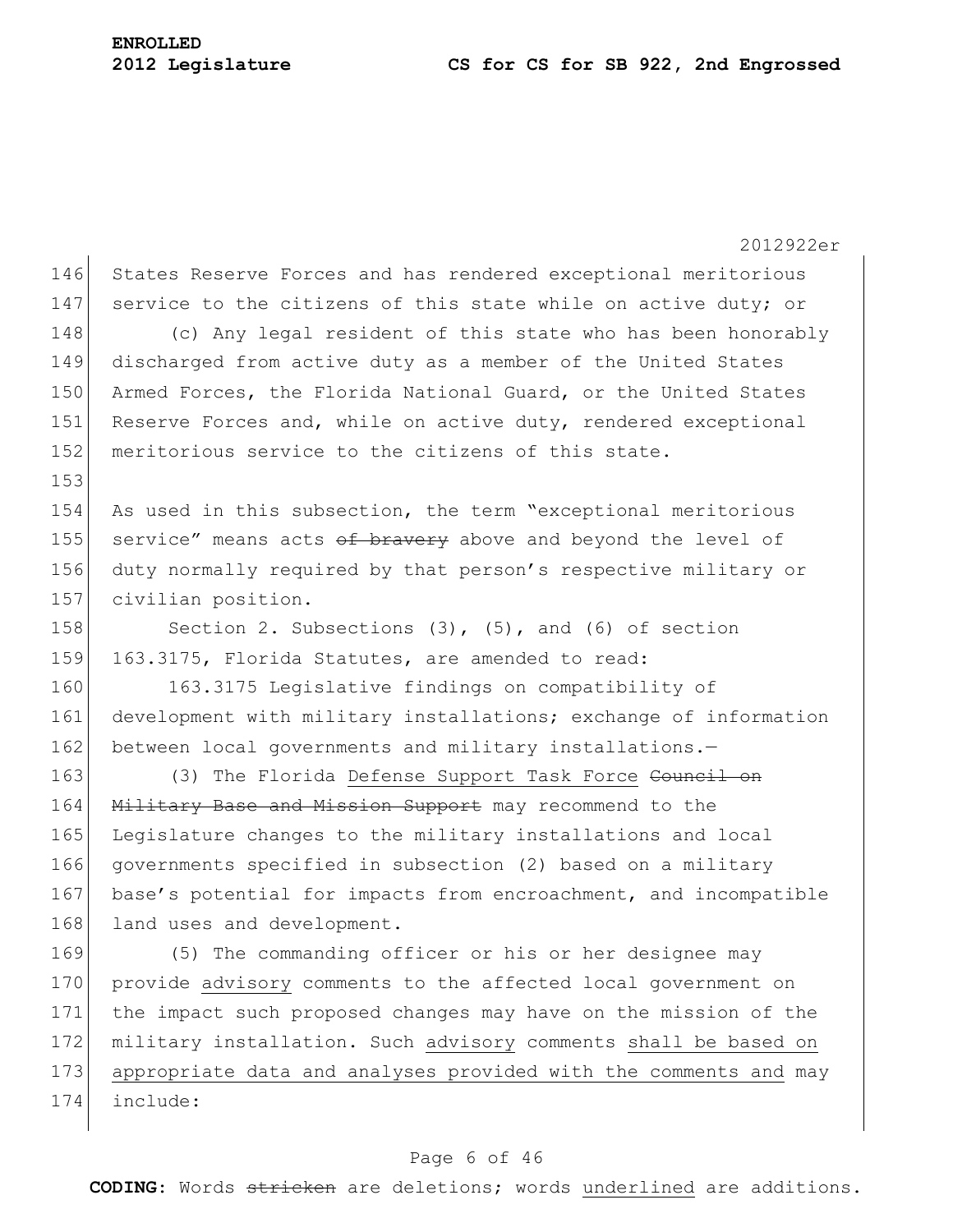2012922er 175 (a) If the installation has an airfield, whether such 176 proposed changes will be incompatible with the safety and noise 177 standards contained in the Air Installation Compatible Use Zone 178 (AICUZ) adopted by the military installation for that airfield; 179 (b) Whether such changes are incompatible with the 180 Installation Environmental Noise Management Program (IENMP) of 181 the United States Army; 182 (c) Whether such changes are incompatible with the findings 183 of a Joint Land Use Study (JLUS) for the area if one has been 184 completed; and 185 (d) Whether the military installation"s mission will be 186 adversely affected by the proposed actions of the county or 187 affected local government. 188 189 The commanding officer's comments, underlying studies, and 190 reports shall be considered by the local government in the same 191 manner as the comments received from other reviewing agencies 192 pursuant to s. 163.3184 are not binding on the local government. 193 (6) The affected local government shall take into 194 consideration any comments and accompanying data and analyses 195 provided by the commanding officer or his or her designee 196 pursuant to subsection (4) as they relate to the strategic 197 mission of the base, public safety, and the economic vitality 198 associated with the base's operations, while also respecting and 199 must also be sensitive to private property rights and not being  $200$  be unduly restrictive on those rights. The affected local 201 government shall forward a copy of any comments regarding 202 comprehensive plan amendments to the state land planning agency. 203 Section 3. Effective upon becoming a law and first applying

#### Page 7 of 46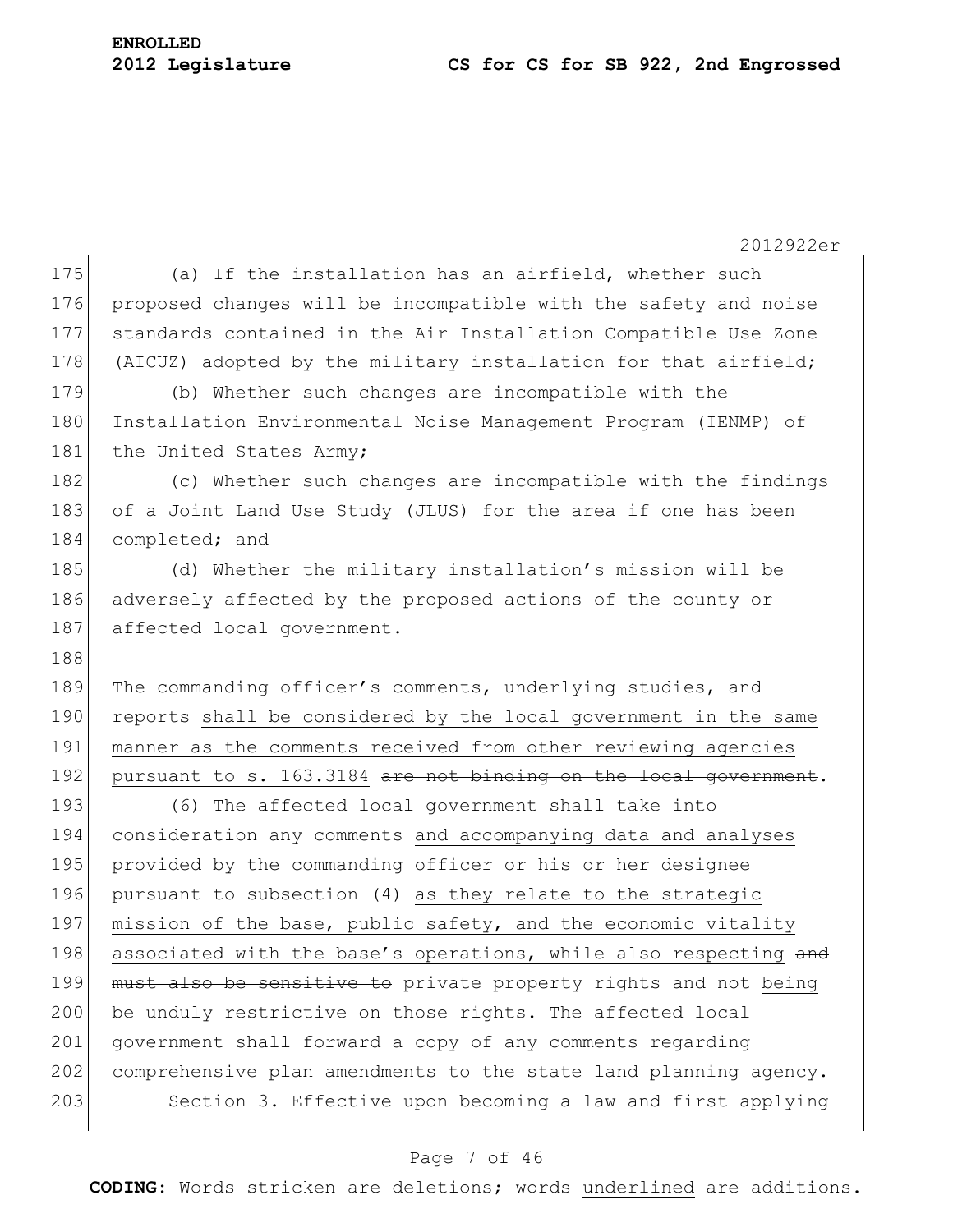2012922er 204 to ad valorem tax rolls for 2012, subsection (2) of section  $205$  196.173, Florida Statutes, is amended to read: 206 196.173 Exemption for deployed servicemembers.-207 (2) The exemption is available to servicemembers who were 208 deployed during the preceding calendar year on active duty 209 outside the continental United States, Alaska, or Hawaii in 210 support of: 211 (a) Operation Noble Eagle, which began on September 15, 212 2001; 213 (b)  $(a + b)$  Operation Enduring Freedom, which began on October 214 7, 2001; 215  $(c)$  (c)  $(b)$  Operation Iraqi Freedom, which began on March 19, 216 2003, and ended on August 31, 2010;  $\theta$ r 217 (d)  $\left(\text{e}\right)$  Operation New Dawn, which began on September 1, 218 2010, and ended on December 15, 2011; or 219 (e) Operation Odyssey Dawn, which began on March 19, 2011, 220 and ended on October 31, 2011. 221 222 The Department of Revenue shall notify all property appraisers 223 and tax collectors in this state of the designated military 224 operations. 225 Section 4. This section is effective upon becoming a law. 226 Notwithstanding the application deadline in s. 196.173(5), 227 Florida Statutes, the deadline for an eligible servicemember to 228 file a claim for an additional ad valorem tax exemption for a 229 qualifying deployment during the 2011 calendar year is June  $1$ , 230 2012. Any applicant who seeks to claim the additional exemption 231 and who fails to file an application by June 1 must file an 232 application for the exemption with the property appraiser on or

## Page 8 of 46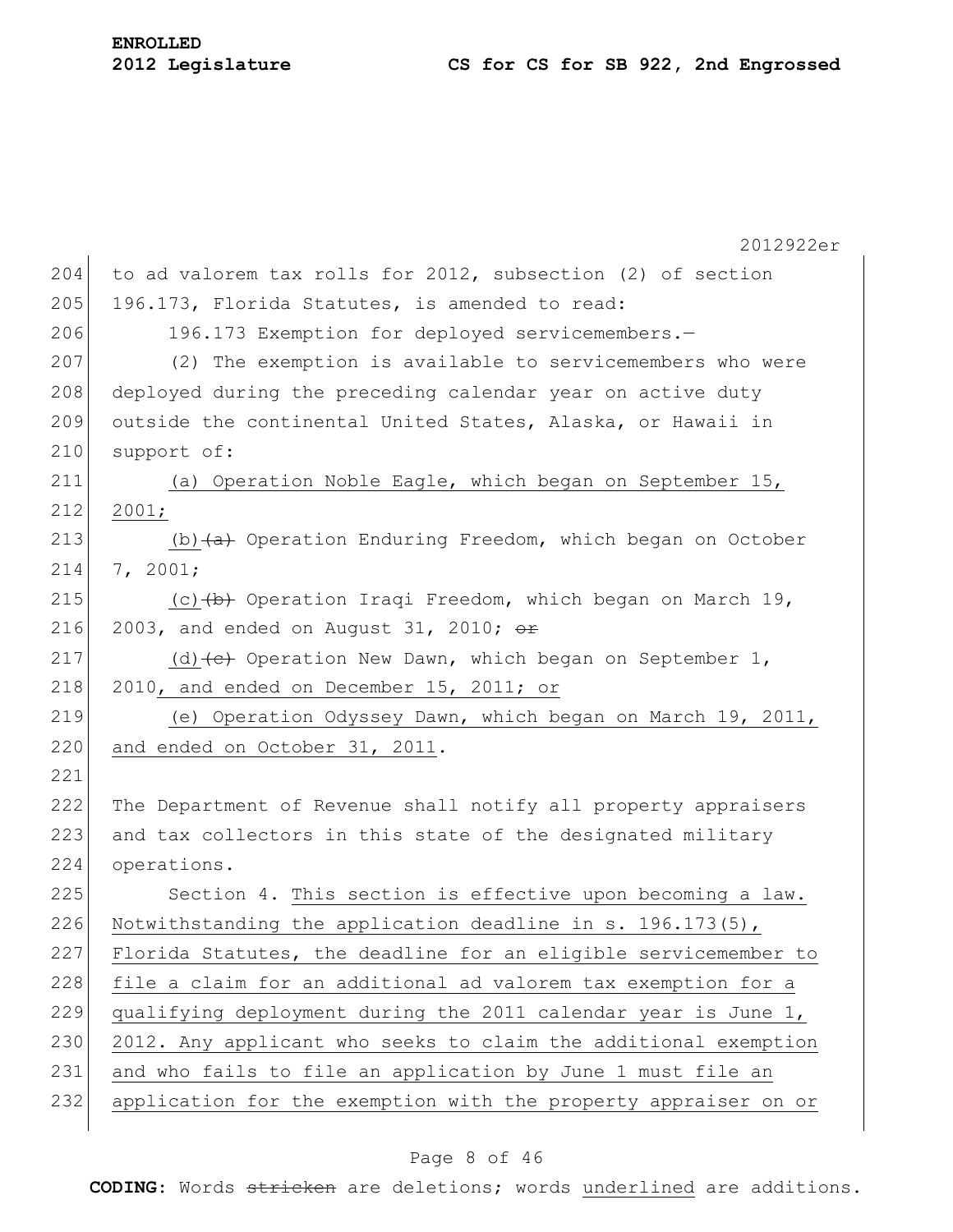2012922er 233 before the 25th day following the mailing by the property 234 appraiser of the notices required under s. 194.011(1), Florida 235 Statutes. Upon receipt of sufficient evidence, as determined by 236 the property appraiser, demonstrating the applicant was unable 237 to apply for the exemption in a timely manner or otherwise 238 demonstrating extenuating circumstances judged by the property 239 appraiser to warrant granting the exemption, the property 240 appraiser may grant the exemption. If the applicant fails to 241 produce sufficient evidence demonstrating the applicant was 242 unable to apply for the exemption in a timely manner or 243 otherwise demonstrating extenuating circumstances as judged by 244 the property appraiser, the applicant may file, pursuant to s. 245 194.011(3), Florida Statutes, a petition with the value 246 adjustment board requesting that the exemption be granted. Such 247 petition must be filed during the taxable year on or before the 248 25th day following the mailing of the notice by the property 249 appraiser as provided in s. 194.011(1), Florida Statutes. 250 Notwithstanding s. 194.013, Florida Statutes, the applicant is 251 not required to pay a filing fee for such a petition. Upon 252 reviewing the petition, if the applicant is qualified to receive 253 the exemption and demonstrates particular extenuating 254 circumstances judged by the value adjustment board to warrant 255 granting the exemption, the value adjustment board may grant the 256 exemption for the current year. 257 Section 5. Section 265.003, Florida Statutes, is amended to 258 read: 259 265.003 Florida Veterans" Hall of Fame.— 260 (1) It is the intent of the Legislature to recognize and 261 honor those military veterans who, through their works and lives

## Page 9 of 46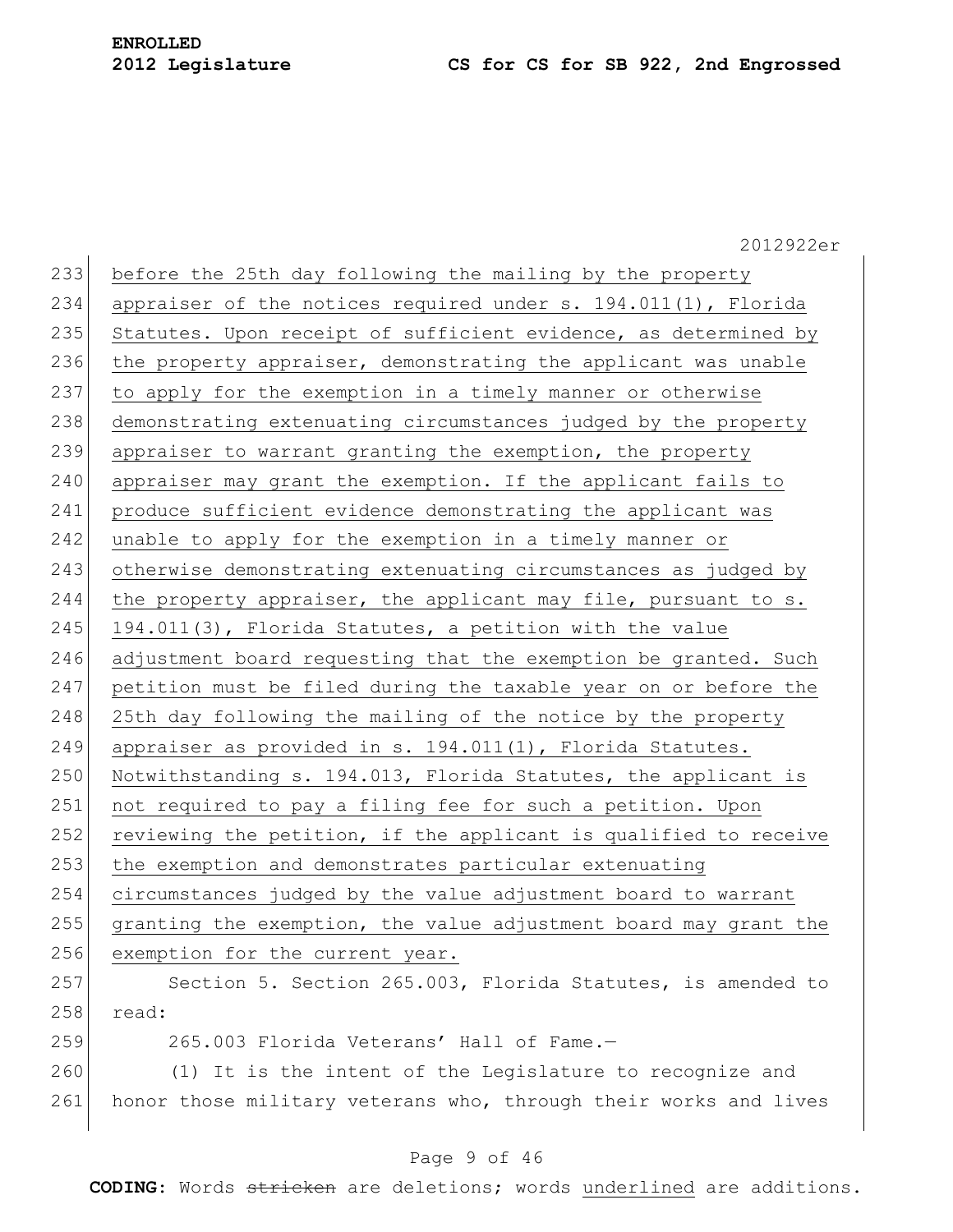2012922er 262 during or after military service, have made a significant 263 contribution to the State of Florida. 264 (2) There is established the Florida Veterans" Hall of  $265$  Fame. 266 (a) The Florida Veterans" Hall of Fame is administered by 267 the Florida Department of Veterans' Affairs without 268 appropriation of state funds. 269 (b) The Department of Management Services shall set aside 270 an area on the Plaza Level of the Capitol Building along the 271 northeast front wall and shall consult with the Department of 272 Veterans' Affairs regarding the design and theme of the area. 273 (c) Each person who is inducted into the Florida Veterans' 274 Hall of Fame shall have his or her name placed on a plaque 275 displayed in the designated area of the Capitol Building. 276 (3) (a) The Florida Veterans' Hall of Fame Council is 277 created within the Department of Veterans' Affairs as an 278 advisory council, as defined in s. 20.03(7), consisting of seven 279 members who shall all be honorably discharged veterans, and at 280 least four of whom must be members of a congressionally 281 chartered veterans service organization. The Governor, the 282 President of the Senate, the Speaker of the House of 283 Representatives, the Attorney General, the Chief Financial 284 Officer, the Commissioner of Agriculture, and the executive 285 director of the Department of Veterans' Affairs shall each 286 appoint one member. For the purposes of ensuring staggered 287 terms, the council members appointed by the Governor, the 288 Attorney General, the Chief Financial Officer, and the 289 Commissioner of Agriculture shall be appointed to 4-year terms 290 beginning on January 1 of the year of appointment, and the

#### Page 10 of 46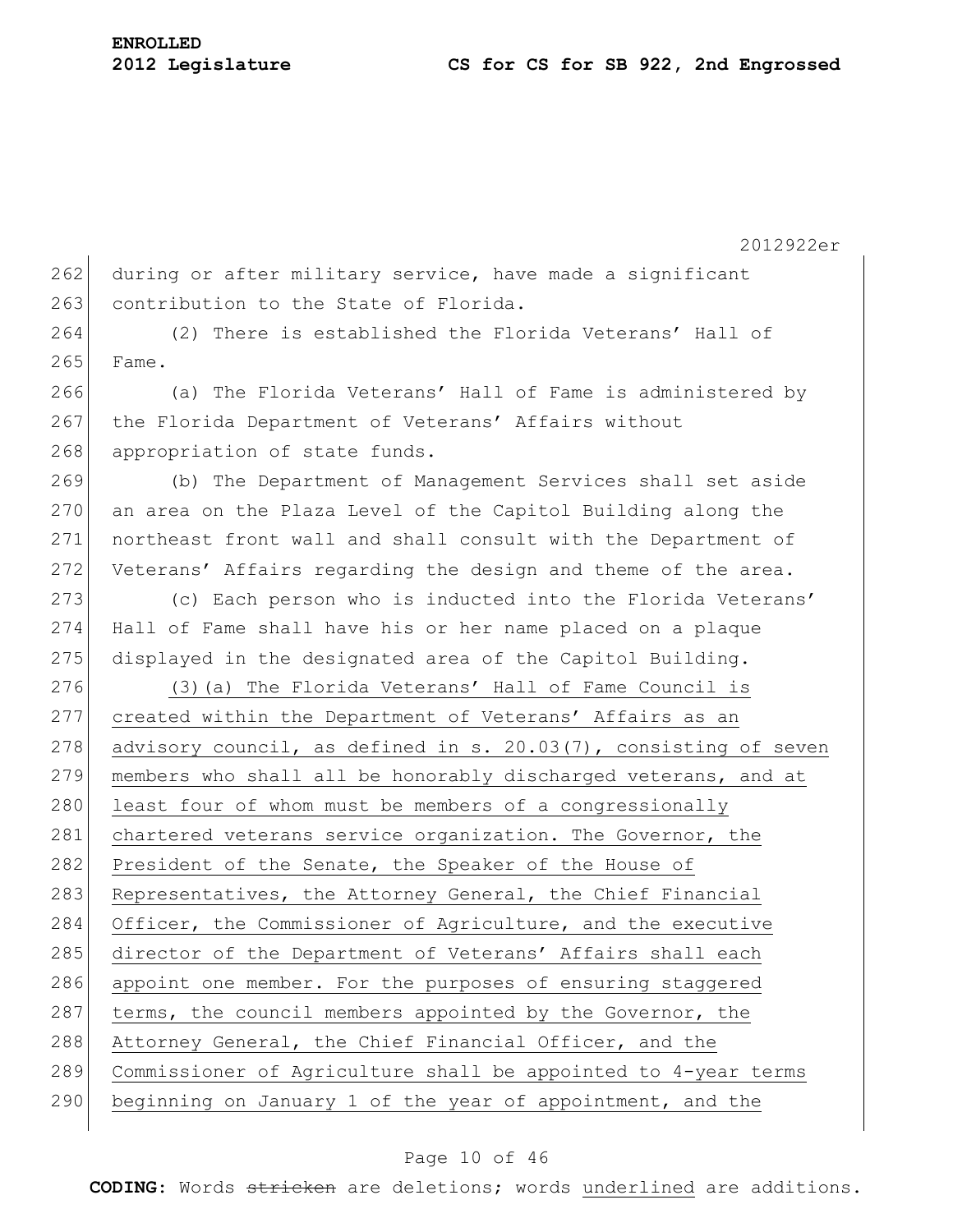2012922er 291 council members appointed by the President of the Senate, the 292 Speaker of the House of Representatives, and the executive 293 director of the Department of Veterans' Affairs shall be 294 appointed to 2-year terms beginning on January 1 of the year of 295 appointment. After the initial appointments, all appointees 296 shall be appointed to  $4$ -year terms. A member whose term expires 297 shall continue to serve on the council until such time as a 298 replacement is appointed. 299 (b) The members shall annually elect a chair from among 300 their number. The council shall meet at the call of its chair, 301 at the request of the executive director of the Department of 302 Veterans' Affairs, or at such times as may be prescribed by the 303 council. A majority of the members of the council currently 304 appointed constitutes a quorum, and a meeting may not be held 305 unless a quorum is present. The affirmative vote of a majority 306 of the members of the council present is necessary for any 307 official action by the council. 308 (c) Members of the council may not receive compensation or 309 honorarium for their services. Members may be reimbursed for 310 travel expenses incurred in the performance of their duties, as 311 provided in s. 112.061, however, no state funds may be used for 312 this purpose. 313 (d) The original appointing authority may remove his or her 314 appointee from the council for misconduct or malfeasance in 315 office, neglect of duty, incompetence, or permanent inability to 316 perform official duties or if the member is adjudicated guilty 317 of a felony. 318  $(4)$   $(3)$  (a) The Florida Veterans' Hall of Fame Council 319 Department of Veterans' Affairs shall annually accept

## Page 11 of 46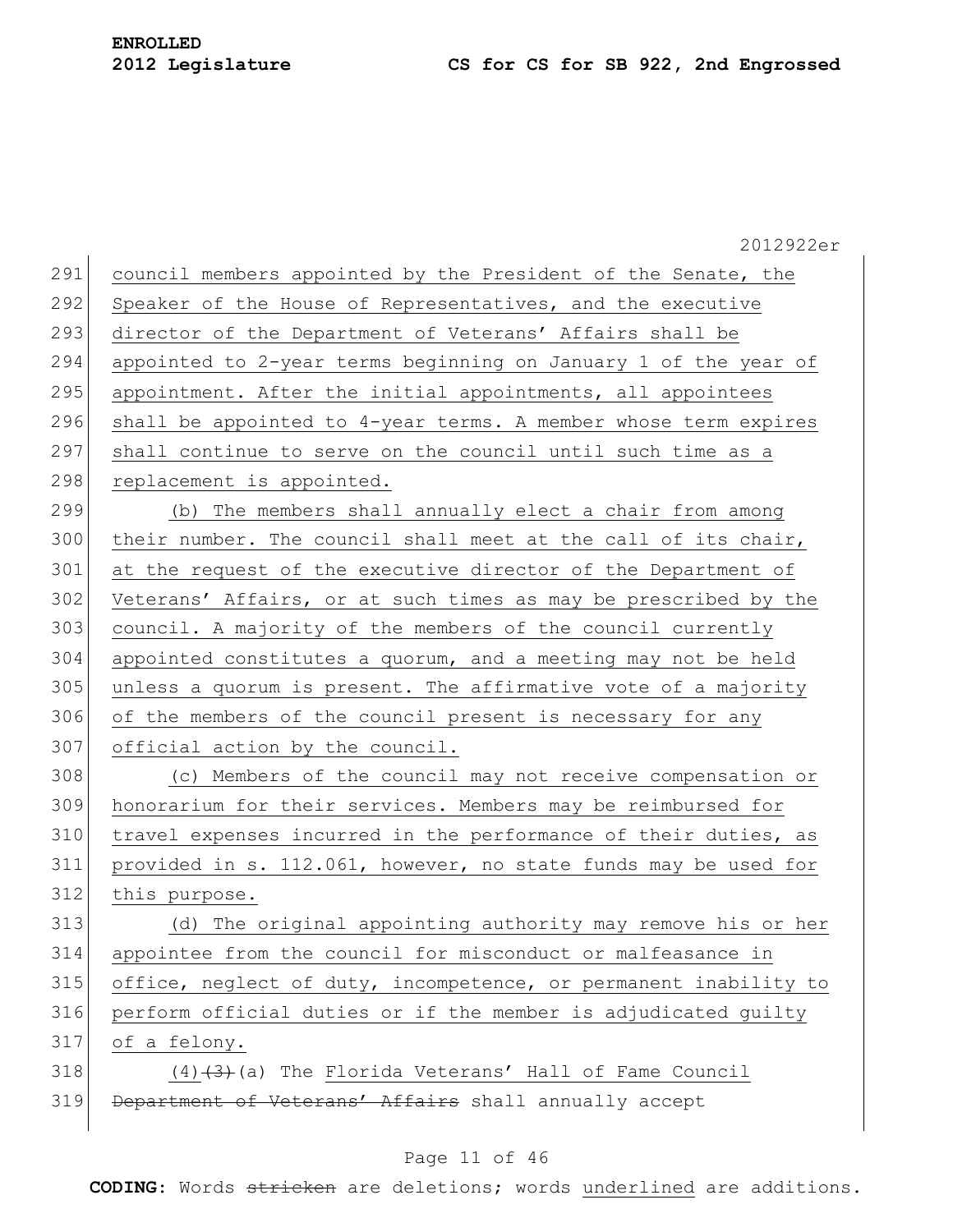2012922er 320 nominations of persons to be considered for induction into the 321 Florida Veterans' Hall of Fame and shall then transmit a list of  $322$  up to 20 nominees its recommendations to the Department of 323 Veterans" Affairs for submission to the Governor and the Cabinet 324 who will select the nominees to be inducted. 325 (b) In selecting its nominees for submission making its 326 **recommendations** to the Governor and the Cabinet, the Florida 327 Veterans' Hall of Fame Council Department of Veterans' Affairs 328 shall give preference to veterans who were born in Florida or 329 adopted Florida as their home state or base of operation and who 330 have made a significant contribution to the state in civic, 331 business, public service, or other pursuits. 332 (5)<del>(4)</del> The Florida Veterans' Hall of Fame Council 333 Department of Veterans' Affairs may establish criteria and set 334 specific time periods for acceptance of nominations and for the 335 process of selection of nominees for membership and establish a 336 formal induction ceremony to coincide with the annual 337 commemoration of Veterans' Day. 338 Section 6. Subsections (9) and (10) of section 288.972, 339 Florida Statutes, are amended to read: 340 288.972 Legislative intent.—It is the policy of this state, 341 once the Federal Government has proposed any base closure or has 342 determined that military bases, lands, or installations are to 343 be closed and made available for reuse, to: 344 (9) Coordinate the development of the Defense-Related 345 Business Adjustment Program to increase commercial technology 346 development by defense companies.  $347$  (9)<del>(10)</del> Coordinate the development, maintenance, and 348 analysis of a workforce database to assist workers adversely

#### Page 12 of 46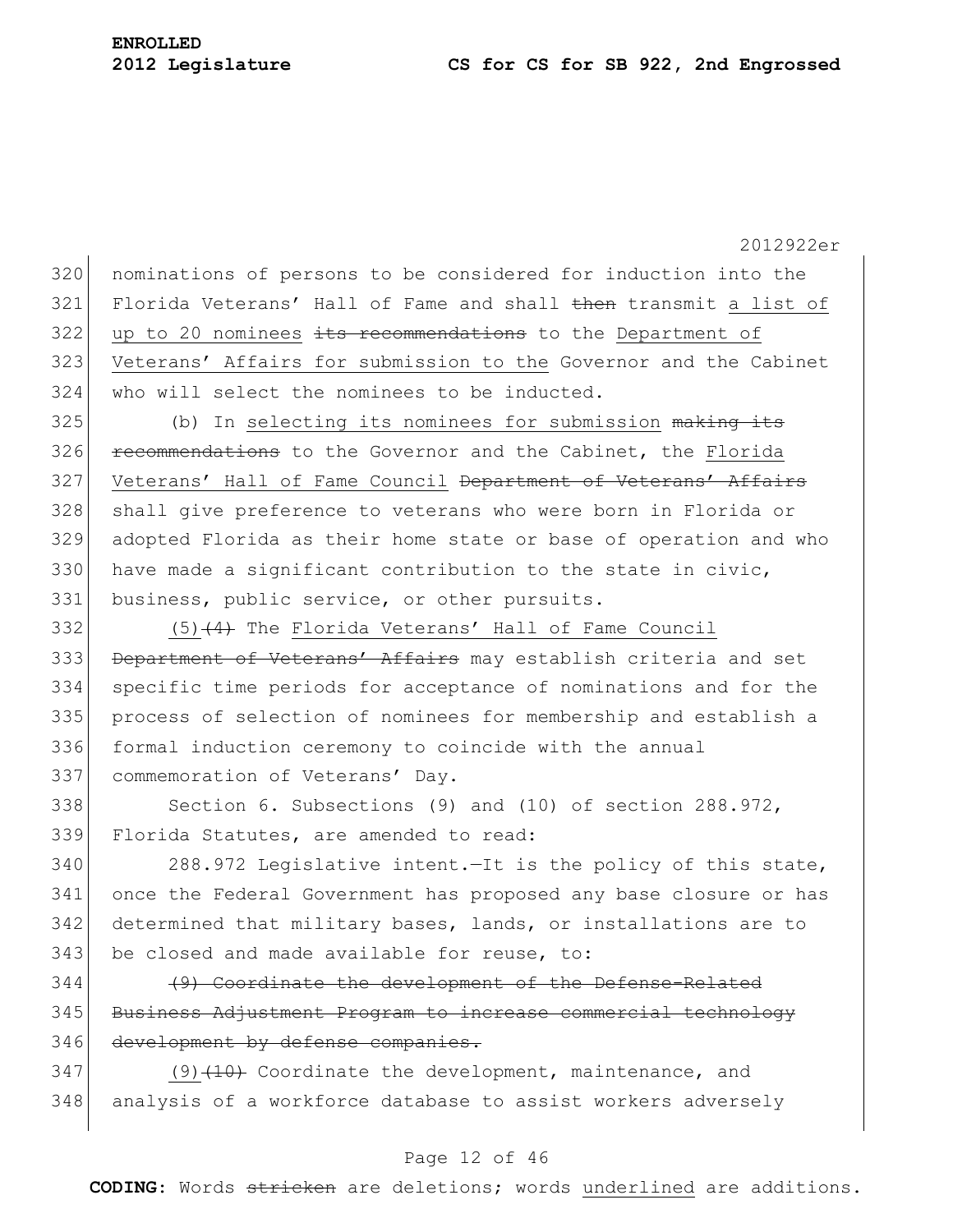349 affected by defense-related activities in their relocation 350 efforts.

351 Section 7. Section 288.980, Florida Statutes, is amended to  $352$  read:

353 288.980 Military base retention; legislative intent; grants 354 program.—

355 (1)(a) It is the intent of this state to provide the 356 necessary means to assist communities with military 357 installations in supporting and sustaining those installations 358 that would be adversely affected by federal base realignment or 359 closure actions. It is further the intent to encourage 360 communities to initiate a coordinated program of response and 361 plan of action in advance of future actions of the federal 362 government relating to realignments and closures Base 363 Realignment and Closure Commission. It is critical that elosure-364 vulnerable communities develop and implement strategies such a 365 program to preserve and protect affected military installations. 366 The Legislature hereby recognizes that the state needs to 367 coordinate all efforts that can support facilitate the retention 368 of all remaining military installations throughout in the state. 369 The Legislature, therefore, declares that providing such 370 assistance to support the defense-related initiatives within 371 this section is a public purpose for which public money may be 372 used.

 (b) The Florida Defense Alliance, an organization within Enterprise Florida, is designated as the organization to ensure that Florida, its resident military bases and missions, and its military host communities are in competitive positions as the United States continues its defense realignment and downsizing.

## Page 13 of 46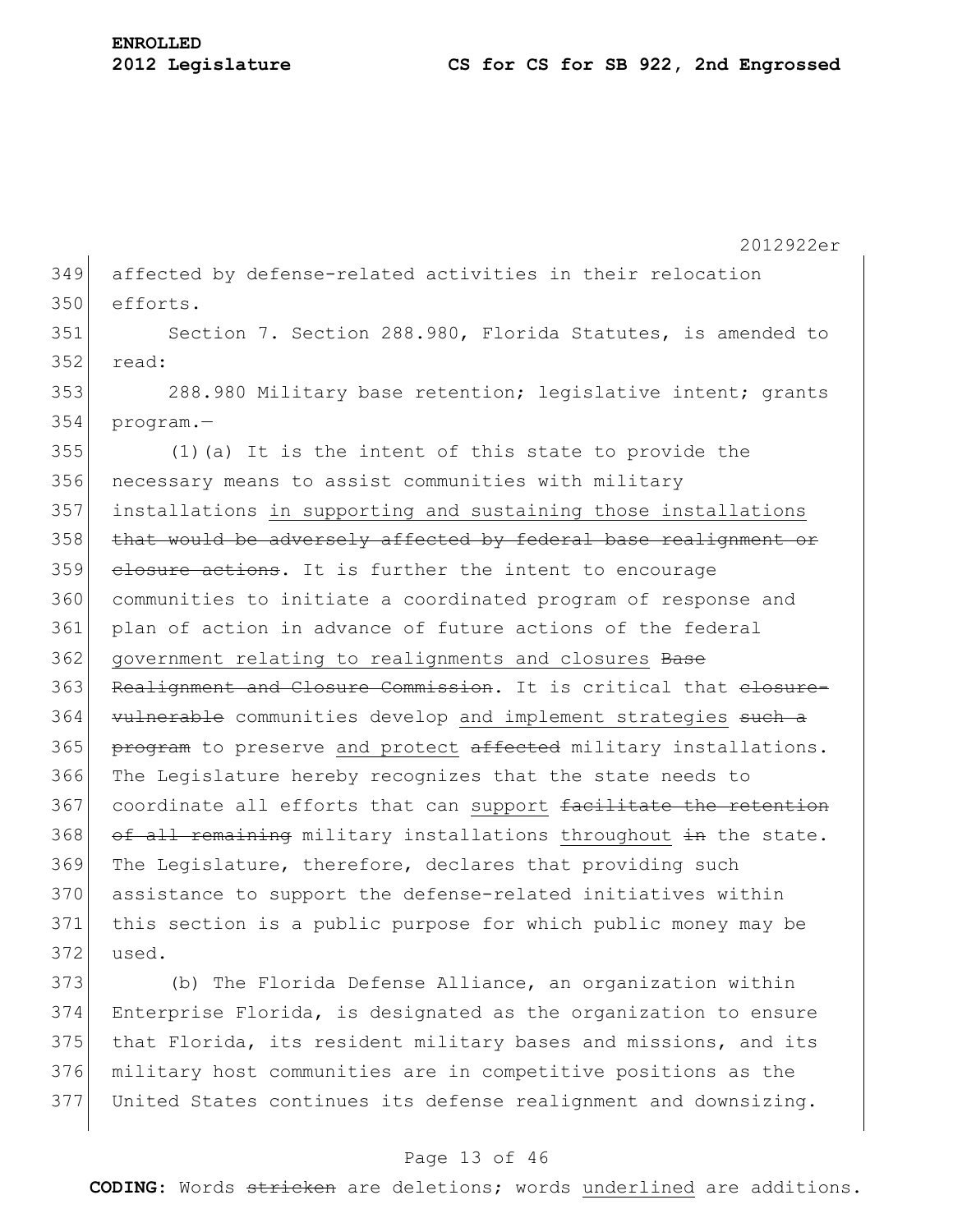378 The defense alliance shall serve as an overall advisory body for 379 defense-related activity of Enterprise Florida, Inc. The Florida 380 Defense Alliance may receive funding from appropriations made 381 for that purpose administered by the department.

382 (2) The Military Base Protection Program is created. Funds 383 appropriated to this program may be used to address emergent 384 needs relating to mission sustainment and base retention. All 385 funds appropriated for the purposes of this program are eligible 386 to be used for matching of federal funds. The department shall 387 coordinate and implement this program.

 $(3)(2)$  (3)  $(2)$  (a) The department is authorized to award grants on a competitive basis from any funds available to it to support activities related to the Florida Defense Reinvestment Grant Program and the Florida Defense Infrastructure Grant Program 392 retention of military installations potentially affected by 393 federal base closure or realignment.

394 (b) The term "activities" as used in this section means 395 studies, presentations, analyses, plans, and modeling. For the 396 purposes of the Florida Defense Infrastructure Grant Program, 397 the term "activities" also includes, but is not limited to, 398 construction, land purchases, and easements. Staff salaries are 399 not considered an "activity" for which grant funds may be 400 awarded. Travel costs and costs incidental thereto incurred by a 401 grant recipient shall be considered an "activity" for which 402 grant funds may be awarded.

403 (c) Except for grants issued pursuant to the Florida 404 Military Installation Reuse Planning and Marketing Grant Program 405 as described in paragraph  $(3)$  (c), the amount of any grant 406 provided to an applicant may not exceed \$250,000. The department

## Page 14 of 46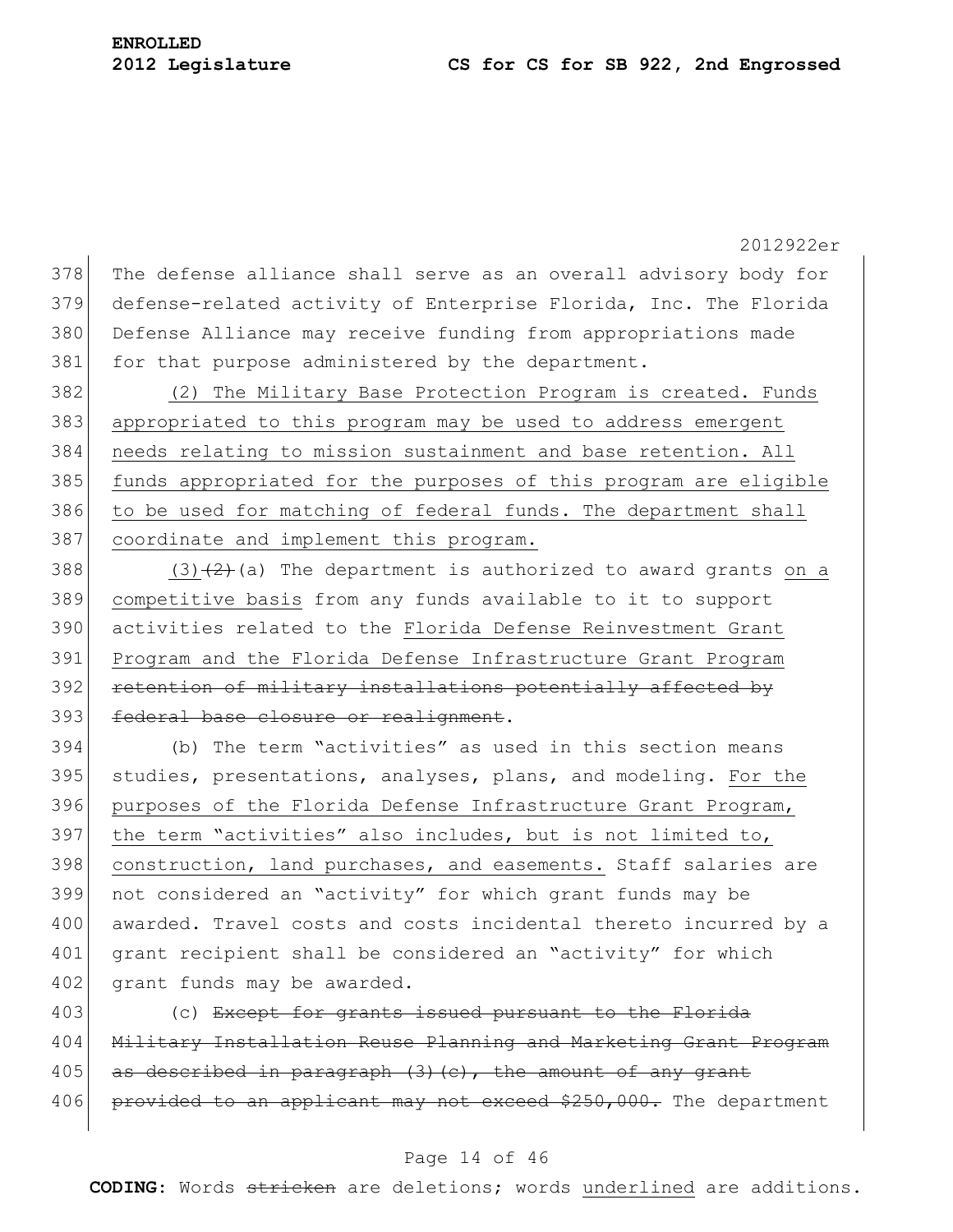|     | 2012922er                                                       |
|-----|-----------------------------------------------------------------|
| 407 | shall require that an applicant:                                |
| 408 | 1. Represent a local government with a military                 |
| 409 | installation or military installations that could be adversely  |
| 410 | affected by federal actions base realignment or closure.        |
| 411 | 2. Agree to match at least 30 percent of any grant awarded.     |
| 412 | 3. Prepare a coordinated program or plan of action              |
| 413 | delineating how the eligible project will be administered and   |
| 414 | accomplished.                                                   |
| 415 | 4. Provide documentation describing the potential for           |
| 416 | changes to the mission realignment or closure of a military     |
| 417 | installation located in the applicant's community and the       |
| 418 | potential adverse impacts such changes realignment or closure   |
| 419 | will have on the applicant's community.                         |
| 420 | In making grant awards the department office shall<br>(d)       |
| 421 | consider, at a minimum, the following factors:                  |
| 422 | 1. The relative value of the particular military                |
| 423 | installation in terms of its importance to the local and state  |
| 424 | economy relative to other military installations vulnerable to  |
| 425 | elosure.                                                        |
| 426 | 2. The potential job displacement within the local              |
| 427 | community should the mission of the military installation be    |
| 428 | changed elosed.                                                 |
| 429 | 3. The potential adverse impact on industries and               |
| 430 | technologies which service the military installation.           |
| 431 | $(4)$ $(3)$ The Florida Defense Reinvestment Grant Program      |
| 432 | Economic Reinvestment Initiative is established to respond to   |
| 433 | the need for this state to work in conjunction with defense-    |
| 434 | dependent communities in developing and implementing strategies |
| 435 | and approaches that will help communities support the missions  |
|     |                                                                 |

# Page 15 of 46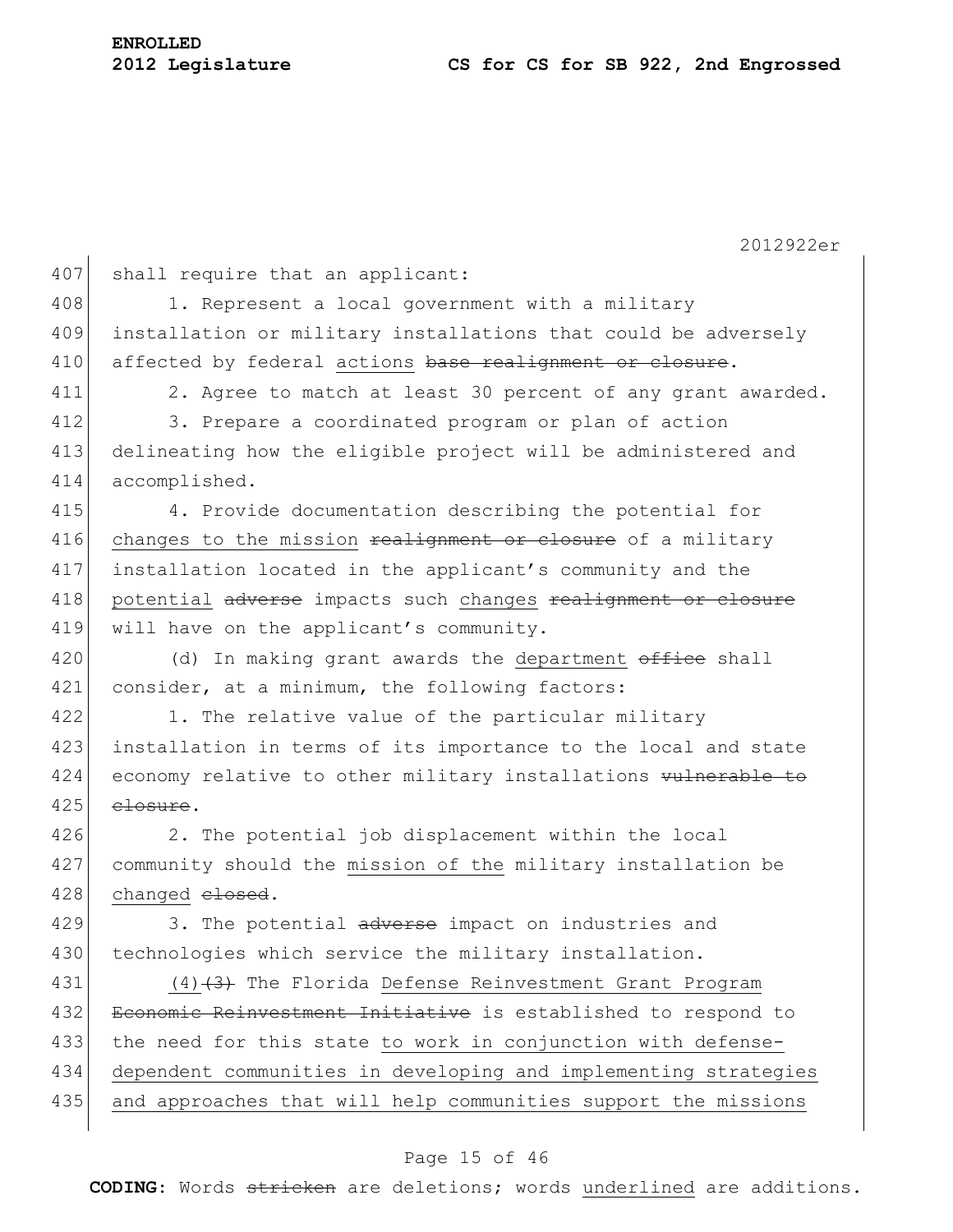2012922er 436 of military installations, and in developing and implementing 437 and defense-dependent communities in this state to develop 438 alternative economic diversification strategies to transition 439 from a defense economy to a nondefense economy lessen reliance 440 on national defense dollars in the wake of base closures and 441 reduced federal defense expenditures and the need to formulate 442 specific base reuse plans and identify any specific 443 infrastructure needed to facilitate reuse. Eligible applicants 444 include defense-dependent counties and cities, and local 445 economic development councils located within such communities. 446 The program initiative shall consist of the following two 447 distinct grant programs to be administered by the department and 448 grant awards may be provided to support community-based 449 activities that: 450 (a) Protect existing military installations; The Florida 451 Defense Planning Grant Program, through which funds shall be 452 used to analyze the extent to which the state is dependent on 453 defense dollars and defense infrastructure and prepare 454 alternative economic development strategies. The state shall 455 work in conjunction with defense-dependent communities in 456 developing strategies and approaches that will help communities

457 make the transition from a defense economy to a nondefense 458 economy. Grant awards may not exceed \$250,000 per applicant and 459 shall be available on a competitive basis.

460 (b) Diversify the economy of a defense-dependent community; 461 or The Florida Defense Implementation Grant Program, through 462 which funds shall be made available to defense-dependent 463 communities to implement the diversification strategies 464 developed pursuant to paragraph (a). Eligible applicants include

#### Page 16 of 46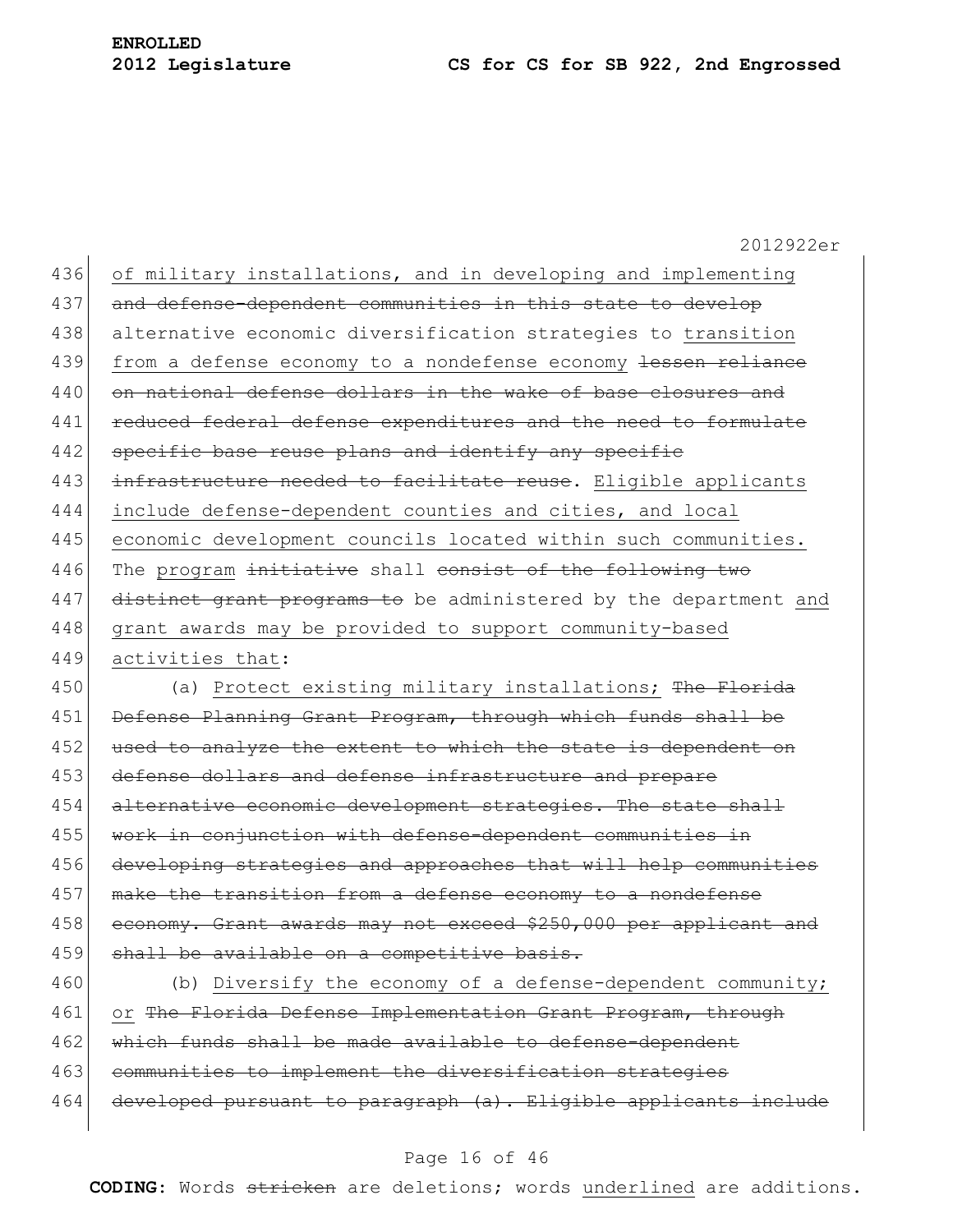476 related marketing activities.

2012922er

| 465 | defense-dependent counties and cities, and local economic        |
|-----|------------------------------------------------------------------|
| 466 | development councils located within such communities. Grant      |
| 467 | awards may not exceed \$100,000 per applicant and shall be       |
| 468 | available on a competitive basis. Awards shall be matched on a   |
| 469 | one-to-one basis.                                                |
| 470 | (c) The Florida Military Installation Reuse Planning and         |
| 471 | Marketing Grant Program, through which funds shall be used to    |
| 472 | help counties, cities, and local economic development councils   |
| 473 | Develop and implement plans for the reuse of closed or realigned |
| 474 | military installations, including any plans necessary for        |
| 475 | infrastructure improvements needed to facilitate reuse and       |

477 478 Applications for grants under this subsection must include a 479 coordinated program of work or plan of action delineating how 480 the eligible project will be administered and accomplished, 481 which must include a plan for ensuring close cooperation between 482 civilian and military authorities in the conduct of the funded

483 activities and a plan for public involvement.

484  $(5)$   $(4)$  The Defense Infrastructure Grant Program is created. 485 The department shall coordinate and implement this program, the 486 purpose of which is to support local infrastructure projects 487 deemed to have a positive impact on the military value of 488 installations within the state. Funds are to be used for 489 projects that benefit both the local community and the military 490 installation. It is not the intent, however, to fund on-base 491 military construction projects. Infrastructure projects to be 492 funded under this program include, but are not limited to, those 493 related to encroachment, transportation and access, utilities,

## Page 17 of 46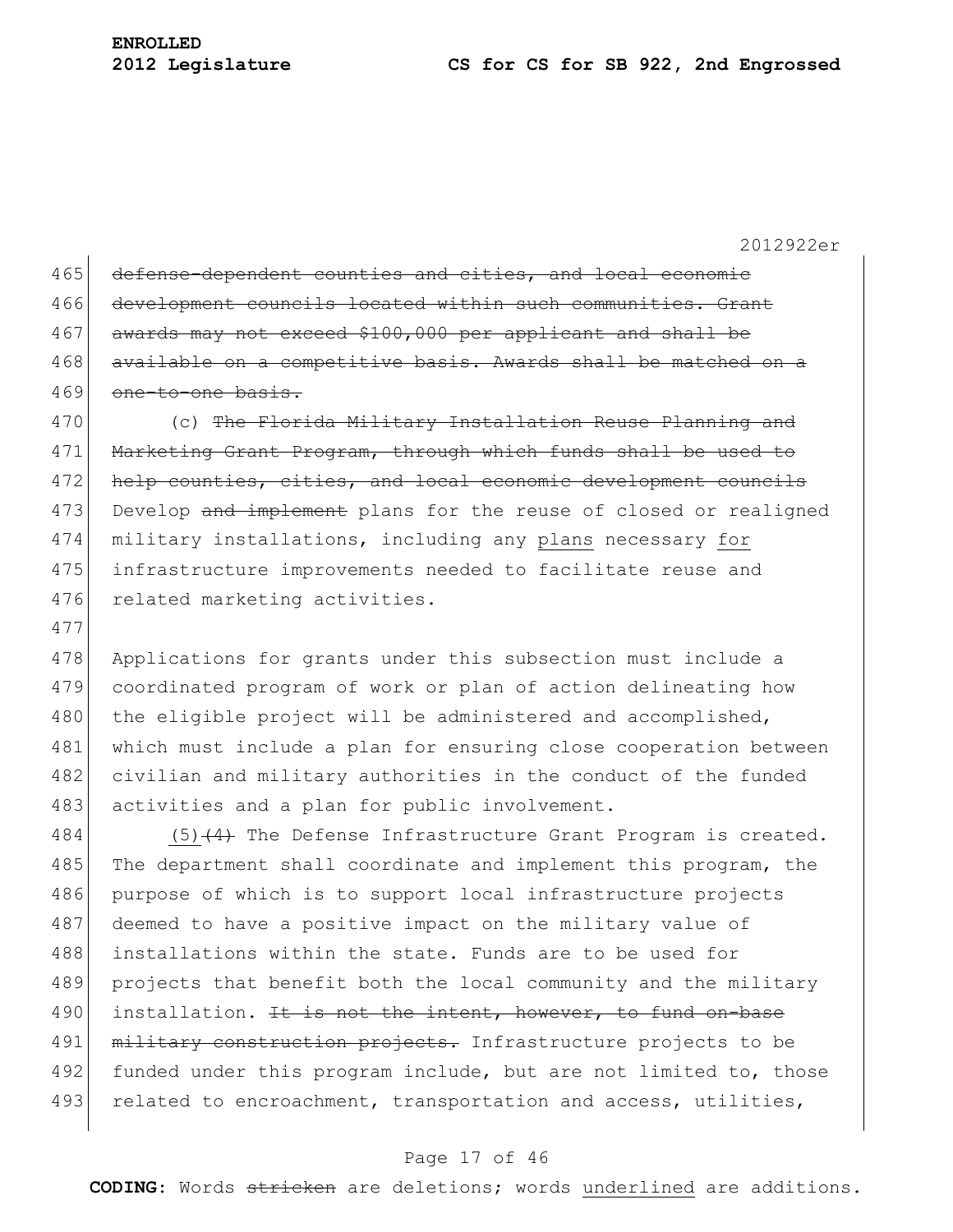2012922er

494 communications, housing, environment, and security. Grant 495 requests will be accepted only from economic development 496 applicants serving in the official capacity of a governing board 497 of a county, municipality, special district, or state agency 498 that will have the authority to maintain the project upon 499 completion. An applicant must represent a community or county in 500 which a military installation is located. There is no limit as 501 to the amount of any grant awarded to an applicant. A match by 502 the county or local community may be required. The program may 503 not be used to fund on-base military construction projects. The 504 department shall establish guidelines to implement the purpose 505 of this subsection.

 $506$  ( $\leftarrow$   $\leftarrow$   $\leftarrow$   $\leftarrow$  The Defense-Related Business Adjustment Program is 507 hereby created. The department shall coordinate the development 508 of the Defense-Related Business Adjustment Program. Funds shall 509 be available to assist defense-related companies in the creation 510 of increased commercial technology development through 511 investments in technology. Such technology must have a direct 512 impact on critical state needs for the purpose of generating 513 investment-grade technologies and encouraging the partnership of 514 the private sector and government defense-related business 515 adjustment. The following areas shall receive precedence in 516 consideration for funding commercial technology development: law 517 enforcement or corrections, environmental protection, 518 transportation, education, and health care. Travel and costs 519 incidental thereto, and staff salaries, are not considered an 520 Eactivity" for which grant funds may be awarded. 521 (b) The department shall require that an applicant:  $522$  1. Be a defense-related business that could be adversely

#### Page 18 of 46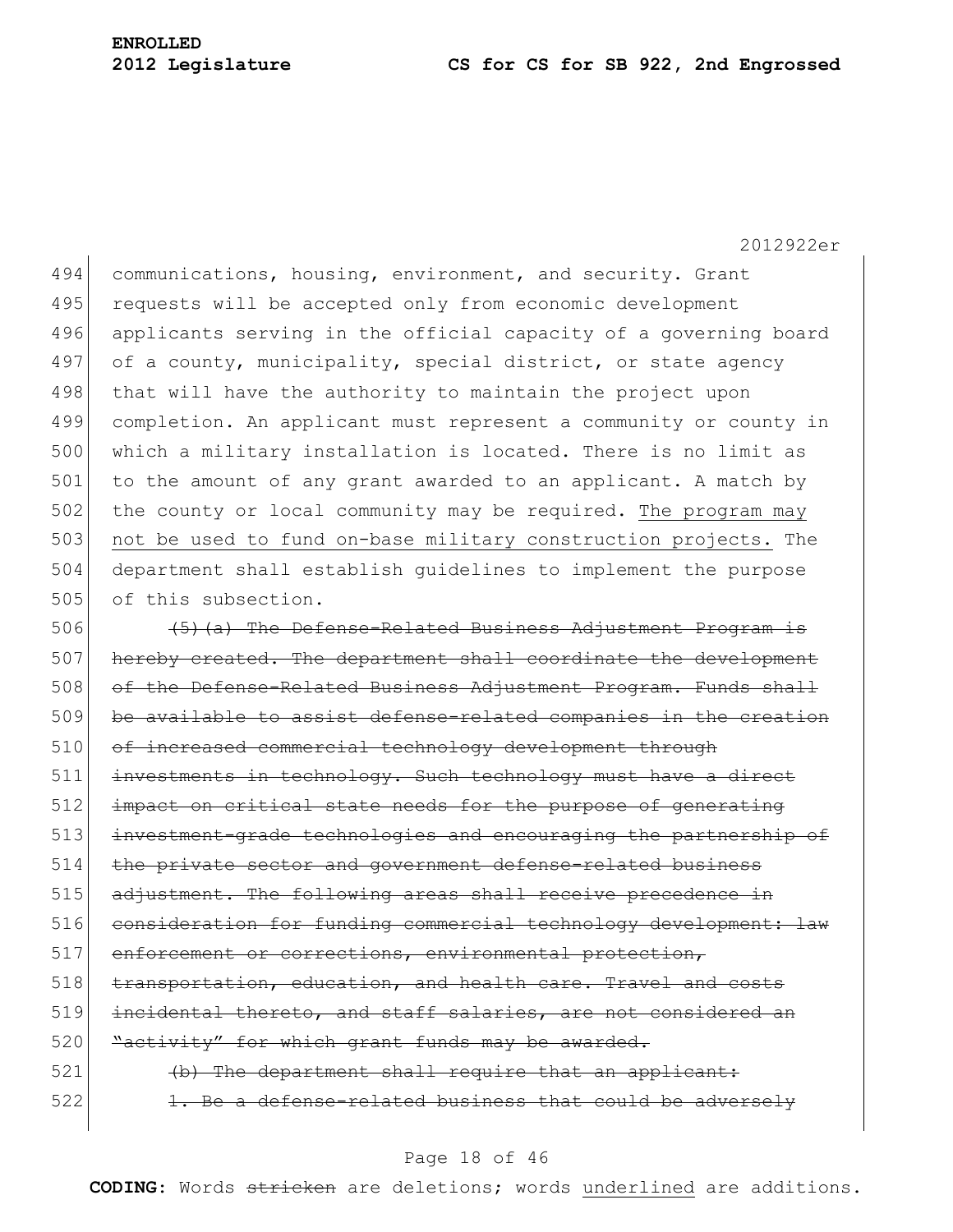2012922er 523 affected by federal base realignment or closure or reduced 524 defense expenditures.  $525$  2. Agree to match at least 50 percent of any funds awarded 526 by the United States Department of Defense in cash or in-kind 527 services. Such match shall be directly related to activities for 528 which the funds are being sought. 529 3. Prepare a coordinated program or plan delineating how 530 the funds will be administered. 531 4. Provide documentation describing how defense-related 532 realignment or closure will adversely impact defense-related 533 companies. 534 (6) The Retention of Military Installations Program is 535 created. The department shall coordinate and implement this 536 <del>program.</del> 537  $(6)$   $(7)$  The department may award nonfederal matching funds 538 specifically appropriated for construction, maintenance, and 539 analysis of a Florida defense workforce database. Such funds 540 will be used to create a registry of worker skills that can be 541 used to match the worker needs of companies that are relocating 542 to this state or to assist workers in relocating to other areas 543 within this state where similar or related employment is 544 available. 545  $(7)$   $(8)$  Payment of administrative expenses shall be limited 546 to no more than 10 percent of any grants issued pursuant to this 547 section. 548  $(8)$   $(9)$  The department shall establish guidelines to 549 implement and carry out the purpose and intent of this section. 550 Section 8. (1) This section shall take effect upon this act 551 becoming a law.

#### Page 19 of 46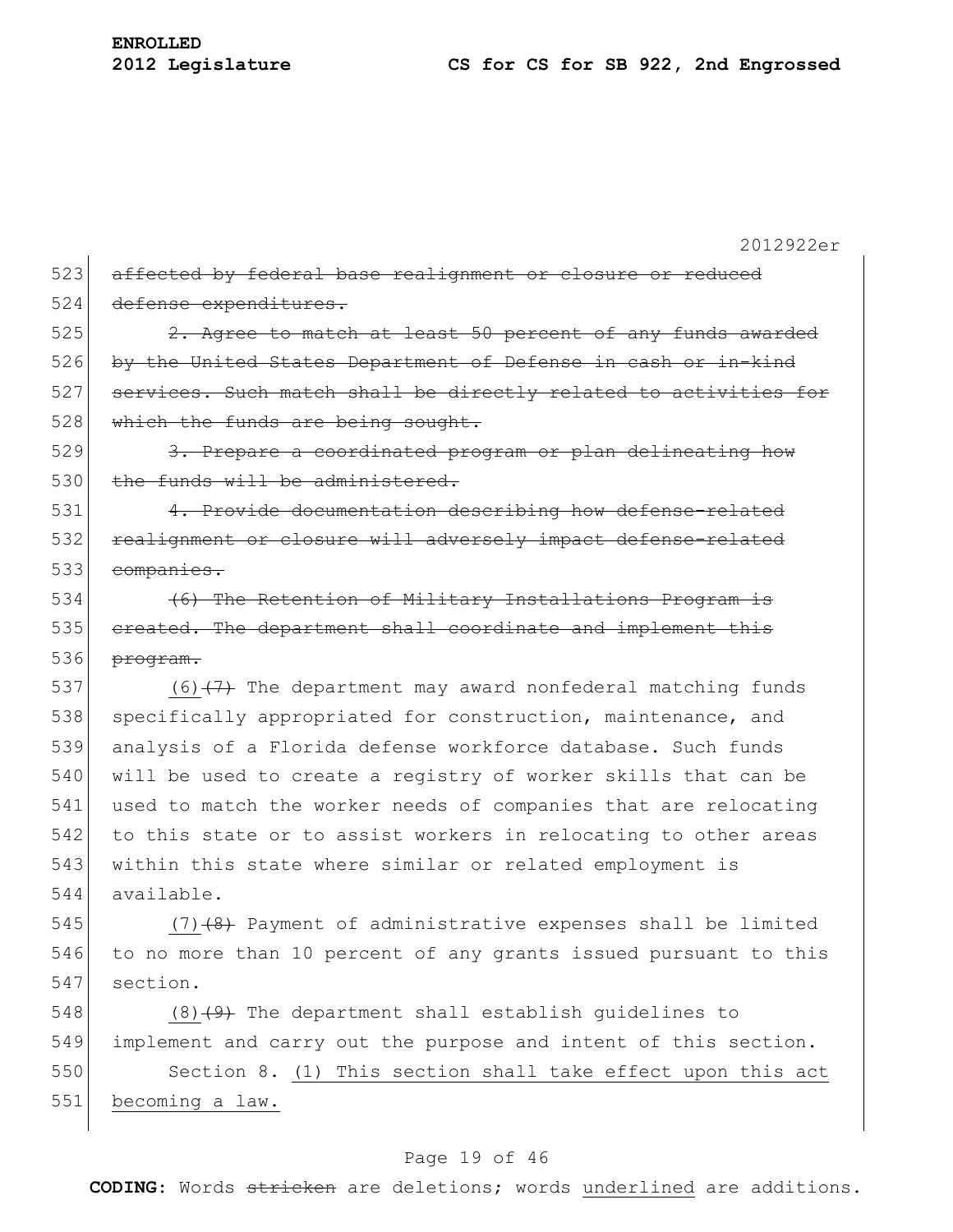2012922er 552 (2) The powers, duties, functions, records, personnel, 553 property, pending issues, existing contracts, administrative 554 authority, administrative rules, and unexpended balances of 555 appropriations, allocations, and other funds of the Florida 556 Council on Military Base and Mission Support within the 557 Department of Economic Opportunity are transferred by a type two 558 transfer, as defined in s. 20.06(2), Florida Statutes, to the 559 Florida Defense Support Task Force within the Department of 560 Economic Opportunity. 561 Section 9. (1) This section shall take effect upon this act 562 becoming a law. 563 (2) Section 288.984, Florida Statutes, is repealed. 564 Section 10. Effective upon this act becoming a law, 565 subsections (1) and (2) of section 288.985, Florida Statutes, 566 are amended to read: 567 288.985 Exemptions from public records and public meetings 568 requirements.— 569 (1) The following records held by the Florida Defense 570 Support Task Force Council on Military Base and Mission Support 571 are exempt from s.  $119.07(1)$  and s.  $24(a)$ , Art. I of the State 572 Constitution: 573 (a) That portion of a record which relates to strengths and 574 weaknesses of military installations or military missions in 575 this state relative to the selection criteria for the 576 realignment and closure of military bases and missions under any 577 United States Department of Defense base realignment and closure 578 process. 579 (b) That portion of a record which relates to strengths and 580 weaknesses of military installations or military missions in

## Page 20 of 46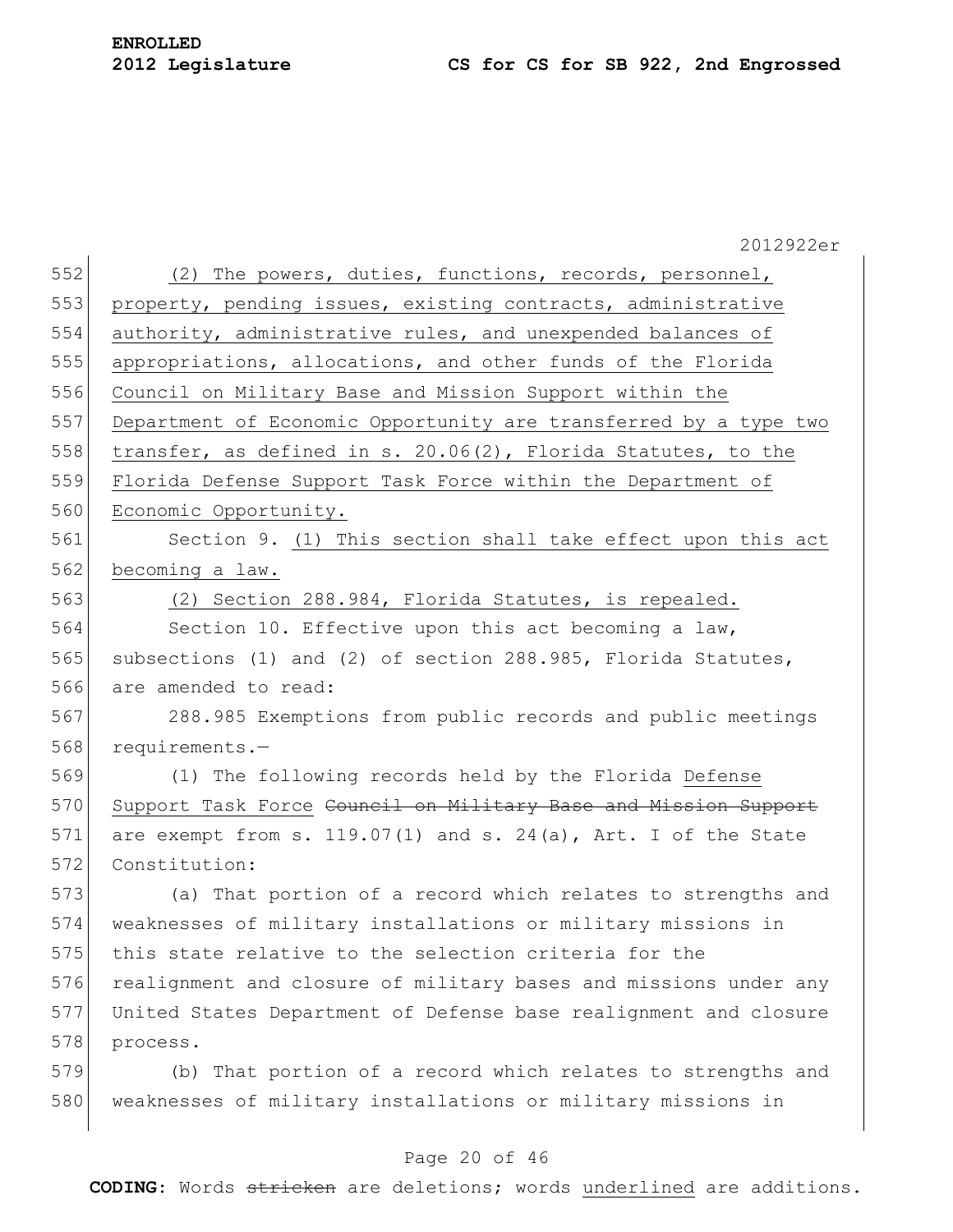581 other states or territories and the vulnerability of such 582 installations or missions to base realignment or closure under 583 the United States Department of Defense base realignment and 584 closure process, and any agreements or proposals to relocate or 585 realign military units and missions from other states or 586 territories.

587 (c) That portion of a record which relates to the state's 588 strategy to retain its military bases during any United States 589 Department of Defense base realignment and closure process and 590 any agreements or proposals to relocate or realign military 591 units and missions.

592 (2) Meetings or portions of meetings of the Florida Defense 593 Support Task Force Council on Military Base and Mission Support, 594 or a workgroup of the task force  $\frac{1}{1}$ , at which records are 595 presented or discussed which are exempt under subsection (1) are 596 exempt from s. 286.011 and s. 24(b), Art. I of the State 597 Constitution.

598 Section 11. Effective upon this act becoming a law, 599 subsections (2), (5), (6), and (7) of section 288.987, Florida 600 Statutes, are amended to read:

601 288.987 Florida Defense Support Task Force.—

 $602$  (2) The mission of the task force is to make 603 recommendations to preserve and protect military installations  $604$  prepare the state to effectively compete in any federal base 605 realignment and closure action, to support the state's position 606 in research and development related to or arising out of 607 military missions and contracting, and to improve the state's 608 military-friendly environment for service members, military 609 dependents, military retirees, and businesses that bring

## Page 21 of 46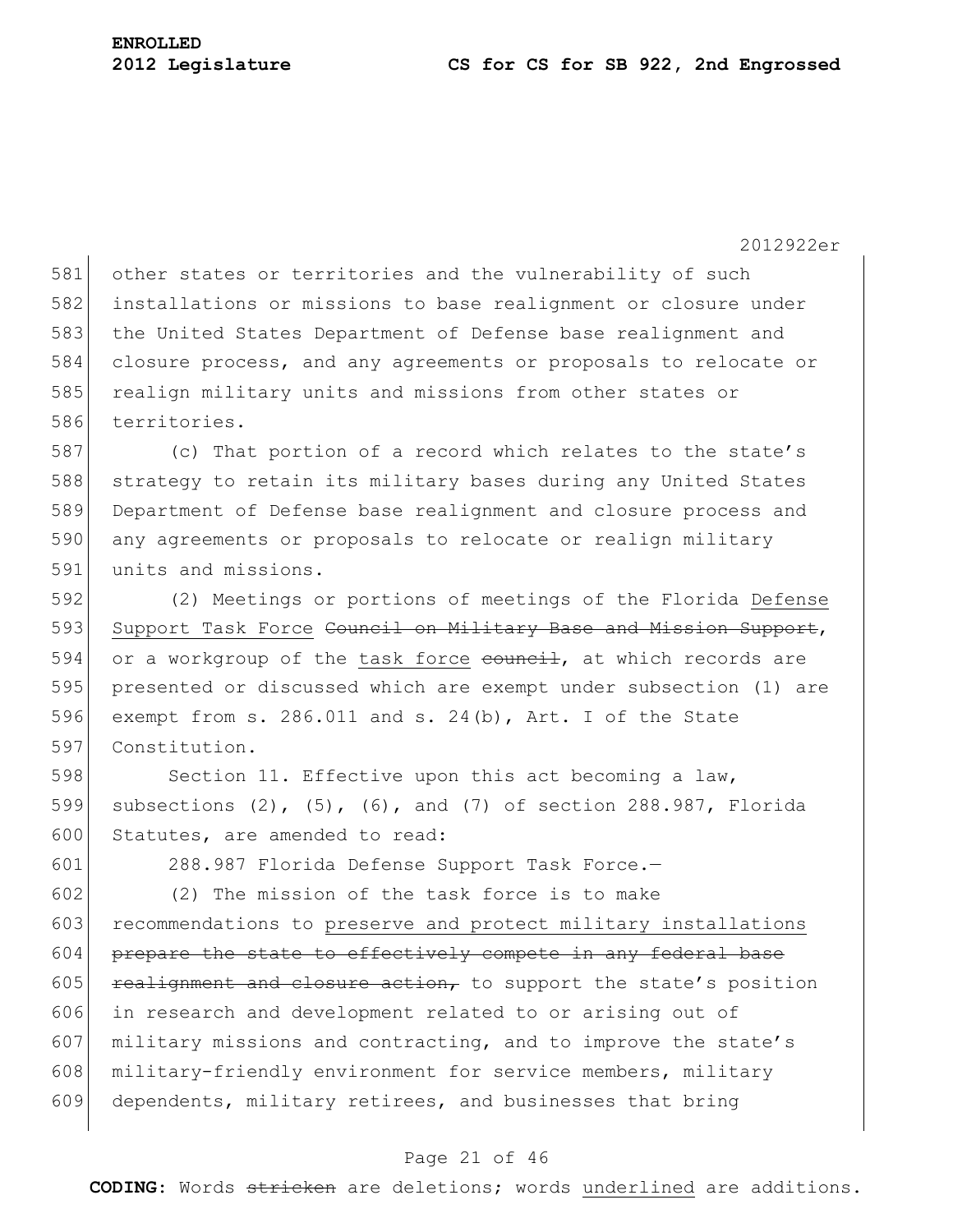610 military and base-related jobs to the state.

611 (5) The executive director of Department of Economic 612 Opportunity the Office of Tourism, Trade, and Economic 613 Development within the Executive Office of the Governor, or his 614 or her designee, shall serve as the ex officio, nonvoting 615 executive director of the task force.

616  $(6)$  The chair shall schedule and conduct the first meeting 617 of the task force by October 1, 2011. The task force shall 618 submit an annual a progress report and work plan  $f^{\text{def}}$  the 619 remainder of the  $2011-2012$  fiscal year to the Governor, the 620 President of the Senate, and the Speaker of the House of 621 Representatives by February 1, 2012, and shall submit an annual 622 report each February 1 thereafter.

623  $(7)$  The department Office of Tourism, Trade, and Economic 624 Development shall contract with the task force for expenditure 625 of appropriated funds, which may be used by the task force for 626 economic and product research and development, joint planning 627 with host communities to accommodate military missions and 628 prevent base encroachment, advocacy on the state's behalf with 629 federal civilian and military officials, assistance to school 630 districts in providing a smooth transition for large numbers of 631 additional military-related students, job training and placement 632 for military spouses in communities with high proportions of 633 active duty military personnel, and promotion of the state to 634 military and related contractors and employers. The task force 635 may annually spend up to  $$200,000$  of funds appropriated to the 636 department Executive Office of the Governor, Office of Tourism, 637  $r_{\text{trade, and Economic Development},$  for the task force for staffing 638 and administrative expenses of the task force, including travel

## Page 22 of 46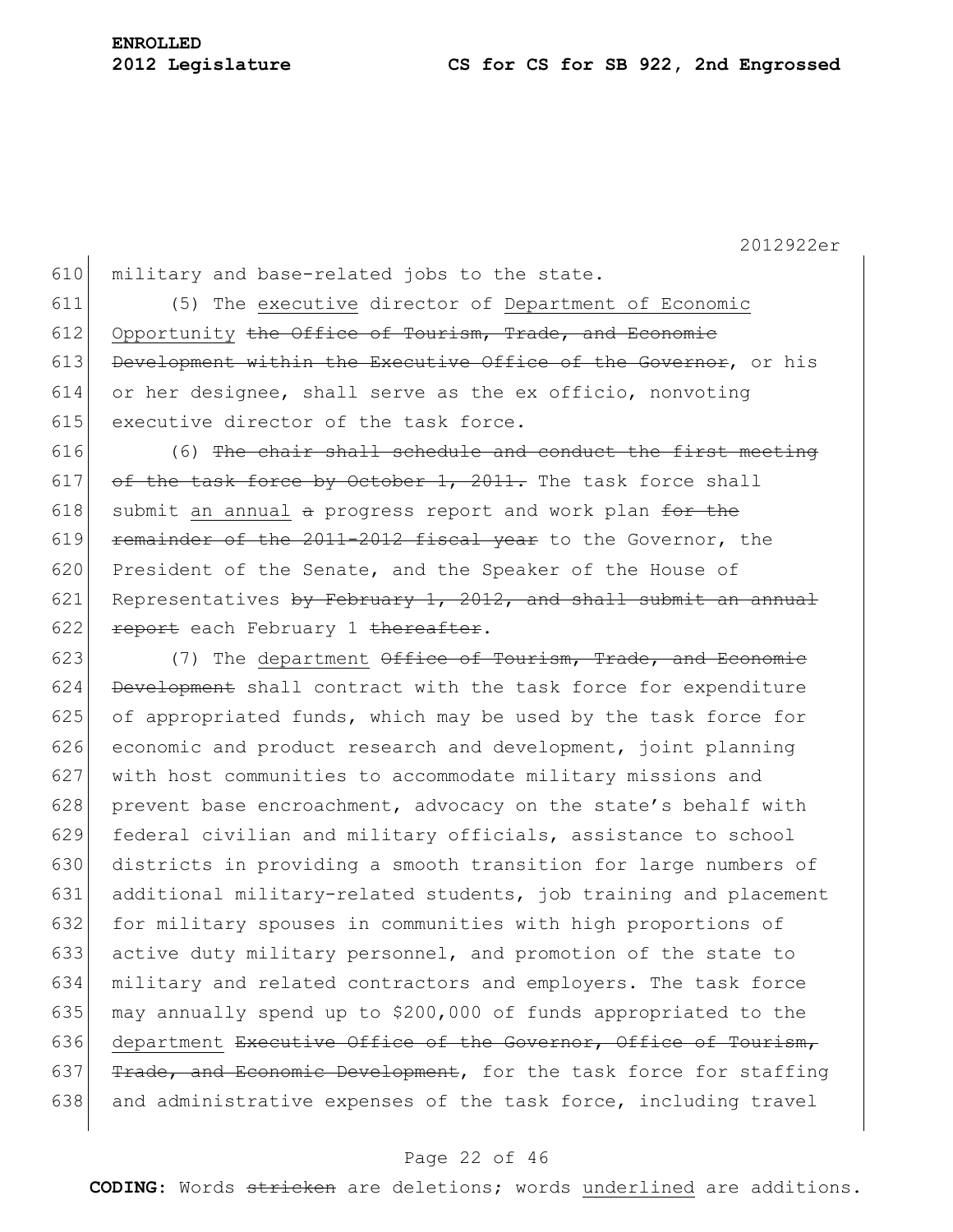2012922er 639 and per diem costs incurred by task force members who are not 640 otherwise eligible for state reimbursement. 641 Section 12. Section 295.187, Florida Statutes, is amended 642 to read: 643 295.187 Florida Service-Disabled Veteran Business 644 Enterprise Opportunity Act.— 645 (1) SHORT TITLE.—This section may be cited as the "Florida 646 Service-Disabled Veteran Business Enterprise Opportunity Act." 647 (2) INTENT.—It is the intent of the Legislature to rectify 648 the economic disadvantage of service-disabled veterans, who are 649 statistically the least likely to be self-employed when compared 650 to the veteran population as a whole and who have made 651 extraordinary sacrifices on behalf of the nation, the state, and 652 the public, by providing opportunities for service-disabled 653 veteran business enterprises as set forth in this section. The 654 Legislature also intends to recognize wartime veterans and 655 veterans of a period of war for their sacrifices as set forth in 656 this section.

657 (3) DEFINITIONS.—For the purpose of this section, the term: 658 (a) "Certified service-disabled veteran business

659 enterprise" means a business that has been certified by the 660 Department of Management Services to be a service-disabled 661 veteran business enterprise as defined in paragraph (c).

 (b) "Service-disabled veteran" means a veteran who is a permanent Florida resident with a service-connected disability as determined by the United States Department of Veterans Affairs or who has been terminated from military service by 666 reason of disability by the United States Department of Defense. 667 (c) "Service-disabled Veteran business enterprise" means an

#### Page 23 of 46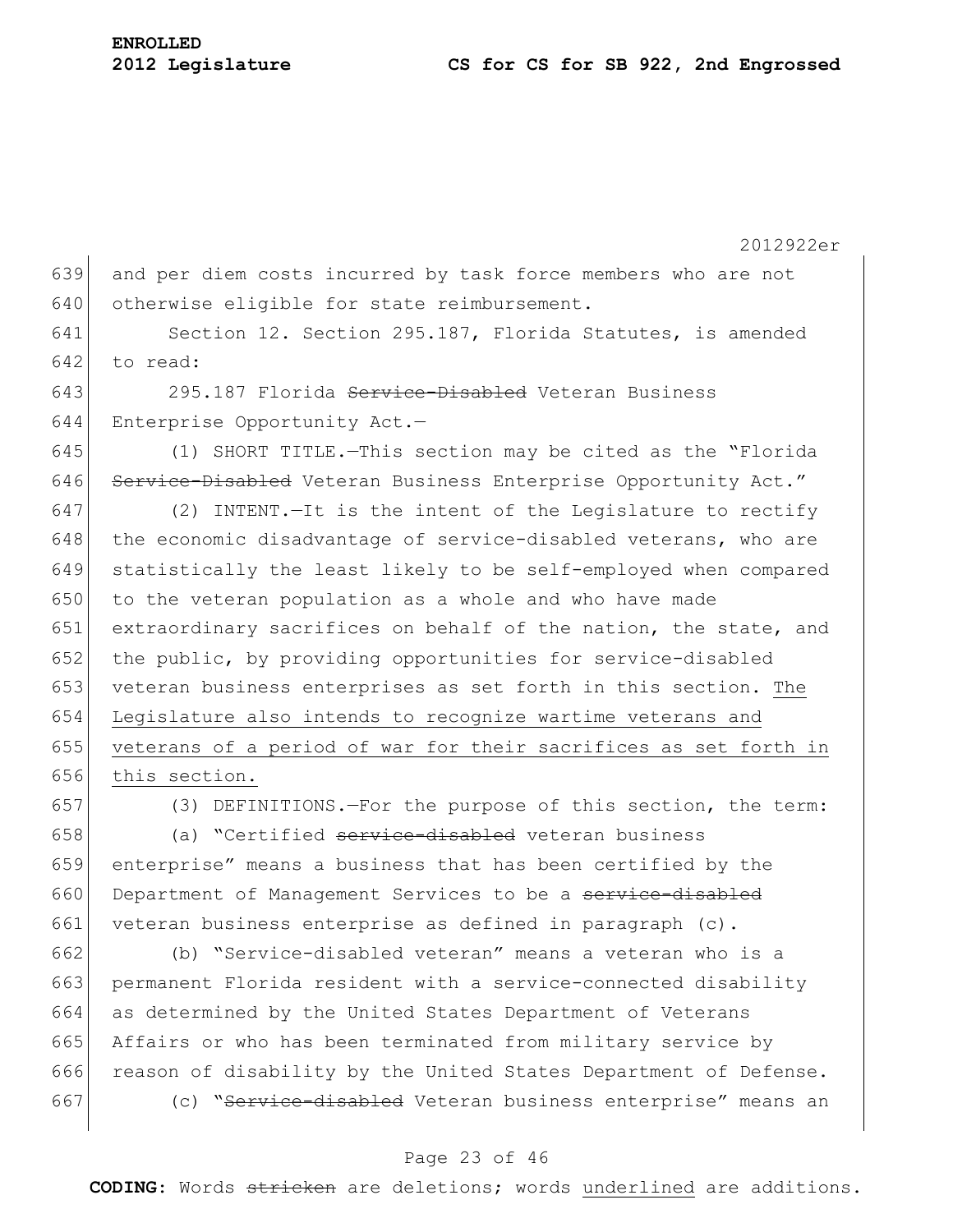|     | 2012922er                                                        |
|-----|------------------------------------------------------------------|
| 668 | independently owned and operated business that:                  |
| 669 | 1. Employs 200 or fewer permanent full-time employees;           |
| 670 | 2. Together with its affiliates has a net worth of \$5           |
| 671 | million or less or, if a sole proprietorship, has a net worth of |
| 672 | \$5 million or less including both personal and business         |
| 673 | investments;                                                     |
| 674 | 3. Is organized to engage in commercial transactions;            |
| 675 | 4. Is domiciled in this state;                                   |
| 676 | 5. Is at least 51 percent owned by one or more wartime           |
| 677 | veterans or service-disabled veterans; and                       |
| 678 | 6. The management and daily business operations of which         |
| 679 | are controlled by one or more wartime veterans or service-       |
| 680 | disabled veterans or, for a service-disabled veteran having with |
| 681 | a permanent and total disability, by the spouse or permanent     |
| 682 | caregiver of the veteran.                                        |
| 683 | (d) "Wartime veteran" means:                                     |
| 684 | 1. A wartime veteran as defined in s. 1.01(14); or               |
| 685 | 2. A veteran of a period of war, as used in 38 U.S.C. s.         |
| 686 | 1521, who served in the active military, naval, or air service:  |
| 687 | a. For 90 days or more during a period of war;                   |
| 688 | b. During a period of war and was discharged or released         |
| 689 | from such service for a service-connected disability;            |
| 690 | c. For a period of 90 consecutive days or more and such          |
| 691 | period began or ended during a period of war; or                 |
| 692 | d. For an aggregate of 90 days or more in two or more            |
| 693 | separate periods of service during more than one period of war.  |
| 694 | $(4)$ VENDOR PREFERENCE. -                                       |
| 695 | (a) A state agency, when considering two or more bids,           |
| 696 | proposals, or replies for the procurement of commodities or      |

# Page 24 of 46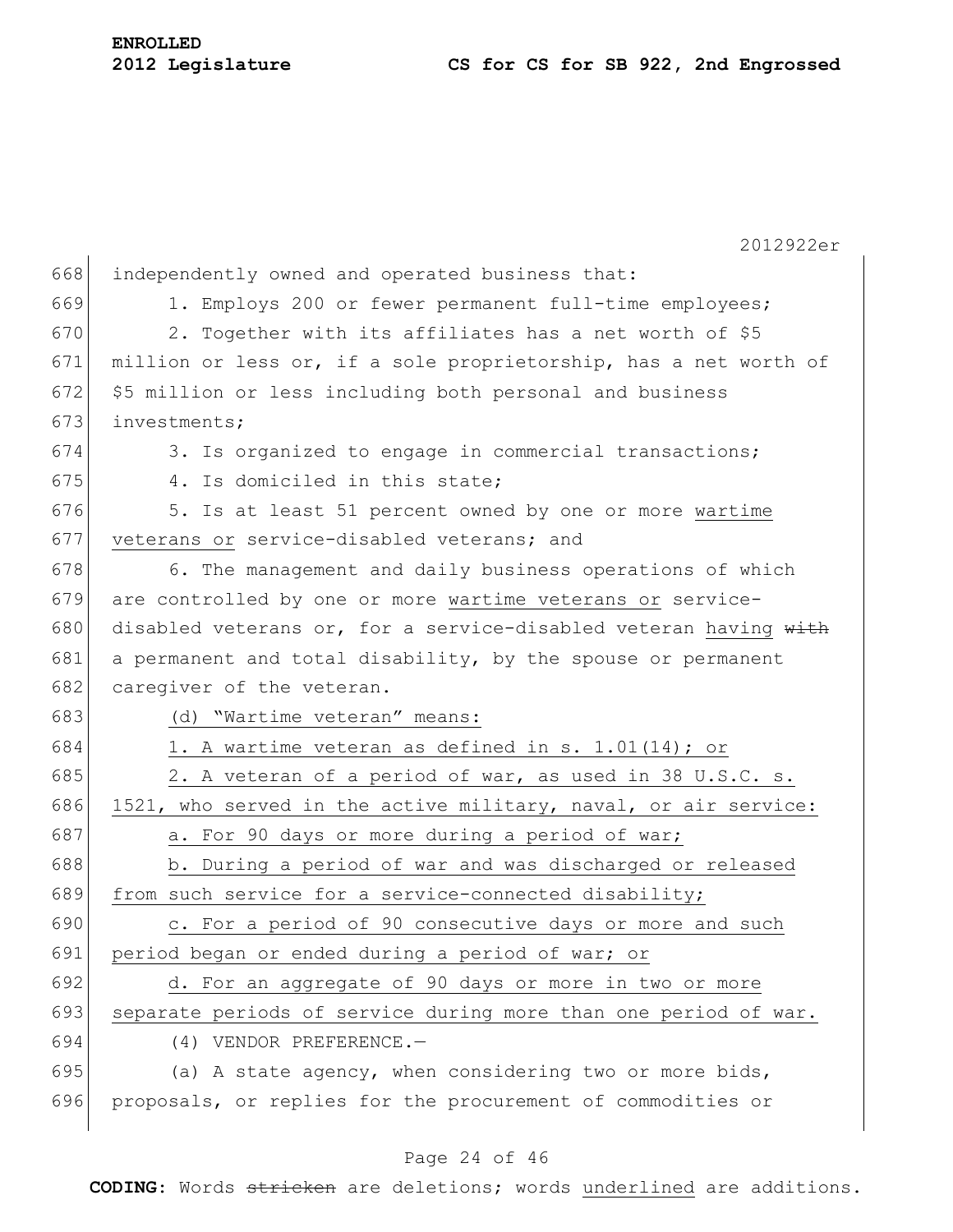697 contractual services, at least one of which is from a certified 698 service-disabled veteran business enterprise, which that are 699 equal with respect to all relevant considerations, including 700 price, quality, and service, shall award such procurement or 701 contract to the certified service-disabled veteran business 702 enterprise.

703 (b) Notwithstanding s.  $287.057(11)$ , if a service-disabled 704 veteran business enterprise entitled to the vendor preference 705 under this section and one or more businesses entitled to this 706 preference or another vendor preference provided by law submit 707 bids, proposals, or replies for procurement of commodities or 708 contractual services which that are equal with respect to all 709 relevant considerations, including price, quality, and service,  $710$  then the state agency shall award the procurement or contract to 711 the business having the smallest net worth.

712 (c) Political subdivisions of the state are encouraged to 713 offer a similar consideration to businesses certified under this 714 section.

715 (5) CERTIFICATION PROCEDURE.

716 (a) The application for certification as a service-disabled 717 veteran business enterprise must, at a minimum, include:

718 1. The name of the business enterprise applying for 719 certification and the name of the service-disabled veteran 720 submitting the application on behalf of the business enterprise.

721 2. The names of all owners of the business enterprise, 722 including owners who are wartime veterans, service-disabled 723 veterans, and owners who are not a wartime veteran or a service- $724$  disabled veteran  $\theta$  veterans, and the percentage of ownership 725 interest held by each owner.

## Page 25 of 46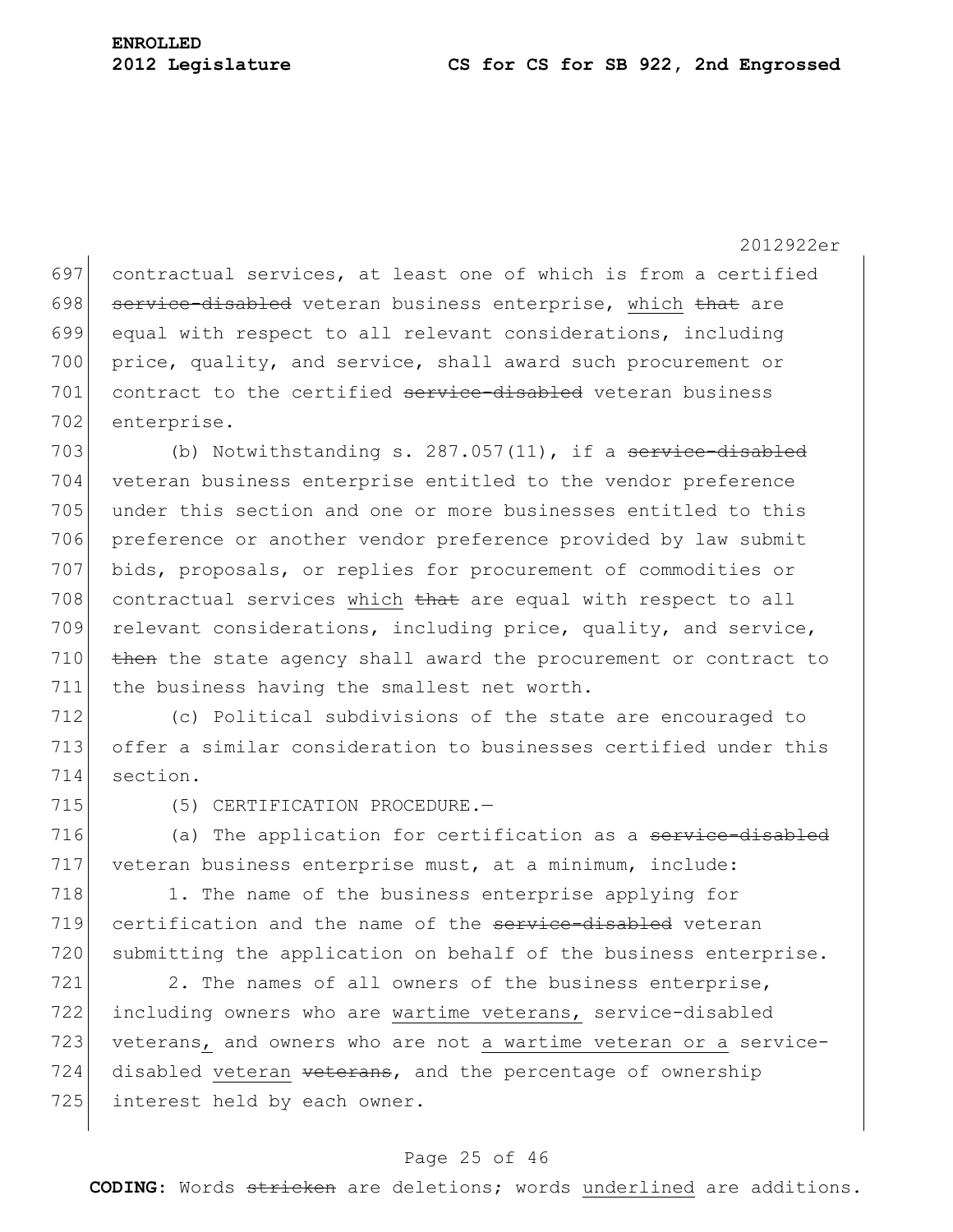**ENROLLED**

2012922er 726 3. The names of all persons involved in both the management 727 and daily operations of the business, including the spouse or 728 permanent caregiver of a veteran who has with a permanent and 729 total disability. 730 4. The service-connected disability rating of all persons 731 listed under subparagraphs 1., 2., and 3., as applicable, with 732 supporting documentation from the United States Department of 733 Veterans Affairs or the United States Department of Defense. 734 5. Documentation of the wartime service of all persons 735 listed under subparagraphs 1., 2., and 3., as applicable, from 736 the United States Department of Veterans Affairs or the United 737 States Department of Defense. 738  $\sim$  6.5. The number of permanent full-time employees. 739  $\vert$  7.6. The location of the business headquarters. 740  $\vert$  8.7. The total net worth of the business enterprise and its 741 affiliates. In the case of a sole proprietorship, the net worth 742 includes personal and business investments. 743 (b) To maintain certification, a service-disabled veteran 744 business enterprise shall renew its certification biennially. 745 (c) The provisions of Chapter 120, relating to application, 746 denial, and revocation procedures, applies shall apply to 747 certifications under this section. 748 (d) A certified service-disabled veteran business 749 enterprise must notify the Department of Management Services 750 within 30 business days after any event that may significantly 751 affect the certification of the business, including, but not 752 limited to, a change in ownership or change in management and 753 daily business operations. 754 (e) The certification of a <del>service-disabled</del> veteran

## Page 26 of 46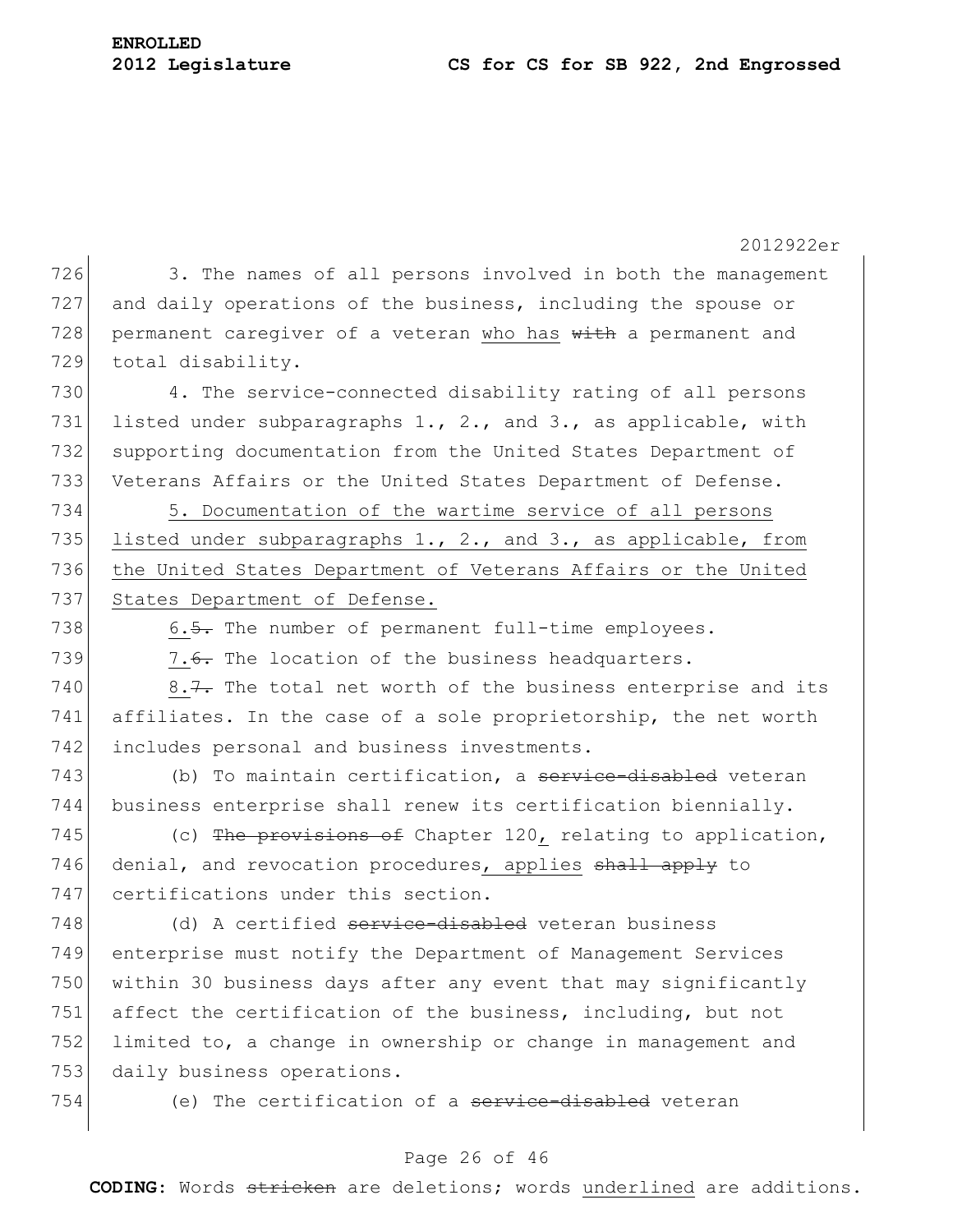755 business enterprise shall be revoked for 12 months if the 756 Department of Management Services determines that the business 757 enterprise violated paragraph (d). An owner of a certified 758 service-disabled veteran business enterprise whose certification 759 is revoked may  $\frac{1}{15}$  not permitted to reapply for certification 760 under this section as an owner of any business enterprise during 761 the 12-month revocation period.

762 1. During the 12-month revocation period, a service-763 disabled veteran business enterprise whose certification has 764 been revoked may bid on state contracts but is not eligible for 765 any preference available under this section.

766 2. A service-disabled veteran business enterprise whose 767 certification has been revoked may apply for certification at 768 the conclusion of the 12-month revocation period by complying 769 with requirements applicable to initial certifications.

770 (6) DUTIES OF THE DEPARTMENT OF VETERANS" AFFAIRS.—The 771 department shall:

772 (a) Assist the Department of Management Services in 773 establishing a certification procedure, which shall be reviewed 774 biennially and updated as necessary.

775 (b) Identify eligible service-disabled veteran business 776 enterprises by any electronic means, including electronic mail 777 or Internet website, or by any other reasonable means.

778 (c) Encourage and assist eligible service-disabled veteran 779 business enterprises to apply for certification under this 780 section.

781 (d) Provide information regarding services that are 782 available from the Office of Veterans' Business Outreach of the 783 Florida Small Business Development Center to service-disabled

#### Page 27 of 46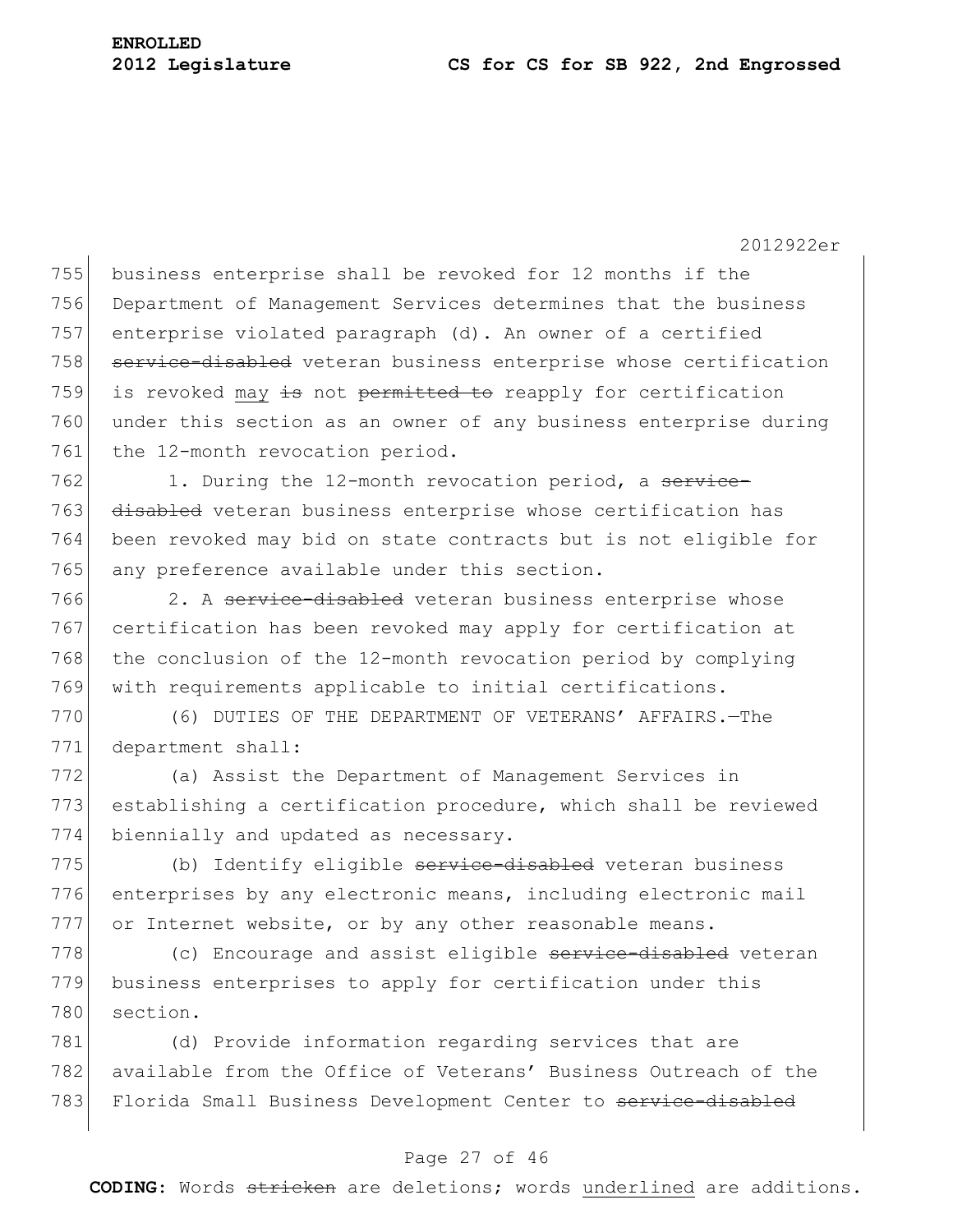2012922er 784 veteran business enterprises. 785 (7) DUTIES OF THE DEPARTMENT OF MANAGEMENT SERVICES.—The 786 department shall: 787 (a) With assistance from the Department of Veterans' 788 Affairs, establish a certification procedure, which shall be 789 reviewed biennially and updated as necessary. 790 (b) Grant, deny, or revoke the certification of a service-791 disabled veteran business enterprise under this section. 792 (c) Maintain an electronic directory of certified service-793 disabled veteran business enterprises for use by the state, 794 political subdivisions of the state, and the public. 795 (8) REPORT.—The Small Business Development Center shall 796 include in its report required by s. 288.705 the percentage of 797 certified service-disabled veteran business enterprises using 798 the statewide contracts register. 799 (9) RULES.—The Department of Veterans" Affairs and the 800 Department of Management Services, as appropriate, may adopt 801 rules as necessary to administer this section. 802 Section 13. Effective October 1, 2012, section 320.089, 803 Florida Statutes, is amended to read: 804 320.089 Members of National Guard and active United States 805 Armed Forces reservists; former prisoners of war; survivors of 806 Pearl Harbor; Purple Heart medal recipients; Operation Iraqi 807 Freedom and Operation Enduring Freedom Veterans; Combat Infantry 808 Badge recipients; Vietnam War Veterans; Korean Conflict 809 Veterans; special license plates; fee.-810 (1)(a) Each owner or lessee of an automobile or truck for 811 private use or recreational vehicle as specified in s.  $812$  320.08(9)(c) or (d), which is not used for hire or commercial

## Page 28 of 46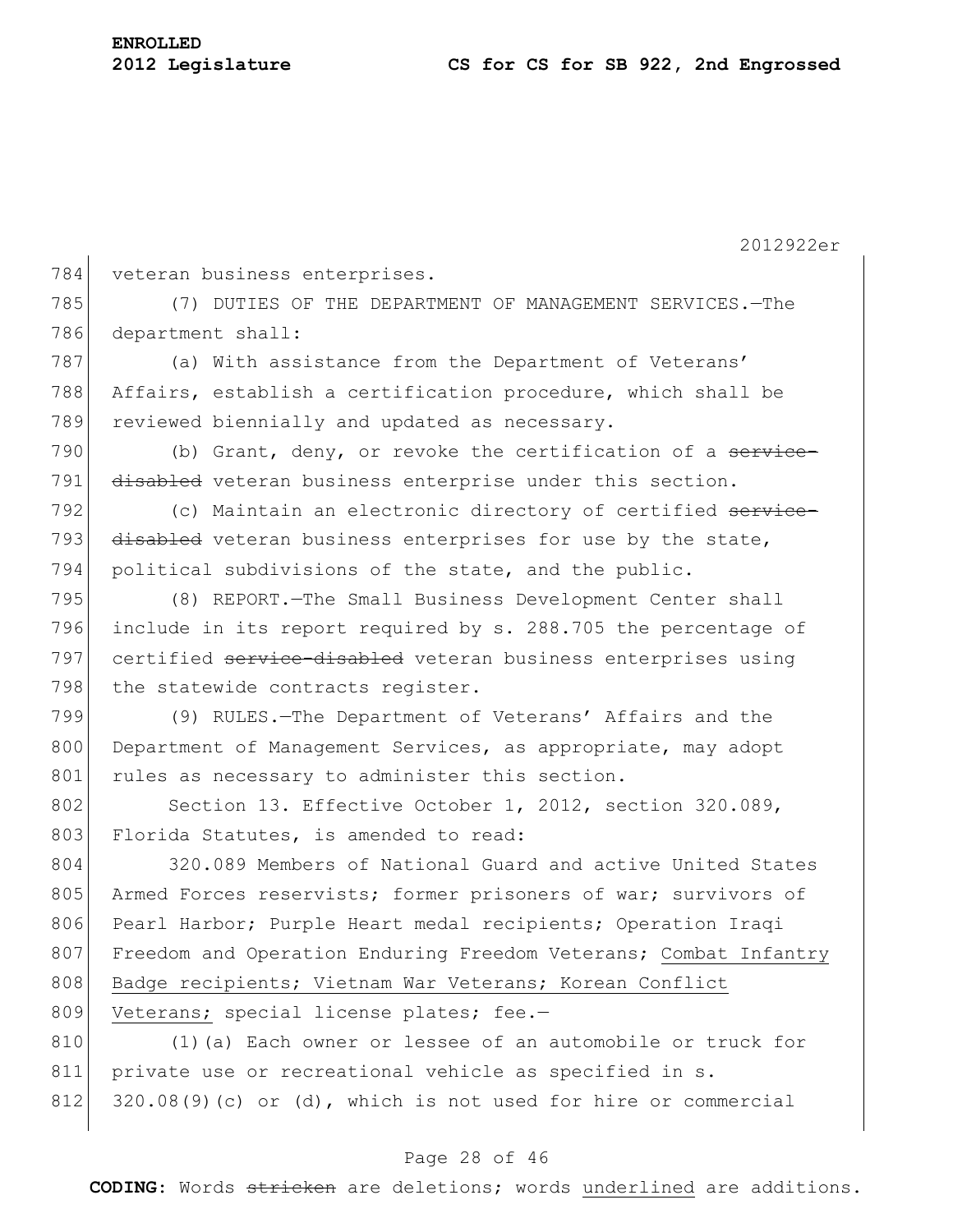2012922er 813 use, who is a resident of the state and an active or retired 814 member of the Florida National Guard, a survivor of the attack 815 on Pearl Harbor, a recipient of the Purple Heart medal,  $\Theta$  an 816 active or retired member of any branch of the United States 817 Armed Forces Reserve, or a recipient of the Combat Infantry 818 Badge shall, upon application to the department, accompanied by 819 proof of active membership or retired status in the Florida 820 National Guard, proof of membership in the Pearl Harbor 821 Survivors Association or proof of active military duty in Pearl 822 Harbor on December 7, 1941, proof of being a Purple Heart medal 823 recipient,  $\Theta$  proof of active or retired membership in any 824 branch of the Armed Forces Reserve, or proof of membership in 825 the Combat Infantrymen's Association, Inc., or other proof of 826 being a recipient of the Combat Infantry Badge, and upon payment 827 of the license tax for the vehicle as provided in s. 320.08, be 828 issued a license plate as provided by s. 320.06, upon which, in 829 lieu of the serial numbers prescribed by s. 320.06, shall be 830 stamped the words "National Guard," "Pearl Harbor Survivor," 831 "Combat-wounded veteran," or "U.S. Reserve," or "Combat Infantry 832 Badge," as appropriate, followed by the serial number of the 833 license plate. Additionally, the Purple Heart plate may have the 834 words "Purple Heart" stamped on the plate and the likeness of 835 the Purple Heart medal appearing on the plate.

836 (b) Notwithstanding any other provision of law to the 837 contrary, beginning with fiscal year 2002-2003 and annually 838 thereafter, the first \$100,000 in general revenue generated from 839 the sale of license plates issued under this section shall be 840 deposited into the Grants and Donations Trust Fund, as described  $841$  in s. 296.38(2), to be used for the purposes established by law

## Page 29 of 46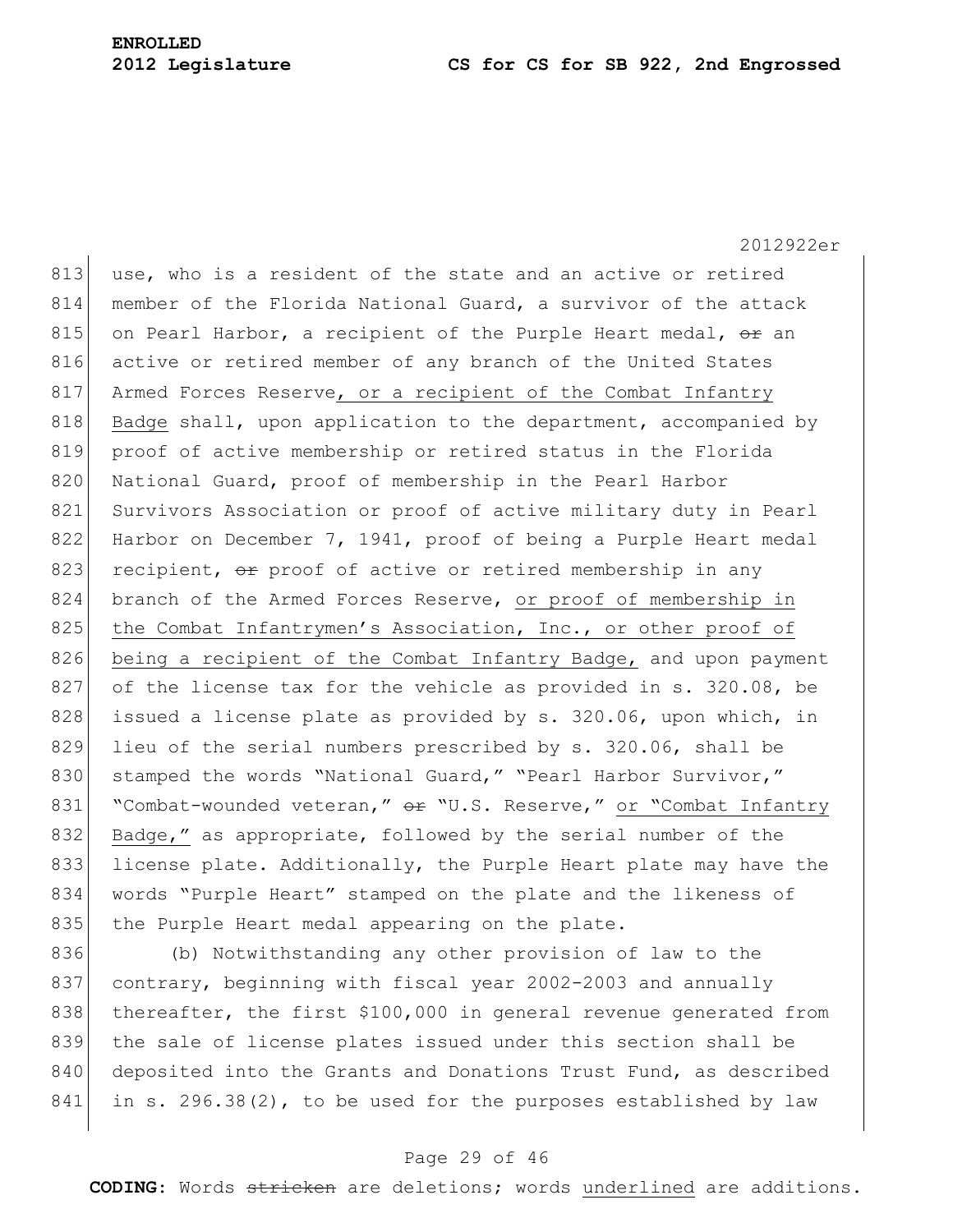842 for that trust fund. Any additional general revenue generated 843 from the sale of such plates shall be deposited into the State 844 Homes for Veterans Trust Fund and used solely to construct, 845 operate, and maintain domiciliary and nursing homes for 846 veterans, subject to the requirements of chapter 216.

847 (c) Notwithstanding any provisions of law to the contrary, 848 an applicant for a Pearl Harbor Survivor license plate or a 849 Purple Heart license plate who also qualifies for a disabled 850 veteran's license plate under s. 320.084 shall be issued the 851 appropriate special license plate without payment of the license 852 tax imposed by s. 320.08.

853 (2) Each owner or lessee of an automobile or truck for 854 private use, truck weighing not more than 7,999 pounds, or 855 recreational vehicle as specified in s. 320.08(9)(c) or (d), 856 which is not used for hire or commercial use, who is a resident 857 of the state and who is a former prisoner of war, or their 858 unremarried surviving spouse, shall, upon application therefor 859 to the department, be issued a license plate as provided in s. 860 320.06, on which license plate are stamped the words "Ex-POW" 861 followed by the serial number. Each application shall be 862 accompanied by proof that the applicant meets the qualifications 863 specified in paragraph (a) or paragraph (b).

864 (a) A citizen of the United States who served as a member 865 of the Armed Forces of the United States or the armed forces of 866 a nation allied with the United States who was held as a 867 prisoner of war at such time as the Armed Forces of the United 868 States were engaged in combat, or their unremarried surviving 869 spouse, may be issued the special license plate provided for in 870 this subsection without payment of the license tax imposed by s.

## Page 30 of 46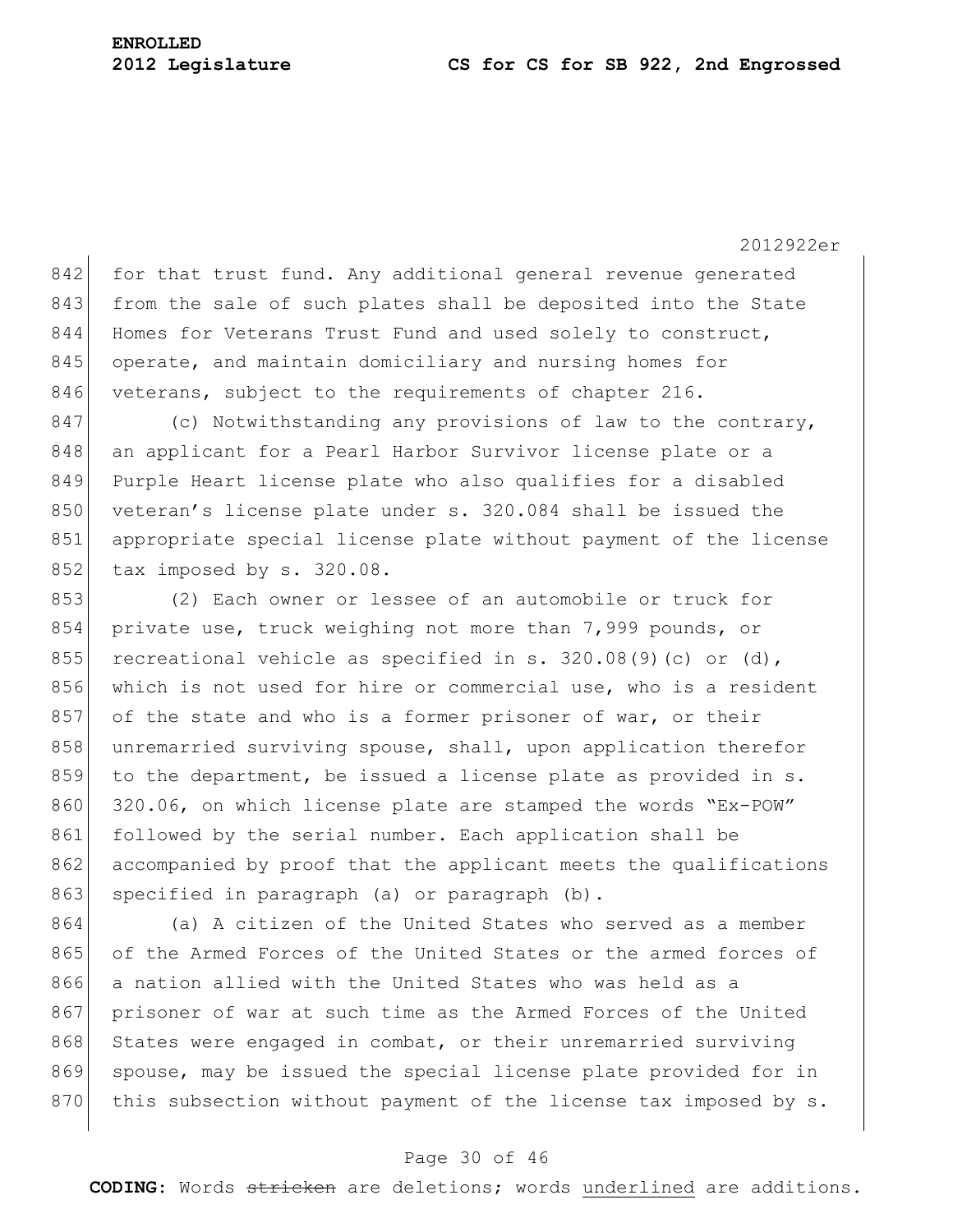871 320.08.

872 (b) A person who was serving as a civilian with the consent 873 of the United States Government, or a person who was a member of 874 the Armed Forces of the United States who was not a United 875 States citizen and was held as a prisoner of war when the Armed 876 Forces of the United States were engaged in combat, or their 877 unremarried surviving spouse, may be issued the special license 878 plate provided for in this subsection upon payment of the 879 license tax imposed by s. 320.08.

880 (3) Each owner or lessee of an automobile or truck for 881 private use, truck weighing not more than 7,999 pounds, or 882 recreational vehicle as specified in s. 320.08(9)(c) or (d), 883 which is not used for hire or commercial use, who is a resident 884 of this state and who is the unremarried surviving spouse of a 885 recipient of the Purple Heart medal shall, upon application 886 therefor to the department, with the payment of the required 887 fees, be issued a license plate as provided in s. 320.06, on 888 which license plate are stamped the words "Purple Heart" and the 889 likeness of the Purple Heart medal followed by the serial 890 number. Each application shall be accompanied by proof that the 891 applicant is the unremarried surviving spouse of a recipient of 892 the Purple Heart medal.

893 (4) The owner or lessee of an automobile or truck for 894 private use, a truck weighing not more than 7,999 pounds, or a 895 recreational vehicle as specified in s.  $320.08(9)(c)$  or (d) 896 which automobile, truck, or recreational vehicle is not used for 897 hire or commercial use who is a resident of the state and a 898 current or former member of the United States military who was 899 deployed and served in Iraq during Operation Iraqi Freedom or in

#### Page 31 of 46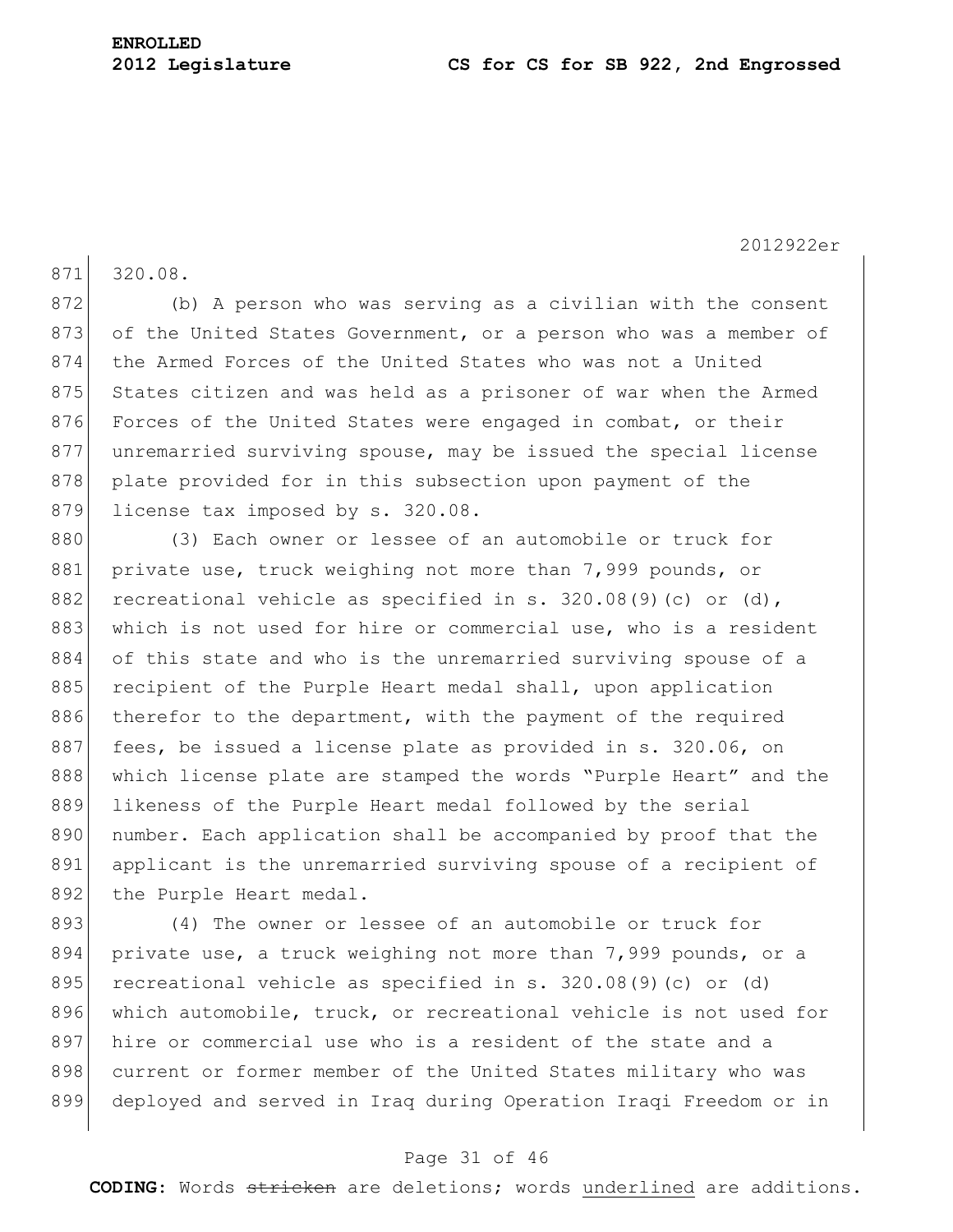900 Afghanistan during Operation Enduring Freedom shall, upon 901 application to the department, accompanied by proof of active 902 membership or former active duty status during one of these 903 operations, and upon payment of the license tax for the vehicle 904 as provided in s. 320.08, be issued a license plate as provided 905 by s. 320.06 upon which, in lieu of the registration license 906 number prescribed by s. 320.06, shall be stamped the words 907 "Operation Iraqi Freedom" or "Operation Enduring Freedom," as 908 appropriate, followed by the registration license number of the 909 plate.

910 (5) The owner or lessee of an automobile or truck for 911 private use, a truck weighing not more than 7,999 pounds, or a 912 recreational vehicle as specified in s. 320.08(9)(c) or (d) 913 which automobile, truck, or recreational vehicle is not used for 914 hire or commercial use, who is a resident of the state and a 915 current or former member of the United States military, and who 916 was deployed and served in Vietnam during United States military 917 deployment in Indochina shall, upon application to the 918 department, accompanied by proof of active membership or former 919 active duty status during these operations, and upon payment of 920 the license tax for the vehicle as provided in s. 320.08, be 921 issued a license plate as provided by s. 320.06 upon which, in 922 lieu of the registration license number prescribed by s. 320.06, 923 shall be stamped the words "Vietnam War Veteran," followed by 924 the registration license number of the plate.

925 (6) The owner or lessee of an automobile or truck for 926 private use, a truck weighing not more than 7,999 pounds, or a 927 recreational vehicle as specified in s. 320.08(9)(c) or (d) 928 which automobile, truck, or recreational vehicle is not used for

## Page 32 of 46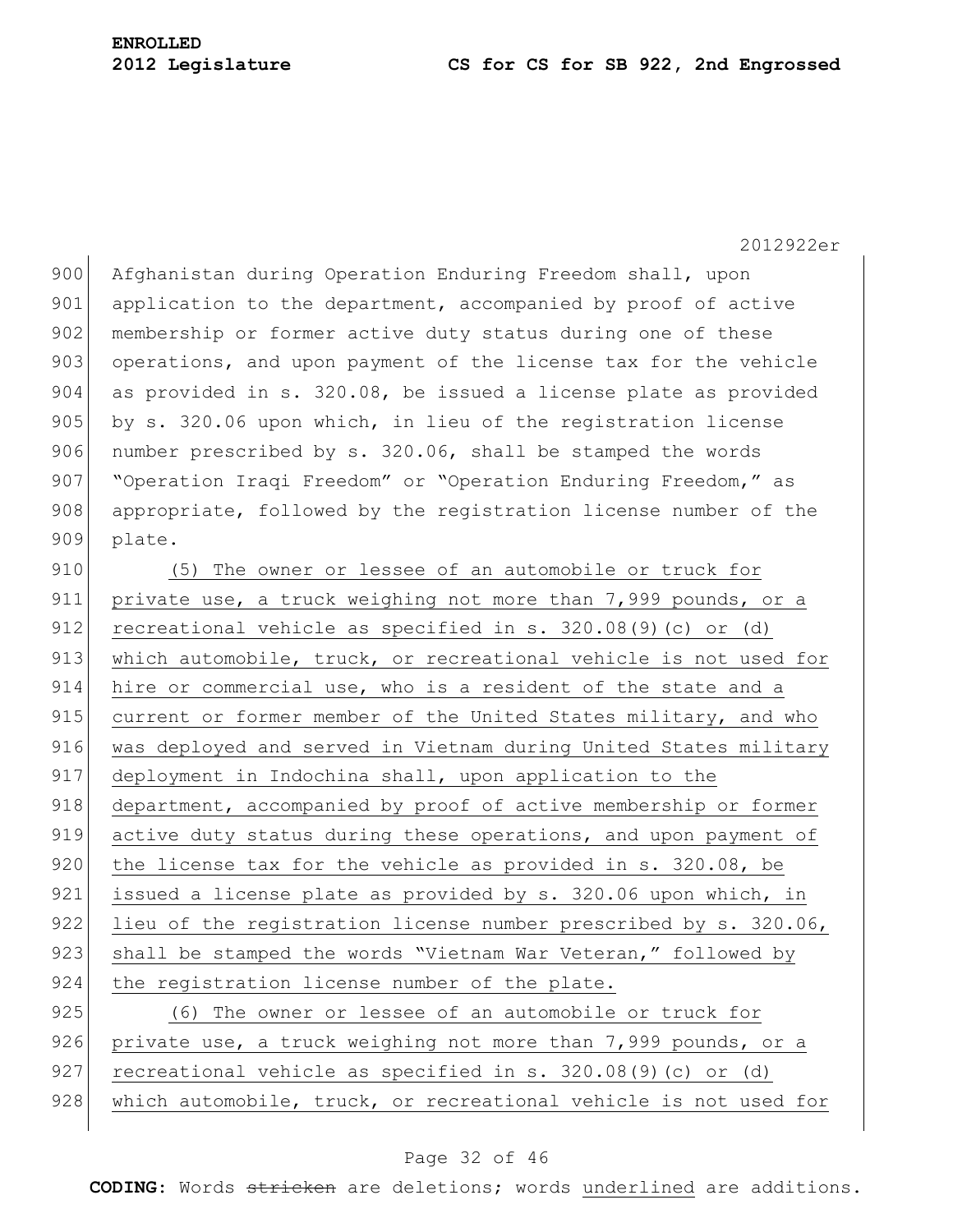|     | 2012922er                                                       |
|-----|-----------------------------------------------------------------|
| 929 | hire or commercial use, who is a resident of the state and a    |
| 930 | current or former member of the United States military, and who |
| 931 | was deployed and served in Korea during United States military  |
| 932 | deployment in Korea shall, upon application to the department,  |
| 933 | accompanied by proof of active membership or former active duty |
| 934 | status during these operations, and upon payment of the license |
| 935 | tax for the vehicle as provided in s. 320.08, be issued a       |
| 936 | license plate as provided by s. 320.06 upon which, in lieu of   |
| 937 | the registration license number prescribed by s. 320.06, shall  |
| 938 | be stamped the words "Korean Conflict Veteran," followed by the |
| 939 | registration license number of the plate.                       |
| 940 | Section 14. Effective October 1, 2012, section 320.0892,        |
| 941 | Florida Statutes, is created to read:                           |
| 942 | 320.0892 Motor vehicle license plates for recipients of the     |
| 943 | Silver Star, Distinguished Service Cross, Navy Cross, or Air    |
| 944 | Force Cross.-Upon receipt of an application and proof that the  |
| 945 | applicant meets the qualifications listed in this section for   |
| 946 | the applicable license plate, the department shall issue the    |
| 947 | license plate without payment of the license tax imposed under  |
| 948 | s. 320.08:                                                      |
| 949 | (1) SILVER STAR. - Any United States citizen who is a           |
| 950 | resident of Florida and who was awarded the Silver Star while   |
| 951 | serving as a member of the United States Armed Forces shall be  |
| 952 | issued a license plate on which is stamped the words "Silver    |
| 953 | Star" followed by the serial number.                            |
| 954 | (2) DISTINGUISHED SERVICE CROSS. - Any United States citizen    |
| 955 | who is a resident of Florida and who was awarded the            |
| 956 | Distinguished Service Cross while serving as a member of the    |
| 957 | United States Armed Forces shall be issued a license plate on   |
|     |                                                                 |

# Page 33 of 46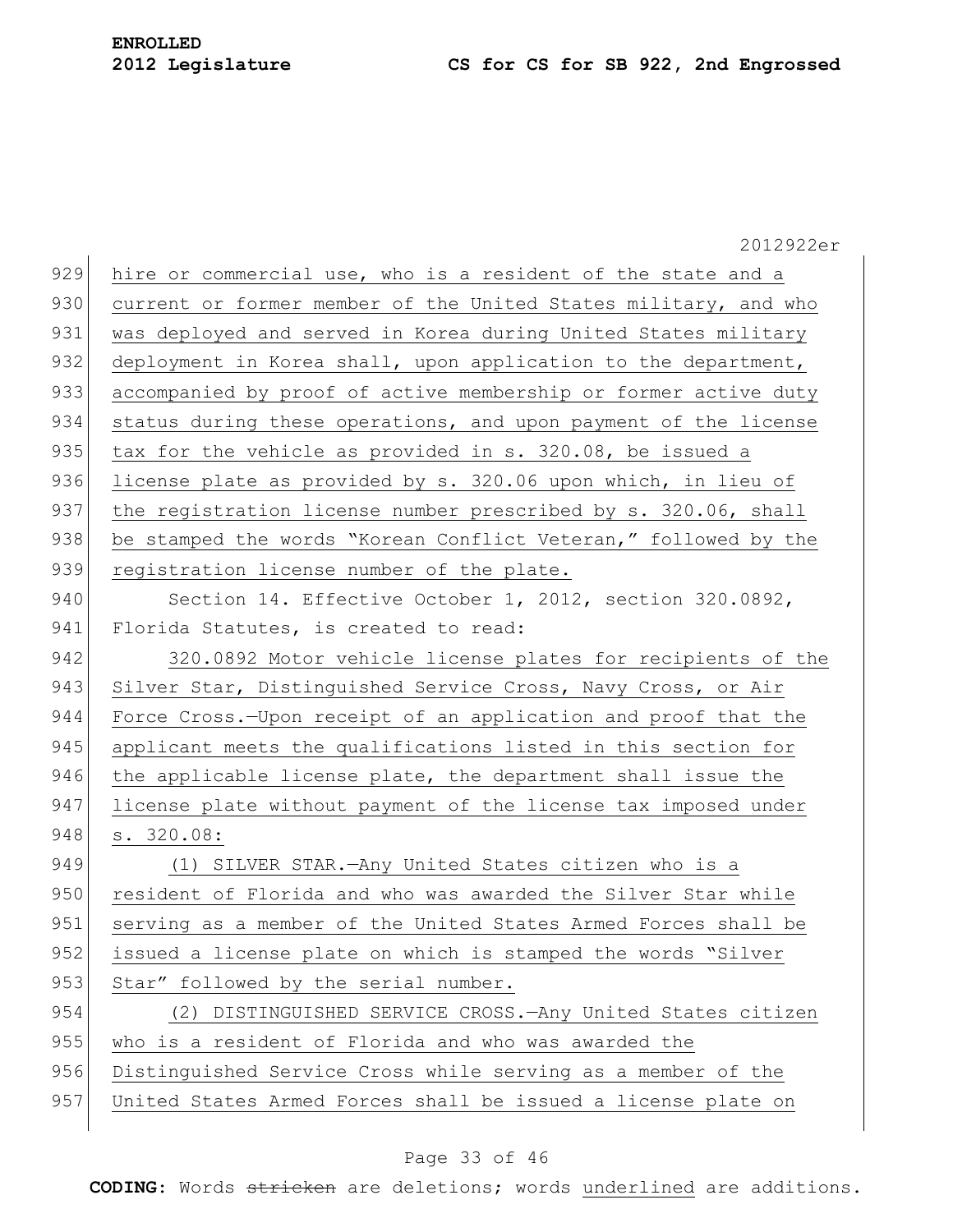|     | 2012922er                                                        |
|-----|------------------------------------------------------------------|
| 958 | which is stamped the words "Distinguished Service Cross"         |
| 959 | followed by the serial number.                                   |
| 960 | (3) NAVY CROSS. — Any United States citizen who is a resident    |
| 961 | of Florida and who was awarded the Navy Cross while serving as a |
| 962 | member of the United States Armed Forces shall be issued a       |
| 963 | license plate on which is stamped the words "Navy Cross"         |
| 964 | followed by the serial number.                                   |
| 965 | (4) AIR FORCE CROSS. - Any United States citizen who is a        |
| 966 | resident of Florida and who was awarded the Air Force Cross      |
| 967 | while serving as a member of the United States Armed Forces      |
| 968 | shall be issued a license plate on which is stamped the words    |
| 969 | "Air Force Cross" followed by the serial number.                 |
| 970 | Section 15. Section 683.146, Florida Statutes, is created        |
| 971 | to read:                                                         |
| 972 | 683.146 Purple Heart Day.-                                       |
| 973 | (1) August 7 of each year is designated as "Purple Heart         |
| 974 | $Day.$ "                                                         |
| 975 | (2) The Governor may annually issue a proclamation               |
| 976 | designating August 7 as "Purple Heart Day." Public officials,    |
| 977 | schools, private organizations, and all residents of the state   |
| 978 | are encouraged to commemorate Purple Heart Day and honor those   |
| 979 | wounded or killed while serving in any branch of the United      |
| 980 | States Armed Services.                                           |
| 981 | Section 16. Sections 16 through 20 of this act may be cited      |
| 982 | as the "T. Patt Maney Veterans' Treatment Intervention Act."     |
| 983 | Section 17. Section 394.47891, Florida Statutes, is created      |
| 984 | to read:                                                         |
| 985 | 394.47891 Military veterans and servicemembers court             |
| 986 | programs. The chief judge of each judicial circuit may establish |
|     |                                                                  |

# Page 34 of 46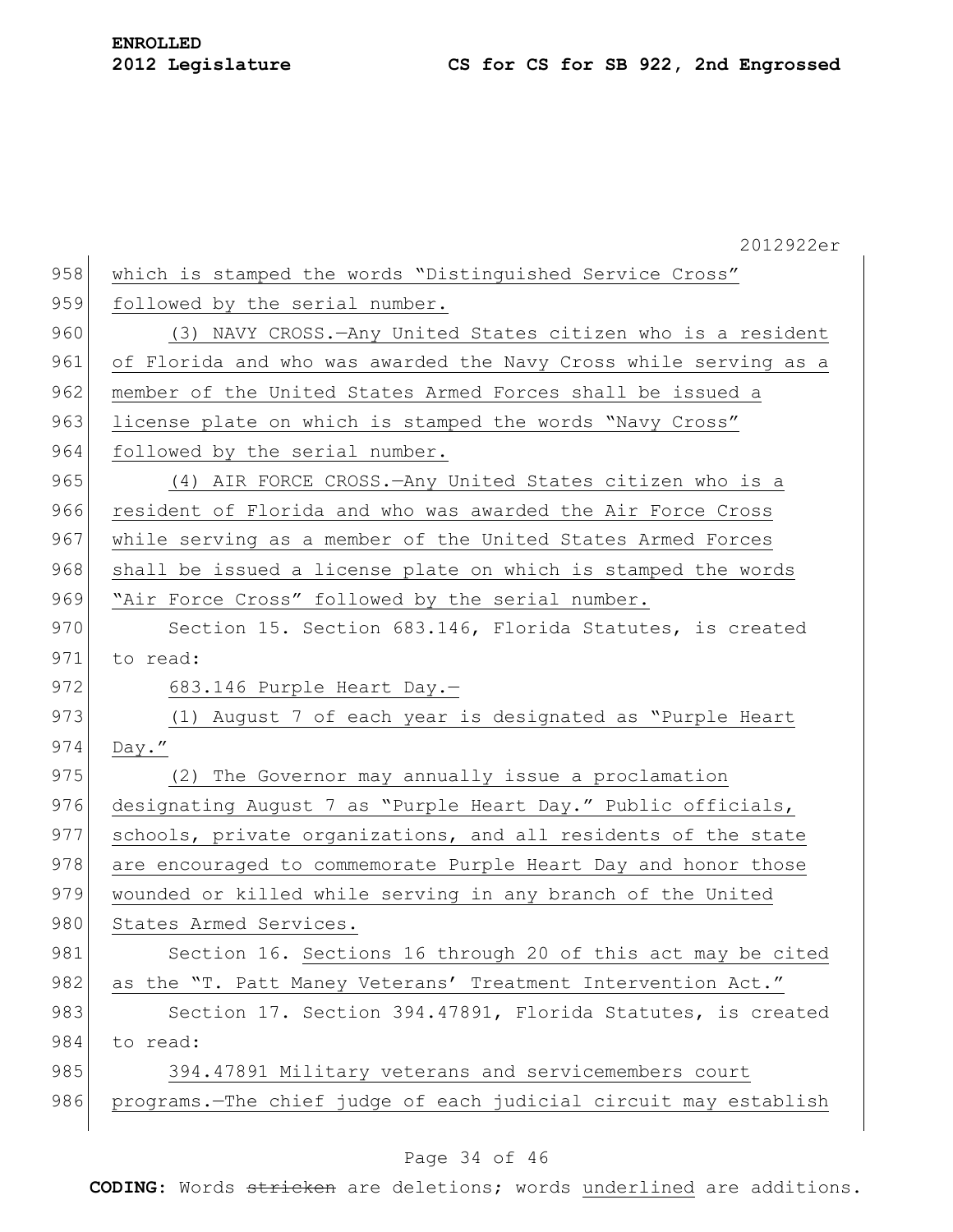2012922er 987 a Military Veterans and Servicemembers Court Program under which 988 veterans, as defined in s. 1.01, and servicemembers, as defined 989 in s. 250.01, who are convicted of a criminal offense and who 990 suffer from a military-related mental illness, traumatic brain 991 injury, substance abuse disorder, or psychological problem can 992 be sentenced in accordance with chapter 921 in a manner that 993 appropriately addresses the severity of the mental illness, 994 traumatic brain injury, substance abuse disorder, or 995 psychological problem through services tailored to the 996 individual needs of the participant. Entry into any Military 997 Veterans and Servicemembers Court Program must be based upon the 998 sentencing court's assessment of the defendant's criminal 999 history, military service, substance abuse treatment needs, 1000 mental health treatment needs, amenability to the services of 1001 the program, the recommendation of the state attorney and the 1002 victim, if any, and the defendant's agreement to enter the 1003 program. 1004 Section 18. Present subsection (7) of section 948.08, 1005 Florida Statutes, is renumbered as subsection  $(8)$ , and a new 1006 subsection (7) is added to that section, to read: 1007 948.08 Pretrial intervention program. 1008 (7)(a) Notwithstanding any provision of this section, a 1009 person who is charged with a felony, other than a felony listed 1010 in s. 948.06(8)(c), and identified as a veteran, as defined in 1011 s. 1.01, or servicemember, as defined in s. 250.01, who suffers 1012 from a military service-related mental illness, traumatic brain 1013 injury, substance abuse disorder, or psychological problem, is 1014 eligible for voluntary admission into a pretrial veterans' 1015 treatment intervention program approved by the chief judge of

#### Page 35 of 46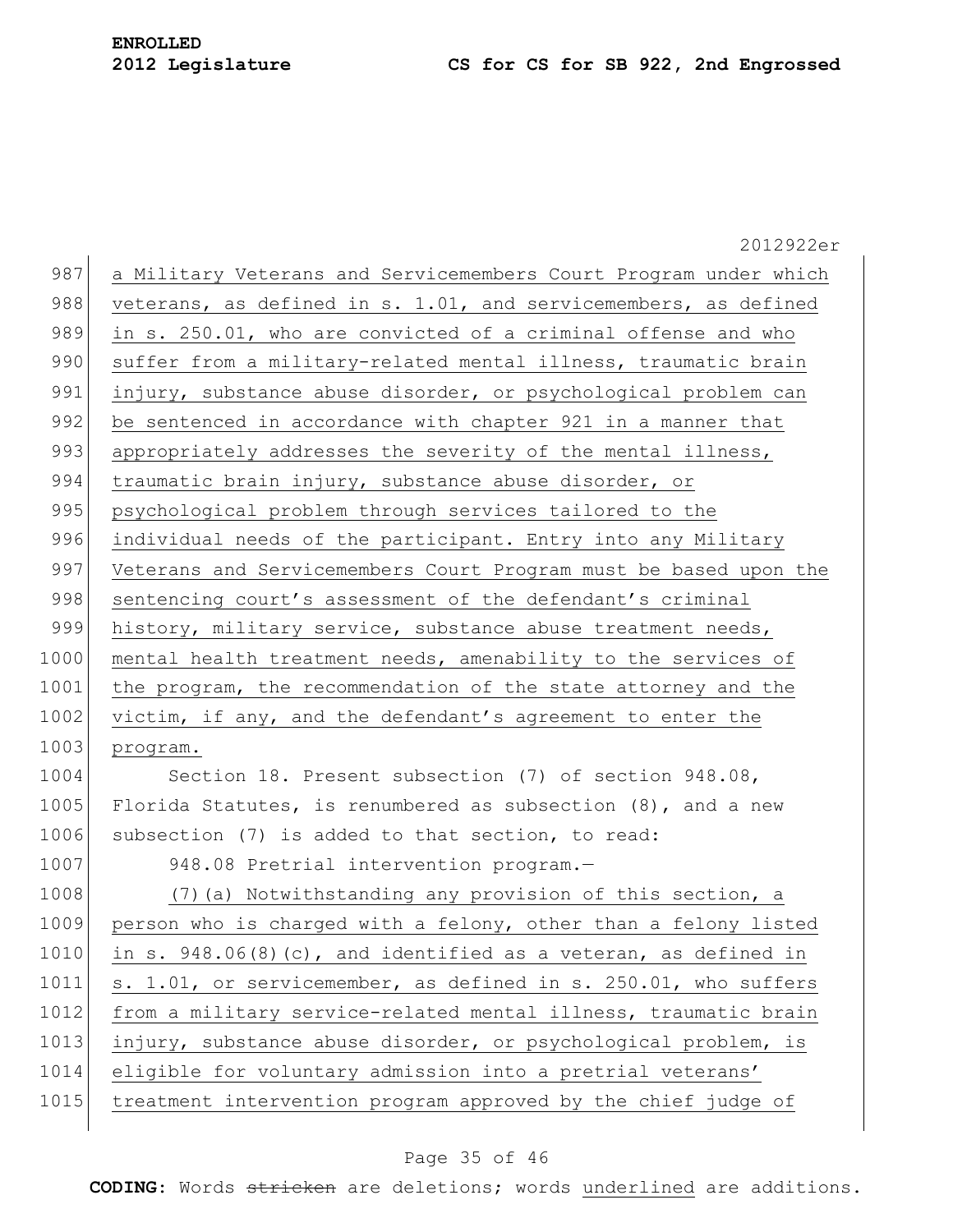|      | 2012922er                                                        |
|------|------------------------------------------------------------------|
| 1016 | the circuit, upon motion of either party or the court's own      |
| 1017 | motion, except:                                                  |
| 1018 | 1. If a defendant was previously offered admission to a          |
| 1019 | pretrial veterans' treatment intervention program at any time    |
| 1020 | before trial and the defendant rejected that offer on the        |
| 1021 | record, the court may deny the defendant's admission to such a   |
| 1022 | program.                                                         |
| 1023 | 2. If a defendant previously entered a court-ordered             |
| 1024 | veterans' treatment program, the court may deny the defendant's  |
| 1025 | admission into the pretrial veterans' treatment program.         |
| 1026 | (b) While enrolled in a pretrial intervention program            |
| 1027 | authorized by this subsection, the participant shall be subject  |
| 1028 | to a coordinated strategy developed by a veterans' treatment     |
| 1029 | intervention team. The coordinated strategy should be modeled    |
| 1030 | after the therapeutic jurisprudence principles and key           |
| 1031 | components in $s. 397.334(4)$ , with treatment specific to the   |
| 1032 | needs of servicemembers and veterans. The coordinated strategy   |
| 1033 | may include a protocol of sanctions that may be imposed upon the |
| 1034 | participant for noncompliance with program rules. The protocol   |
| 1035 | of sanctions may include, but need not be limited to, placement  |
| 1036 | in a treatment program offered by a licensed service provider or |
| 1037 | in a jail-based treatment program or serving a period of         |
| 1038 | incarceration within the time limits established for contempt of |
| 1039 | court. The coordinated strategy must be provided in writing to   |
| 1040 | the participant before the participant agrees to enter into a    |
| 1041 | pretrial veterans' treatment intervention program or other       |
| 1042 | pretrial intervention program. Any person whose charges are      |
| 1043 | dismissed after successful completion of the pretrial veterans'  |
| 1044 | treatment intervention program, if otherwise eligible, may have  |

# Page 36 of 46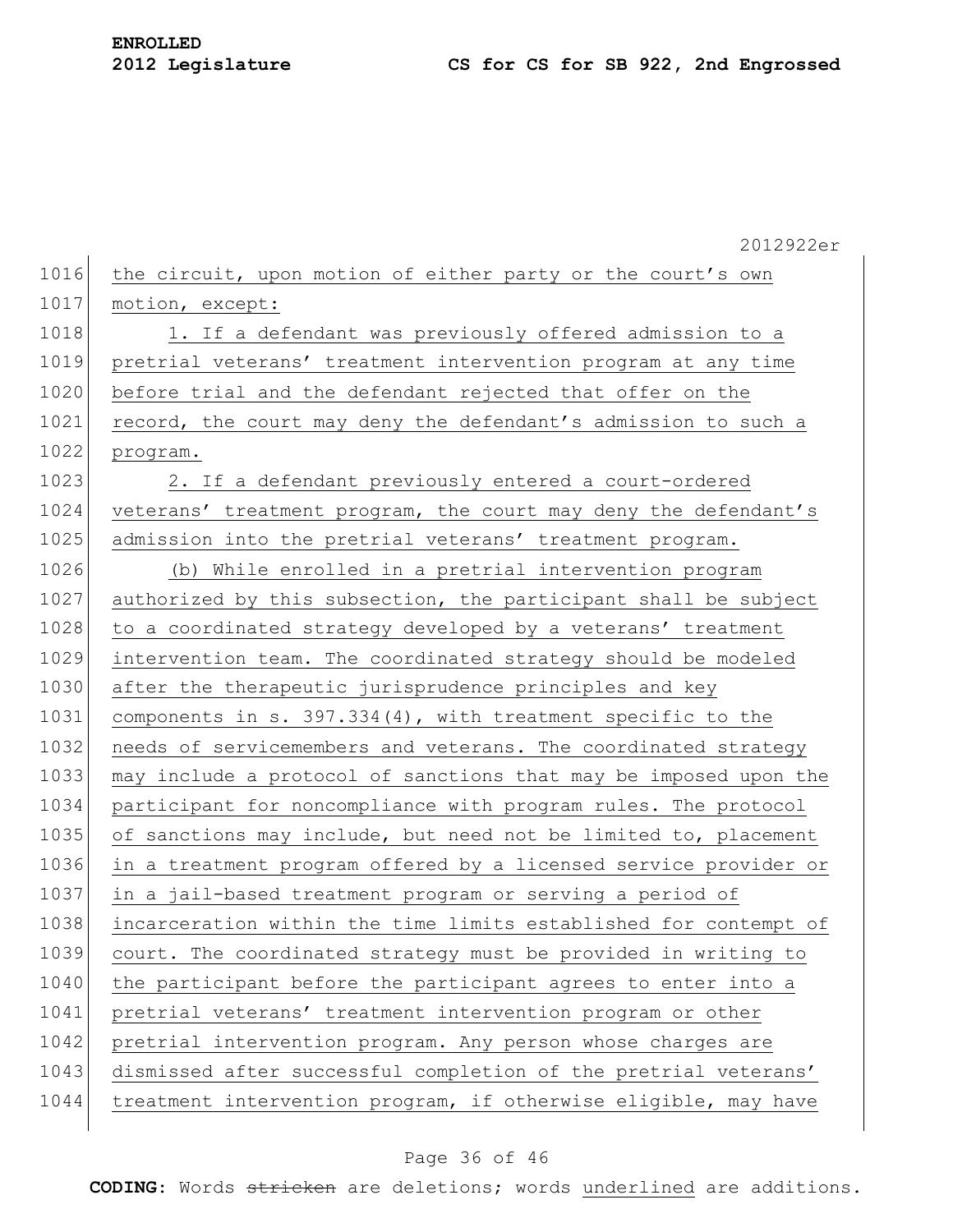2012922er 1045 his or her arrest record to the dismissed charges expunged under 1046 s. 943.0585. 1047 (c) At the end of the pretrial intervention period, the 1048 court shall consider the recommendation of the treatment program 1049 and the recommendation of the state attorney as to disposition 1050 of the pending charges. The court shall determine, by written 1051 finding, whether the defendant has successfully completed the 1052 pretrial intervention program. If the court finds that the 1053 defendant has not successfully completed the pretrial 1054 intervention program, the court may order the person to continue 1055 in education and treatment, which may include treatment programs 1056 offered by licensed service providers or jail-based treatment 1057 programs, or order that the charges revert to normal channels 1058 for prosecution. The court shall dismiss the charges upon a 1059 finding that the defendant has successfully completed the 1060 pretrial intervention program. 1061 Section 19. Section 948.16, Florida Statutes, is amended to 1062 read: 1063 948.16 Misdemeanor pretrial substance abuse education and 1064 treatment intervention program; misdemeanor pretrial veterans' 1065 treatment intervention program.-1066 (1)(a) A person who is charged with a misdemeanor for 1067 possession of a controlled substance or drug paraphernalia under 1068 chapter 893, and who has not previously been convicted of a 1069 felony nor been admitted to a pretrial program, is eligible for 1070 voluntary admission into a misdemeanor pretrial substance abuse 1071 education and treatment intervention program, including a 1072 treatment-based drug court program established pursuant to s. 1073 397.334, approved by the chief judge of the circuit, for a

## Page 37 of 46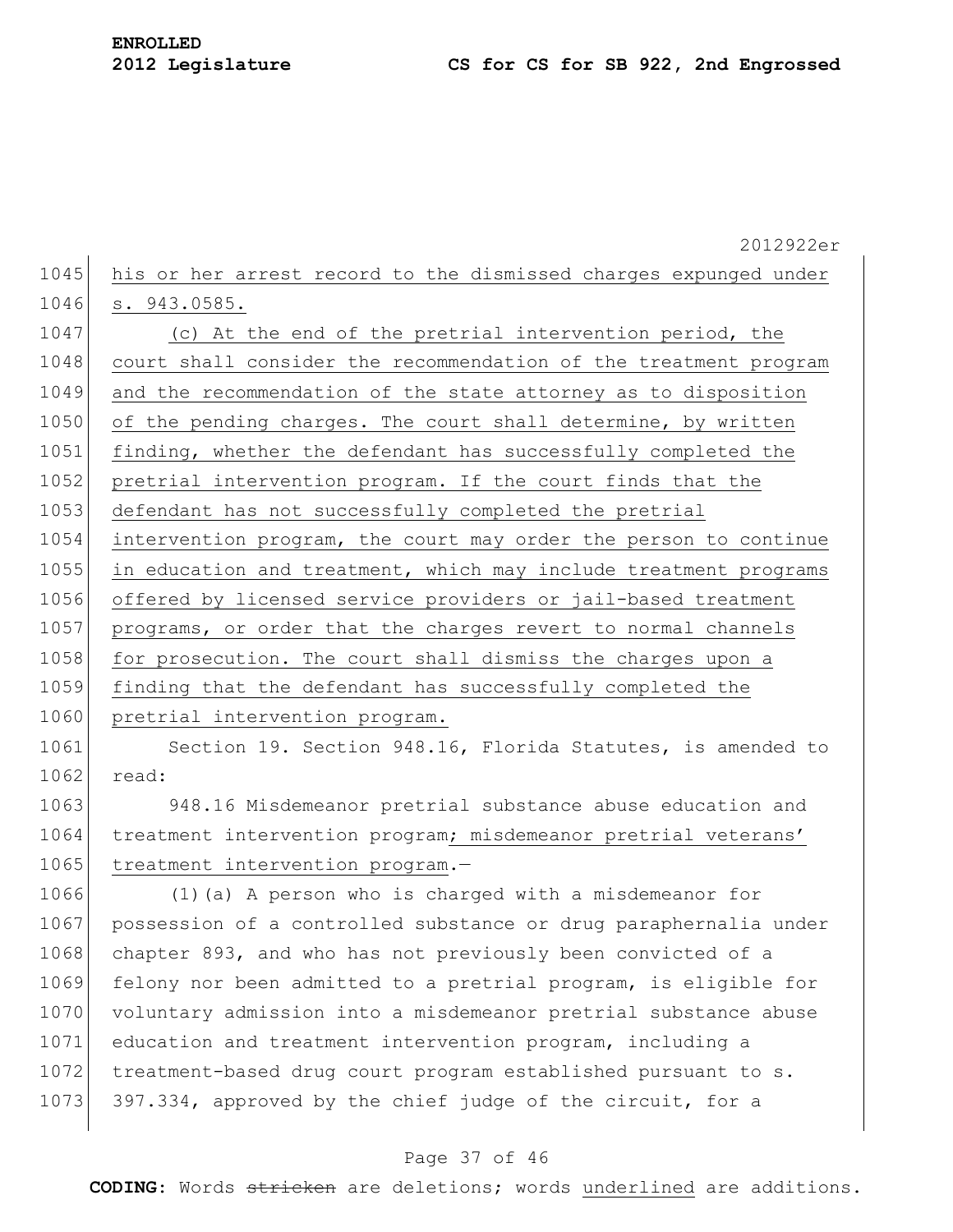1074 period based on the program requirements and the treatment plan 1075 for the offender, upon motion of either party or the court's own 1076 motion, except, if the state attorney believes the facts and 1077 circumstances of the case suggest the defendant is involved in 1078 dealing and selling controlled substances, the court shall hold 1079 a preadmission hearing. If the state attorney establishes, by a 1080 preponderance of the evidence at such hearing, that the 1081 defendant was involved in dealing or selling controlled 1082 substances, the court shall deny the defendant's admission into 1083 the pretrial intervention program.

1084 (b) While enrolled in a pretrial intervention program 1085 authorized by this section, the participant is subject to a 1086 coordinated strategy developed by a drug court team under s. 1087 397.334(4). The coordinated strategy may include a protocol of 1088 sanctions that may be imposed upon the participant for 1089 noncompliance with program rules. The protocol of sanctions may 1090 include, but is not limited to, placement in a substance abuse 1091 treatment program offered by a licensed service provider as 1092 defined in s. 397.311 or in a jail-based treatment program or 1093 serving a period of incarceration within the time limits 1094 established for contempt of court. The coordinated strategy must 1095 be provided in writing to the participant before the participant 1096 agrees to enter into a pretrial treatment-based drug court 1097 program or other pretrial intervention program. Any person whose 1098 charges are dismissed after successful completion of the 1099 treatment-based drug court program, if otherwise eligible, may 1100 have his or her arrest record and plea of nolo contendere to the 1101 dismissed charges expunged under s. 943.0585.

1102 (2)(a) A veteran, as defined in s. 1.01, or servicemember,

#### Page 38 of 46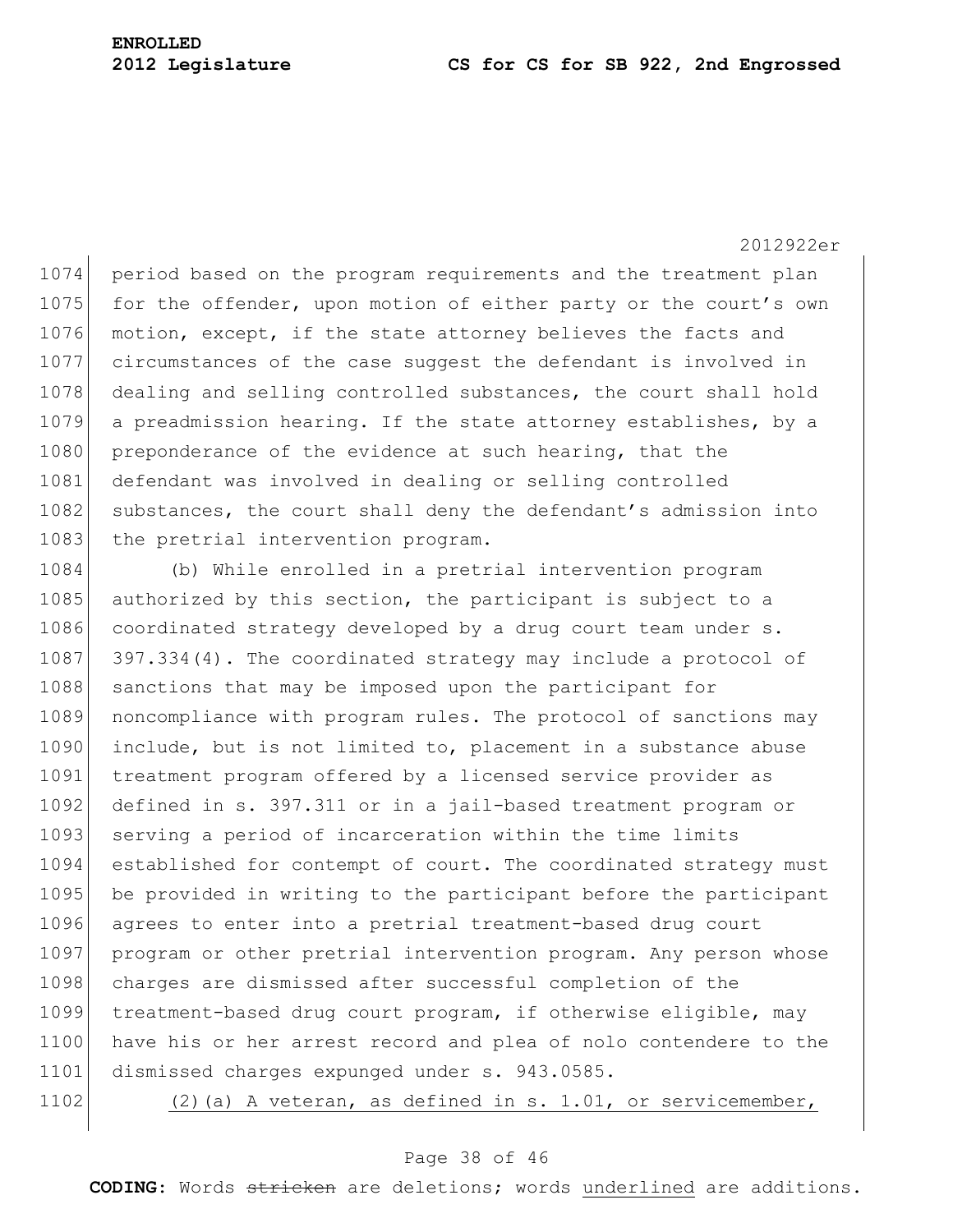2012922er 1103 as defined in s. 250.01, who suffers from a military service-1104 related mental illness, traumatic brain injury, substance abuse 1105 disorder, or psychological problem, and who is charged with a 1106 misdemeanor is eligible for voluntary admission into a 1107 misdemeanor pretrial veterans" treatment intervention program 1108 approved by the chief judge of the circuit, for a period based 1109 on the program"s requirements and the treatment plan for the 1110 offender, upon motion of either party or the court's own motion. 1111 However, the court may deny the defendant admission into a 1112 misdemeanor pretrial veterans' treatment intervention program if 1113 the defendant has previously entered a court-ordered veterans' 1114 treatment program. 1115 (b) While enrolled in a pretrial intervention program 1116 authorized by this section, the participant shall be subject to 1117 a coordinated strategy developed by a veterans' treatment 1118 intervention team. The coordinated strategy should be modeled 1119 after the therapeutic jurisprudence principles and key 1120 components in s. 397.334(4), with treatment specific to the 1121 needs of veterans and servicemembers. The coordinated strategy 1122 may include a protocol of sanctions that may be imposed upon the 1123 participant for noncompliance with program rules. The protocol 1124 of sanctions may include, but need not be limited to, placement 1125 in a treatment program offered by a licensed service provider or 1126 in a jail-based treatment program or serving a period of 1127 incarceration within the time limits established for contempt of 1128 court. The coordinated strategy must be provided in writing to 1129 the participant before the participant agrees to enter into a 1130 | misdemeanor pretrial veterans' treatment intervention program or 1131 other pretrial intervention program. Any person whose charges

#### Page 39 of 46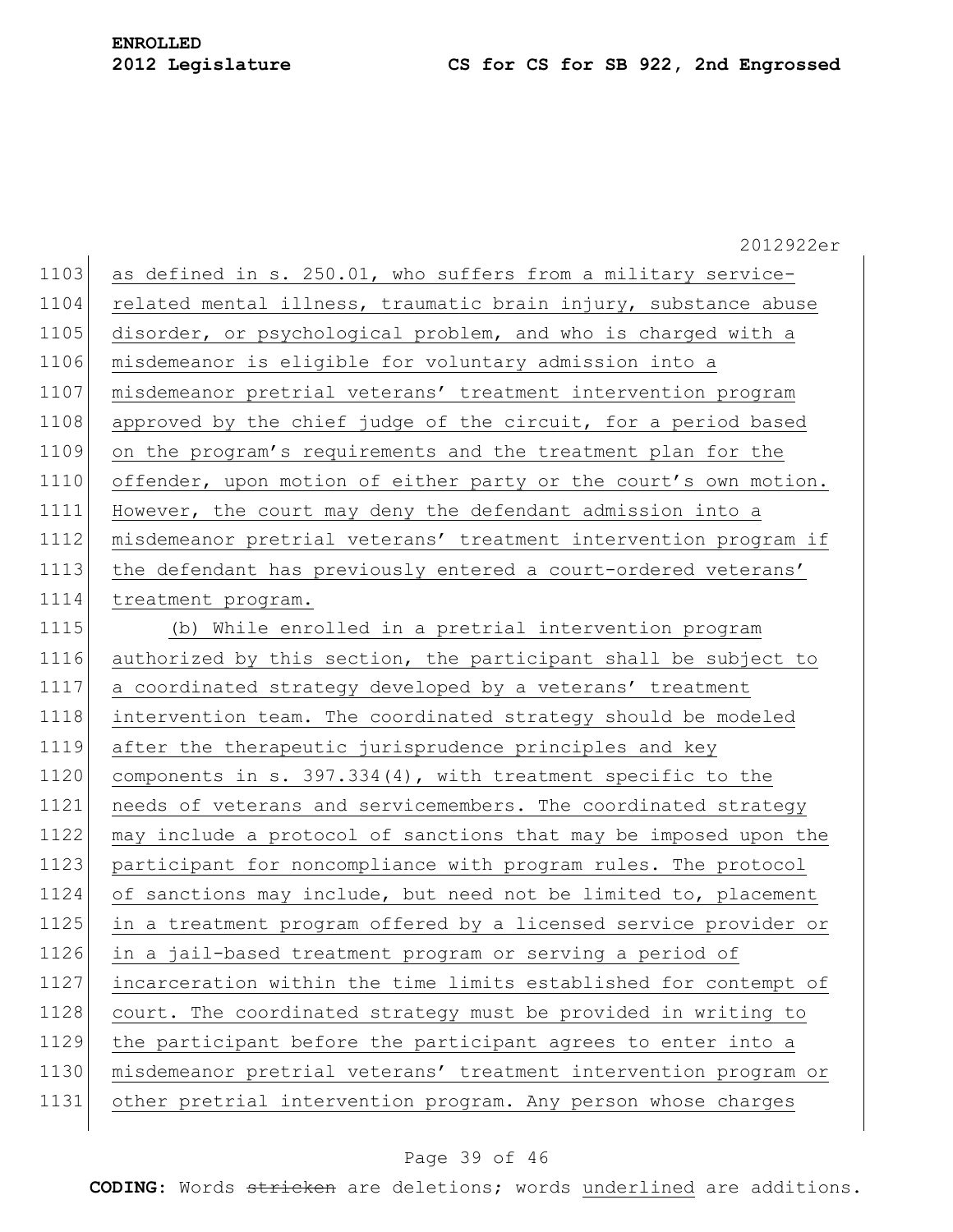are dismissed after successful completion of the misdemeanor pretrial veterans" treatment intervention program, if otherwise eligible, may have his or her arrest record to the dismissed 1135 charges expunged under s. 943.0585.

1136 (3) $(2)$  At the end of the pretrial intervention period, the 1137 court shall consider the recommendation of the treatment program 1138 and the recommendation of the state attorney as to disposition 1139 of the pending charges. The court shall determine, by written 1140 finding, whether the defendant successfully completed the 1141 pretrial intervention program. Notwithstanding the coordinated 1142 strategy developed by a drug court team pursuant to s. 1143 397.334(4) or by the veterans' treatment intervention team, if 1144 the court finds that the defendant has not successfully 1145 completed the pretrial intervention program, the court may order 1146 the person to continue in education and treatment or return the 1147 charges to the criminal docket for prosecution. The court shall 1148 dismiss the charges upon finding that the defendant has 1149 successfully completed the pretrial intervention program.

1150 (4) $(4)$  Any public or private entity providing a pretrial 1151 substance abuse education and treatment program under this 1152 section shall contract with the county or appropriate 1153 governmental entity. The terms of the contract shall include, 1154 but not be limited to, the requirements established for private 1155 entities under s. 948.15(3). This requirement does not apply to 1156 services provided by the Department of Veterans' Affairs or the 1157 United States Department of Veterans Affairs.

1158 Section 20. Section 948.21, Florida Statutes, is created to 1159 read:

1160 948.21 Condition of probation or community control;

## Page 40 of 46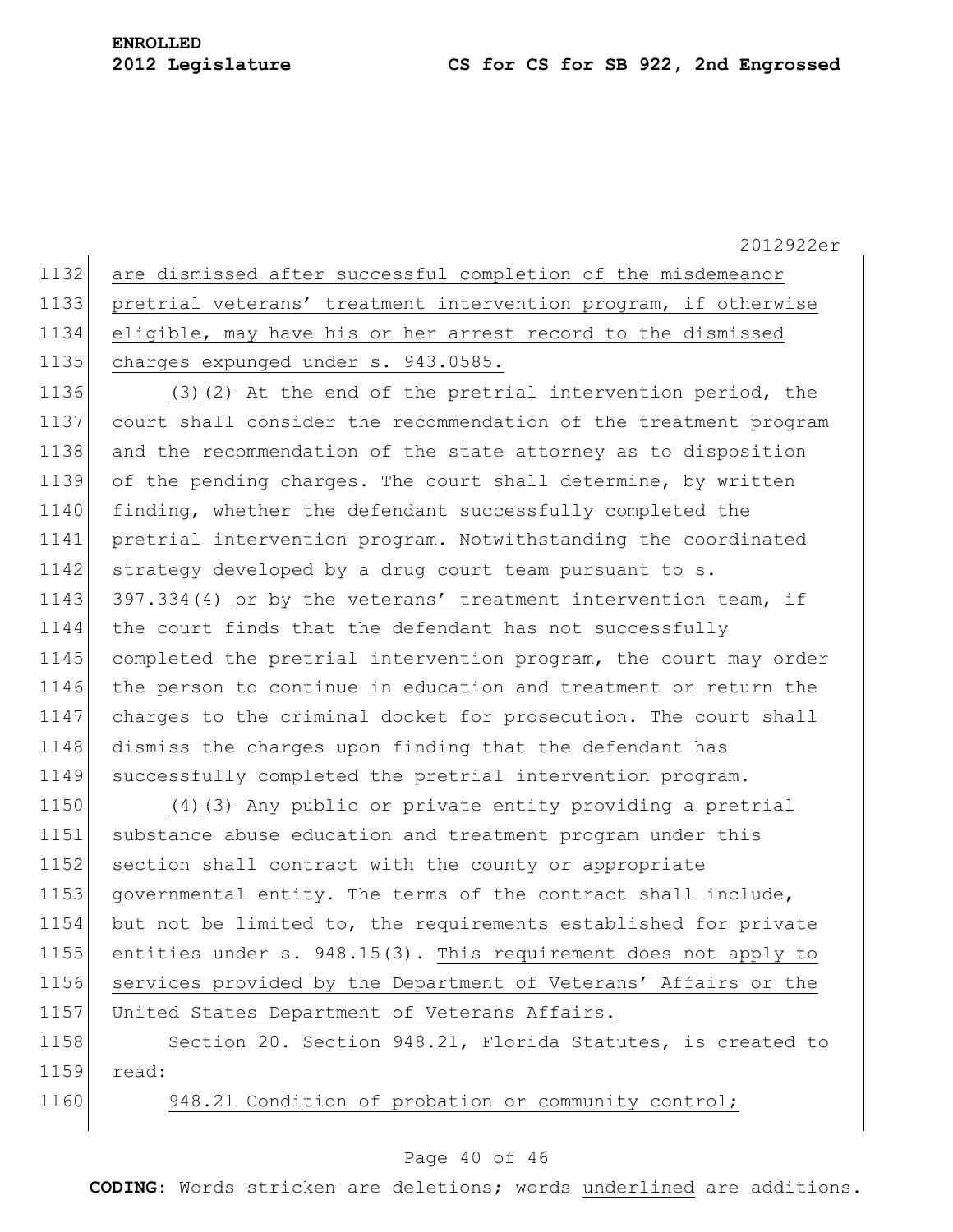2012922er 1161 military servicemembers and veterans.-Effective for a 1162 probationer or community controllee whose crime was committed on 1163 or after July 1, 2012, and who is a veteran, as defined in s. 1164 1.01, or servicemember, as defined in s. 250.01, who suffers 1165 from a military service-related mental illness, traumatic brain 1166 injury, substance abuse disorder, or psychological problem, the 1167 court may, in addition to any other conditions imposed, impose a 1168 condition requiring the probationer or community controllee to 1169 participate in a treatment program capable of treating the 1170 probationer or community controllee's mental illness, traumatic 1171 brain injury, substance abuse disorder, or psychological 1172 problem. The court shall give preference to treatment programs 1173 for which the probationer or community controllee is eligible 1174 through the United States Department of Veterans Affairs or the 1175 Florida Department of Veterans' Affairs. The Department of 1176 Corrections is not required to spend state funds to implement 1177 this section. 1178 Section 21. Section 1004.075, Florida Statutes, is created 1179 to read: 1180 1004.075 Priority course registration for veterans.-Each 1181 Florida College System institution and state university that 1182 offers priority course registration for a segment of the student 1183 population, or upon implementation of priority course 1184 registration for a segment of the student population, shall 1185 provide priority course registration for each veteran of the 1186 United States Armed Forces who is receiving GI Bill educational 1187 benefits or for the spouse or dependent children of the veteran 1188 to whom the GI Bill educational benefits have been transferred. 1189 Each eligible veteran, or his or her spouse or dependent

## Page 41 of 46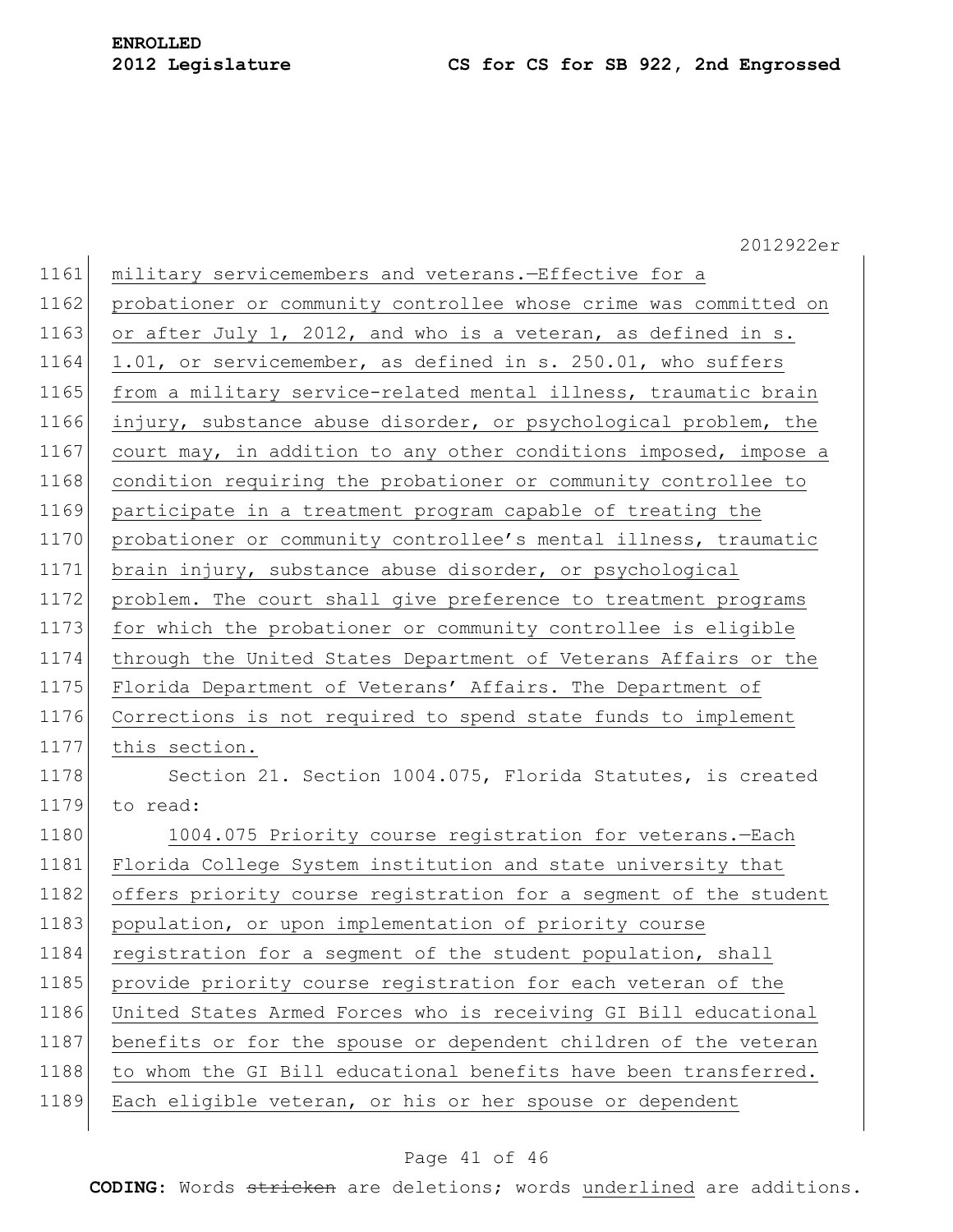|      | 2012922er                                                        |
|------|------------------------------------------------------------------|
| 1190 | children, shall be granted priority for course registration      |
| 1191 | until the expiration of the GI Bill educational benefits.        |
| 1192 | Section 22. Section 1005.09, Florida Statutes, is created        |
| 1193 | to read:                                                         |
| 1194 | 1005.09 Priority course registration for veterans.-Each          |
| 1195 | independent postsecondary educational institution defined in s.  |
| 1196 | 1005.02(11) that offers priority course registration for a       |
| 1197 | segment of the student population, or upon implementation of     |
| 1198 | priority course registration for a segment of the student        |
| 1199 | population, is encouraged to provide priority course             |
| 1200 | registration for each veteran of the United States Armed Forces, |
| 1201 | or his or her spouse or dependent children, who is receiving GI  |
| 1202 | Bill educational benefits, in accordance with s. 1004.075.       |
| 1203 | Section 23. SP4 Thomas Berry Corbin Memorial Highway             |
| 1204 | designated; Department of Transportation to erect suitable       |
| 1205 | markers.-                                                        |
| 1206 | (1) That portion of U.S. Highway 19/27A/98/State Road 55         |
| 1207 | between the Suwannee River Bridge and N.E. 592nd Street/Chavous  |
| 1208 | Road/Kate Green Road in Dixie County is designated as "SP4       |
| 1209 | Thomas Berry Corbin Memorial Highway."                           |
| 1210 | The Department of Transportation is directed to erect<br>(2)     |
| 1211 | suitable markers designating SP4 Thomas Berry Corbin Memorial    |
| 1212 | Highway as described in subsection (1).                          |
| 1213 | Section 24. U.S. Navy BMC Samuel Calhoun Chavous, Jr.,           |
| 1214 | Memorial Highway designated; Department of Transportation to     |
| 1215 | erect suitable markers.-                                         |
| 1216 | (1) That portion of U.S. Highway 19/98/State Road 55             |
| 1217 | between N.E. 592nd Street/Chavous Road/Kate Green Road and N.E.  |
| 1218 | 170th Street in Dixie County is designated as "U.S. Navy BMC     |
|      |                                                                  |

# Page 42 of 46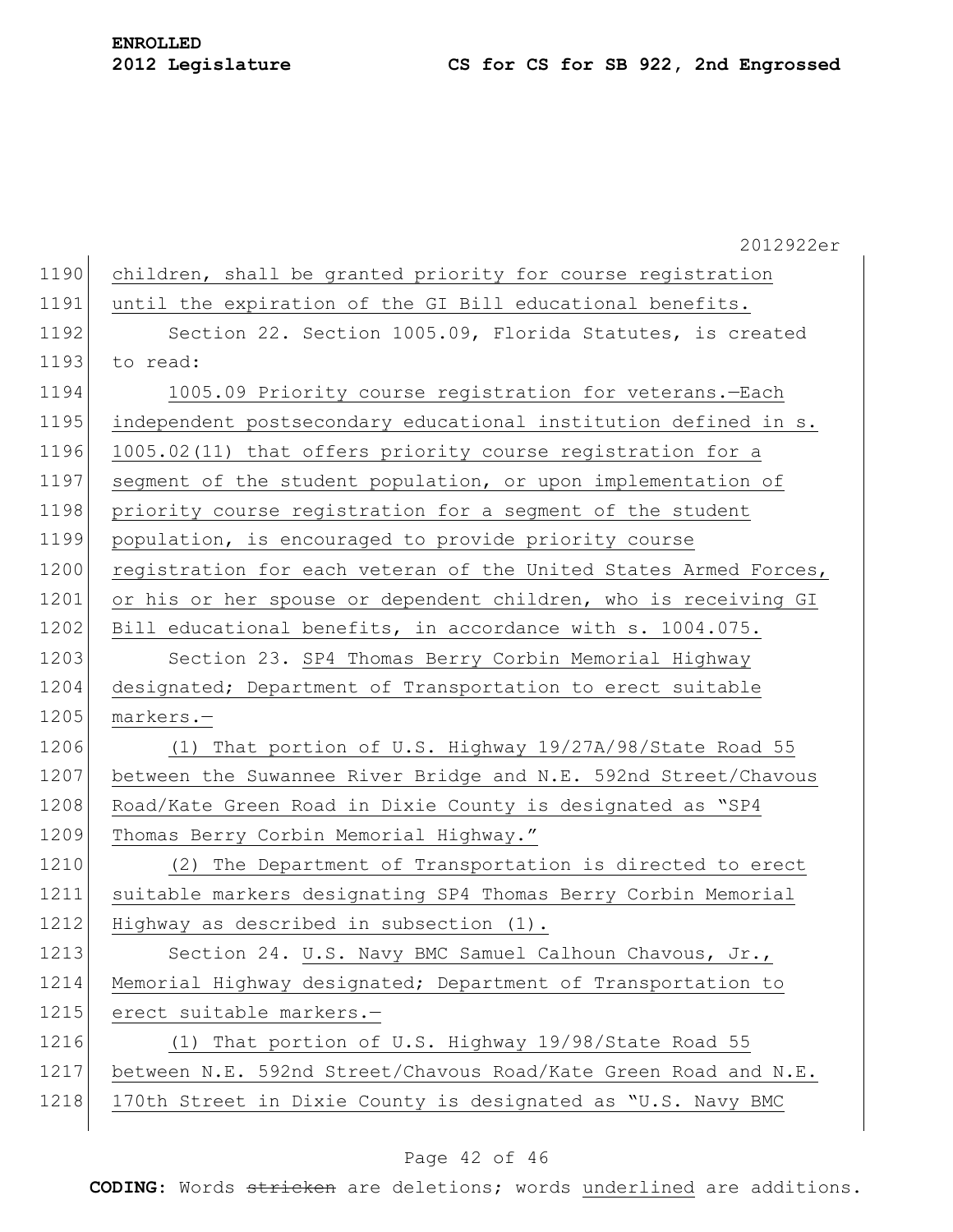|      | 2012922er                                                         |
|------|-------------------------------------------------------------------|
| 1219 | Samuel Calhoun Chavous, Jr., Memorial Highway."                   |
| 1220 | (2) The Department of Transportation is directed to erect         |
| 1221 | suitable markers designating U.S. Navy BMC Samuel Calhoun         |
| 1222 | Chavous, Jr., Memorial Highway as described in subsection $(1)$ . |
| 1223 | Section 25. Marine Lance Corporal Brian R. Buesing Memorial       |
| 1224 | Highway designated; Department of Transportation to erect         |
| 1225 | suitable markers.-                                                |
| 1226 | (1) That portion of State Road 24 between County Road 347         |
| 1227 | and Bridge Number 340053 in Levy County is designated as "Marine  |
| 1228 | Lance Corporal Brian R. Buesing Memorial Highway."                |
| 1229 | (2) The Department of Transportation is directed to erect         |
| 1230 | suitable markers designating Marine Lance Corporal Brian R.       |
| 1231 | Buesing Memorial Highway as described in subsection (1).          |
| 1232 | Section 26. United States Army Sergeant Karl A. Campbell          |
| 1233 | Memorial Highway designated; Department of Transportation to      |
| 1234 | erect suitable markers.-                                          |
| 1235 | (1) That portion of U.S. Highway 19/98/State Road 55/S.           |
| 1236 | Main Street between N.W. 1st Avenue and S.E. 2nd Avenue in Levy   |
| 1237 | County is designated as "United States Army Sergeant Karl A.      |
| 1238 | Campbell Memorial Highway."                                       |
| 1239 | (2) The Department of Transportation is directed to erect         |
| 1240 | suitable markers designating United States Army Sergeant Karl A.  |
| 1241 | Campbell Memorial Highway as described in subsection (1).         |
| 1242 | Section 27. U.S. Army SPC James A. Page Memorial Highway          |
| 1243 | designated; Department of Transportation to erect suitable        |
| 1244 | markers.-                                                         |
| 1245 | (1) That portion of U.S. Highway 27A/State Road                   |
| 1246 | 500/Hathaway Avenue between State Road 24/Thrasher Drive and      |
| 1247 | Town Court in Levy County is designated as "U.S. Army SPC James   |
|      |                                                                   |

# Page 43 of 46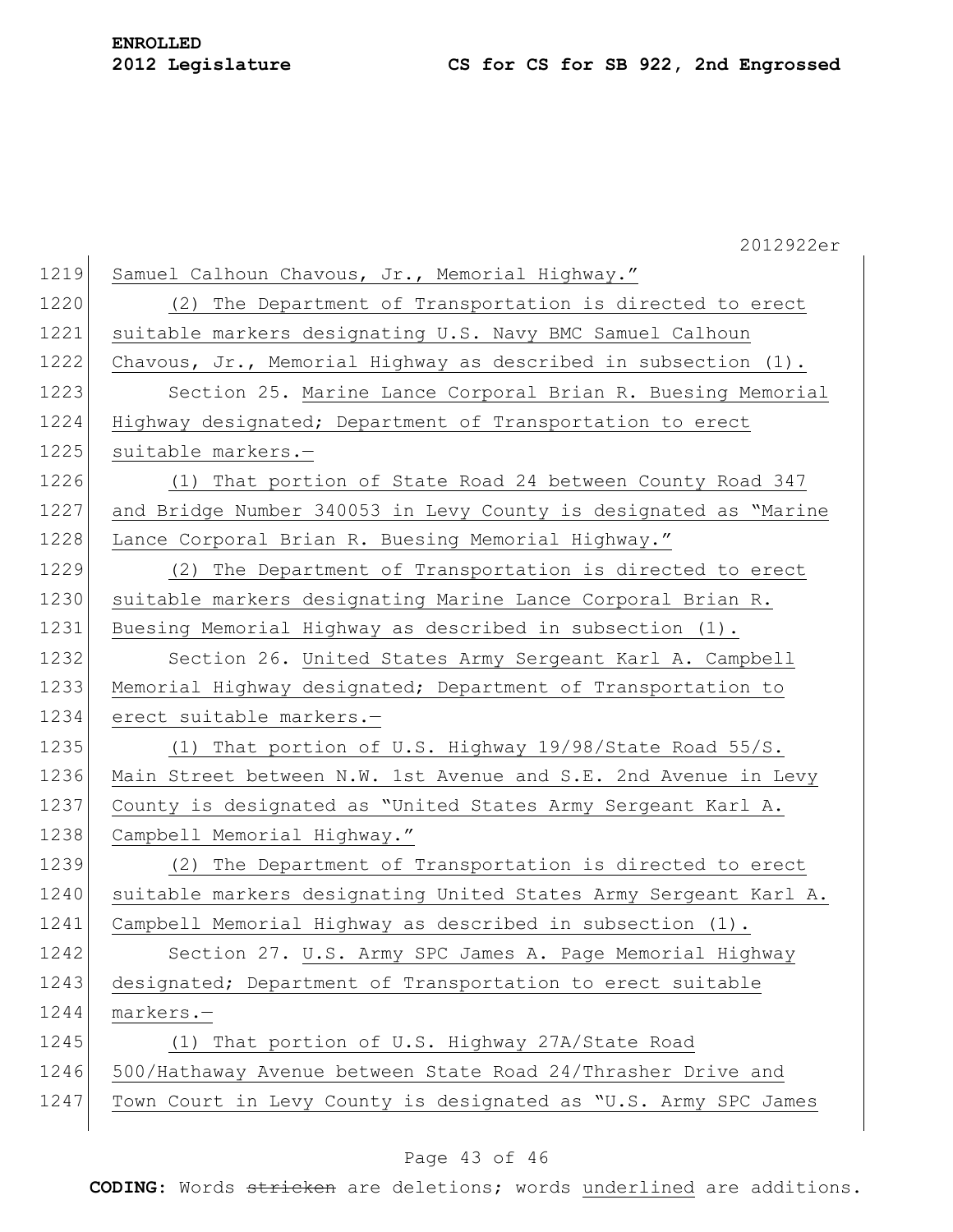|      | 2012922er                                                       |
|------|-----------------------------------------------------------------|
| 1248 | A. Page Memorial Highway."                                      |
| 1249 | (2) The Department of Transportation is directed to erect       |
| 1250 | suitable markers designating U.S. Army SPC James A. Page        |
| 1251 | Memorial Highway as described in subsection (1).                |
| 1252 | Section 28. USS Stark Memorial Drive designated; Department     |
| 1253 | of Transportation to erect suitable markers.-                   |
| 1254 | (1) That portion of State Road 101/Mayport Road between         |
| 1255 | State Road A1A and Wonderwood Connector in Duval County is      |
| 1256 | designated as "USS Stark Memorial Drive."                       |
| 1257 | (2) The Department of Transportation is directed to erect       |
| 1258 | suitable markers designating USS Stark Memorial Drive as        |
| 1259 | described in subsection (1).                                    |
| 1260 | Section 29. Captain Jim Reynolds, Jr., USAF "Malibu" Road       |
| 1261 | designated; Department of Transportation to erect suitable      |
| 1262 | markers.-                                                       |
| 1263 | (1) That portion of State Road 44 between U.S. Highway 441      |
| 1264 | and State Road 44/East Orange Avenue near the City of Eustis in |
| 1265 | Lake County is designated as "Captain Jim Reynolds, Jr., USAF   |
| 1266 | 'Malibu' Road."                                                 |
| 1267 | (2) The Department of Transportation is directed to erect       |
| 1268 | suitable markers designating Captain Jim Reynolds, Jr., USAF    |
| 1269 | "Malibu" Road as described in subsection (1).                   |
| 1270 | Section 30. Veterans Memorial Highway designated;               |
| 1271 | Department of Transportation to erect suitable markers.-        |
| 1272 | (1) That portion of State Road 19 between U.S. 17/State         |
| 1273 | Road 15 and Carriage Drive in Putnam County is designated as    |
| 1274 | "Veterans Memorial Highway."                                    |
| 1275 | (2) The Department of Transportation is directed to erect       |
| 1276 | suitable markers designating Veterans Memorial Highway as       |
|      |                                                                 |

# Page 44 of 46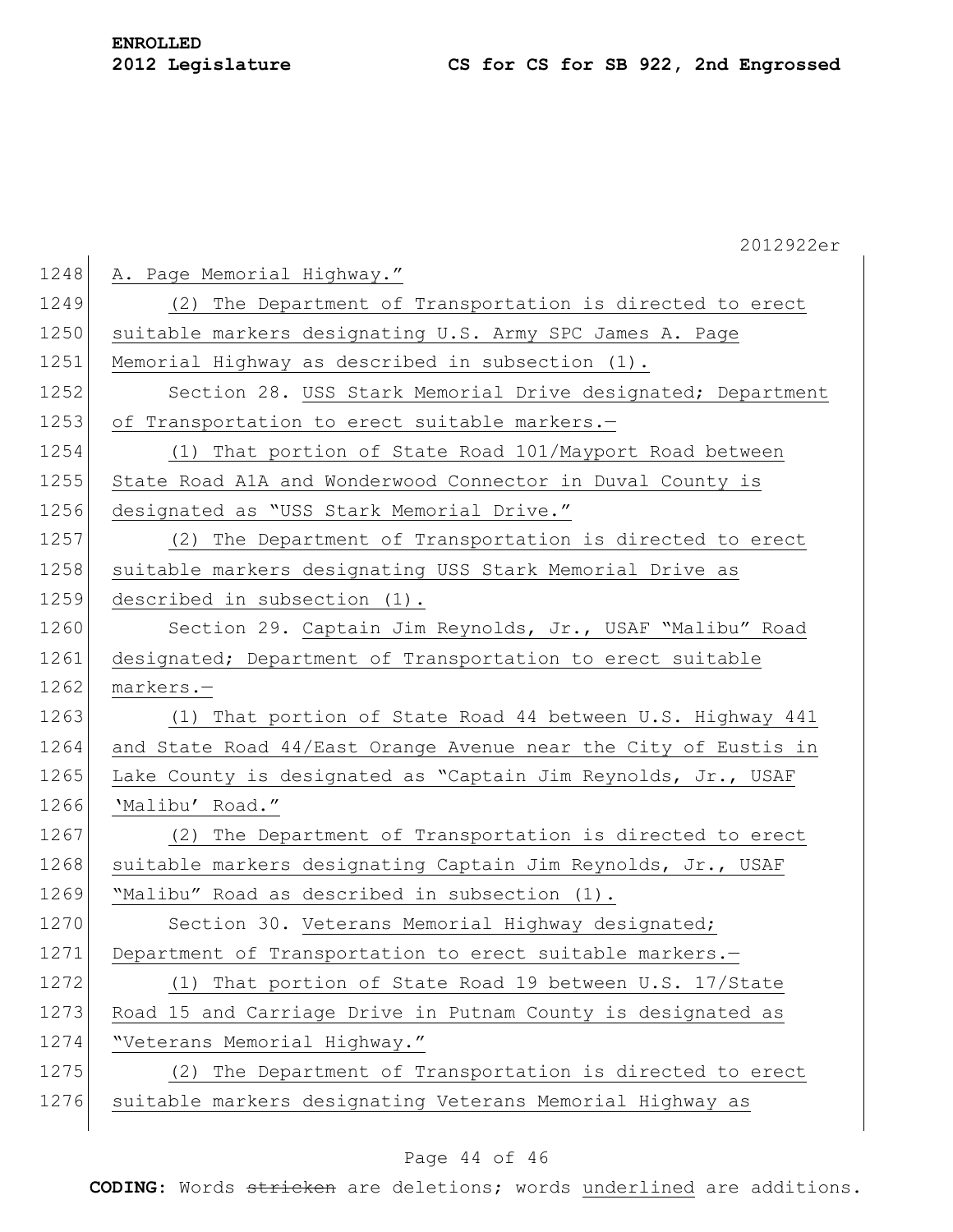|      | 2012922er                                                       |
|------|-----------------------------------------------------------------|
| 1277 | described in subsection (1).                                    |
| 1278 | Section 31. U.S. Army Sergeant Robert Daniel Sanchez            |
| 1279 | Memorial Highway designated; Department of Transportation to    |
| 1280 | erect suitable markers.-                                        |
| 1281 | (1) That portion of State Road 513 between Banana River         |
| 1282 | Drive and Eau Gallie Boulevard in Brevard County is designated  |
| 1283 | as "U.S. Army Sergeant Robert Daniel Sanchez Memorial Highway." |
| 1284 | The Department of Transportation is directed to erect<br>(2)    |
| 1285 | suitable markers designating U.S. Army Sergeant Robert Daniel   |
| 1286 | Sanchez Memorial Highway as described in subsection (1).        |
| 1287 | Section 32. U.S. Marine Corps Corporal Dustin Schrage           |
| 1288 | Highway designated; Department of Transportation to erect       |
| 1289 | suitable markers.-                                              |
| 1290 | (1) That portion of State Road A1A between Pinetree Drive       |
| 1291 | and Eau Gallie Boulevard in Brevard County is designated as     |
| 1292 | "U.S. Marine Corps Corporal Dustin Schrage Highway."            |
| 1293 | (2) The Department of Transportation is directed to erect       |
| 1294 | suitable markers designating U.S. Marine Corps Corporal Dustin  |
| 1295 | Schrage Highway as described in subsection (1).                 |
| 1296 | Section 33. Purple Heart Memorial Highway designated;           |
| 1297 | Department of Transportation to erect suitable markers.-        |
| 1298 | That portion of State Road 20/John Sims Parkway (57-<br>(1)     |
| 1299 | 040-000) between State Road 85 and the Walton County Line in    |
| 1300 | Okaloosa County is designated as "Purple Heart Memorial         |
| 1301 | Highway."                                                       |
| 1302 | (2) The Department of Transportation is directed to erect       |
| 1303 | suitable markers designating Purple Heart Memorial Highway as   |
| 1304 | described in subsection (1).                                    |
| 1305 | Section 34. Except as otherwise expressly provided in this      |

# Page 45 of 46